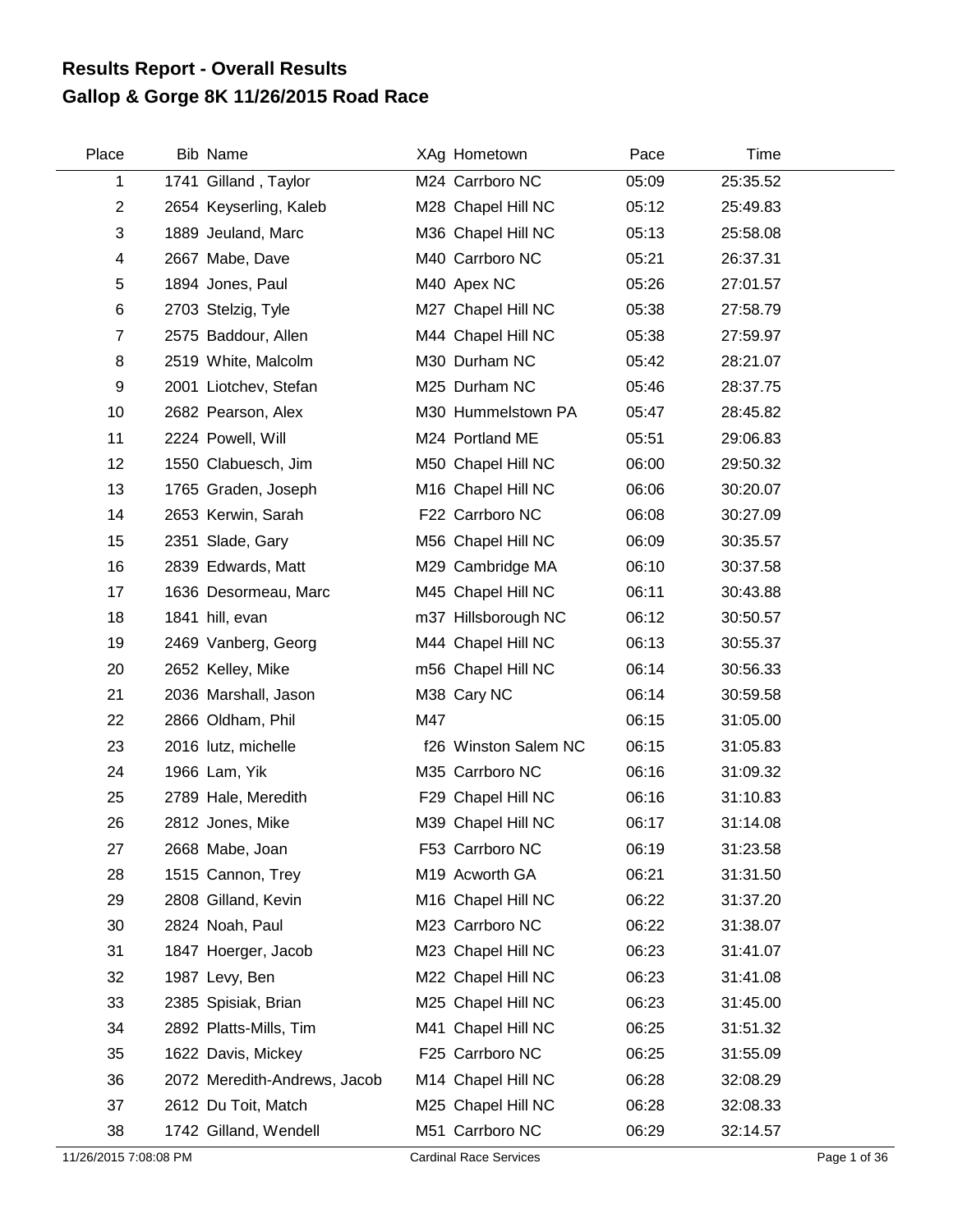| Place | <b>Bib Name</b>            | XAg Hometown        | Pace  | Time     |  |
|-------|----------------------------|---------------------|-------|----------|--|
| 39    | 2477 Villemain, Kyle       | M23 Chapel Hill NC  | 06:29 | 32:15.32 |  |
| 40    | 2609 Doran, Kyle           | m31 Chapel Hill NC  | 06:30 | 32:16.32 |  |
| 41    | 1535 Chambliss, Jeff       | M30 Chapel Hill NC  | 06:30 | 32:18.32 |  |
| 42    | 2382 Spencer, Jeff         | M53 Chapel Hill NC  | 06:30 | 32:20.77 |  |
| 43    | 1425 bazemore, meredith    | f40 Chapel Hill NC  | 06:31 | 32:24.33 |  |
| 44    | 2891 Kososla, Travis       | M31                 | 06:32 | 32:28.32 |  |
| 45    | 2777 Phillips, Alexa       | F20 Carrboro NC     | 06:32 | 32:29.33 |  |
| 46    | 1880 Iverson, William      | M47 Iowa City IA    | 06:32 | 32:30.57 |  |
| 47    | 1912 Kelly, Patrick        | M28 Chapel Hill NC  | 06:33 | 32:31.58 |  |
| 48    | 2229 Preyer, Rich          | M29 Hillsborough NC | 06:33 | 32:34.08 |  |
| 49    | 1822 Hecker, Brad          | M44 Mebane NC       | 06:33 | 32:34.32 |  |
| 50    | 1549 Ciavatta, Dominic     | M48 Chapel Hill NC  | 06:33 | 32:35.57 |  |
| 51    | 2214 Pointer, Ivy          | F37 Chapel Hill NC  | 06:34 | 32:37.83 |  |
| 52    | 2859 Mendez Giraldez, Raul | M41 Carrboro NC     | 06:35 | 32:44.32 |  |
| 53    | 2030 mangarelli, caren     | F45 DURHAM NC       | 06:35 | 32:45.07 |  |
| 54    | 1745 Gisler, Geoff         | M35 Carrboro NC     | 06:37 | 32:54.09 |  |
| 55    | 1945 Knight, Rodney        | M54 Chapel Hill NC  | 06:37 | 32:54.82 |  |
| 56    | 1499 Butterick, Chris      | M32 Brooklyn NY     | 06:38 | 32:55.82 |  |
| 57    | 1617 Danner, Harrison      | M15 Chapel Hill NC  | 06:39 | 33:00.82 |  |
| 58    | 2739 Higgins, Joshua       | M38 Chapel Hill NC  | 06:39 | 33:05.07 |  |
| 59    | 2215 Pointer, Joey         | M37 Chapel Hill NC  | 06:40 | 33:07.07 |  |
| 60    | 2759 Chu, Jennifer         | F31 Chapel Hill NC  | 06:40 | 33:08.07 |  |
| 61    | 2187 Papazoglou, Michael   | M44 Chapel Hill NC  | 06:40 | 33:08.83 |  |
| 62    | 2294 Sawyer, Simon         | M48 Chapel Hill NC  | 06:41 | 33:10.57 |  |
| 63    | 1691 Fisher, Brian         | M35 Washington DC   | 06:41 | 33:12.57 |  |
| 64    | 2825 Speizer, Simone       | F17 Chapel Hill NC  | 06:42 | 33:16.82 |  |
| 65    | 1439 Board, Anthony        | M17 DURHAM NC       | 06:42 | 33:20.23 |  |
| 66    | 2712 Villegas, Isaac       | M35 Durham NC       | 06:42 | 33:20.33 |  |
| 67    | 1737 Ghio, Michael         | M26 Chapel Hill NC  | 06:43 | 33:24.57 |  |
| 68    | 1596 Couper, David         | M61 Chapel Hill NC  | 06:45 | 33:32.32 |  |
| 69    | 2228 Preyer, Parker        | M27 Hillsborough NC | 06:46 | 33:36.07 |  |
| 70    | 1812 Hassin, Bryan         | M36 Chapel Hill NC  | 06:46 | 33:36.32 |  |
| 71    | 1705 Foster, Riley         | f19 Chapel Hill NC  | 06:47 | 33:43.07 |  |
| 72    | 2566 Zhang, Baoxin         | M43 Chapel Hill NC  | 06:48 | 33:45.82 |  |
| 73    | 2076 Meyer, David          | M52 DURHAM NC       | 06:48 | 33:49.58 |  |
| 74    | 2185 Pane, John            | M52 Wexford PA      | 06:49 | 33:54.07 |  |
| 75    | 1728 Gay, Glenn            | M49 Chapel Hill NC  | 06:49 | 33:54.58 |  |
| 76    | 1986 LeMoine, Coleman      | M14 Chapel Hill NC  | 06:50 | 33:58.82 |  |
| 77    | 2679 Mosley, Layna         | F43 Chapel Hill NC  | 06:51 | 34:02.83 |  |
| 78    | 2293 Sanoff, Scott         | M43 Chapel Hill NC  | 06:51 | 34:04.33 |  |
| 79    | 1823 Hecker, Lisa          | F40 Mebane NC       | 06:52 | 34:07.07 |  |
|       |                            |                     |       |          |  |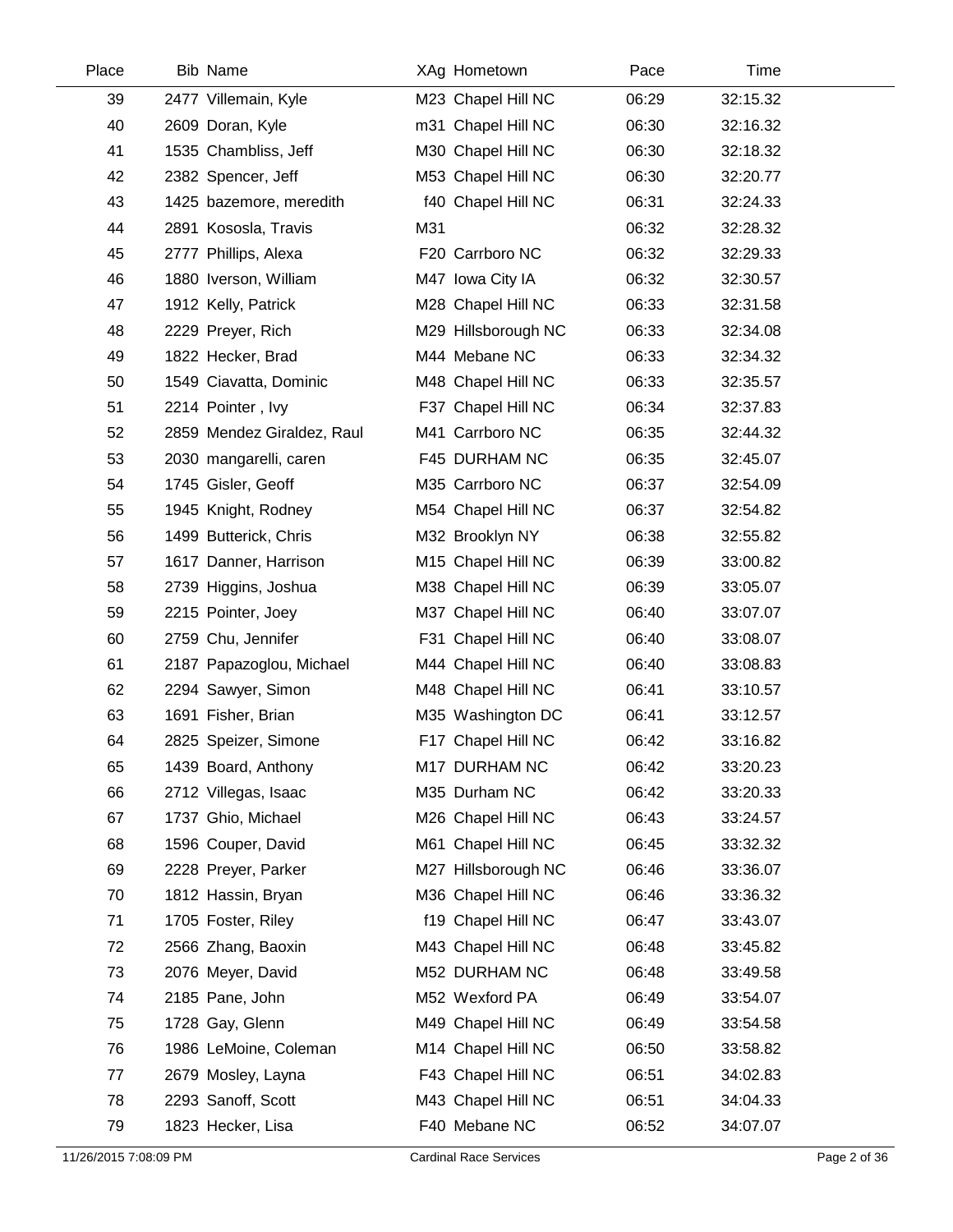| Place | <b>Bib Name</b>            | XAg Hometown        | Pace  | Time     |  |
|-------|----------------------------|---------------------|-------|----------|--|
| 80    | 1582 Cook, Gordon          | M36 Toronto TN      | 06:52 | 34:08.07 |  |
| 81    | 2680 Murtagh, Rory         | M52 Chapel Hill NC  | 06:53 | 34:11.08 |  |
| 82    | 1444 Boggess, John         | M51 Chapel Hill NC  | 06:53 | 34:13.83 |  |
| 83    | 1447 Bolon, Todd           | M49 Chapel Hill NC  | 06:54 | 34:15.32 |  |
| 84    | 1863 Hoover, Chris         | M44 Chapel Hill NC  | 06:54 | 34:18.30 |  |
| 85    | 2055 McDonnell, Donald     | M54 Chapel Hill NC  | 06:54 | 34:19.20 |  |
| 86    | 1878 Hussey, Jon           | M53 Chapel Hill NC  | 06:54 | 34:19.54 |  |
| 87    | 1791 Hamilton, Adam        | M20 Chapel Hill NC  | 06:55 | 34:21.83 |  |
| 88    | 2838 Vinas, Gabriel        | M36 Chapel Hill NC  | 06:55 | 34:22.82 |  |
| 89    | 1776 Grill, Warren         | M48 Chapel Hill NC  | 06:56 | 34:28.08 |  |
| 90    | 1405 Bader, Matthew        | M32 Durham NC       | 06:56 | 34:28.32 |  |
| 91    | 1566 Cohen, Lena           | F15 Carrboro NC     | 06:57 | 34:34.32 |  |
| 92    | 2259 Robers, Marshall      | M42 Chapel Hill NC  | 06:58 | 34:38.58 |  |
| 93    | 2250 revelle, thomas       | m29 Carrboro NC     | 06:58 | 34:39.32 |  |
| 94    | 1482 Bryan, Cotton         | M42 Chapel Hill NC  | 06:59 | 34:40.07 |  |
| 95    | 2560 Younts, JoAnna        | F48 Chapel Hill NC  | 06:59 | 34:43.32 |  |
| 96    | 2355 Smith, Jeremy         | M30 Raleigh NC      | 06:59 | 34:44.10 |  |
| 97    | 2061 McLane, Joshua        | M31 Carrboro NC     | 07:00 | 34:45.08 |  |
| 98    | 2336 Shur, Jim             | M55 Pittsboro NC    | 07:00 | 34:47.80 |  |
| 99    | 2561 Younts, Kenneth       | M49 Chapel Hill NC  | 07:00 | 34:47.82 |  |
| 100   | 2245 Rees, John            | M56 Chapel Hill NC  | 07:00 | 34:48.59 |  |
| 101   | 2596 Cannon, Joshua        | M14 Chapel Hill NC  | 07:01 | 34:50.82 |  |
| 102   | 1896 Jordy, Matthew        | M45 Carrboro NC     | 07:01 | 34:51.83 |  |
| 103   | 2666 Linney, IV, George E. | M12 Durham NC       | 07:01 | 34:52.83 |  |
| 104   | 1399 Astrachan, Owen       | M59 Chapel Hill NC  | 07:01 | 34:53.82 |  |
| 105   | 1380 Allyne, Kristin       | F55 Chapel Hill NC  | 07:01 | 34:54.58 |  |
| 106   | 1628 De Jong, Martin       | M26 DURHAM NC       | 07:02 | 34:55.83 |  |
| 107   | 1767 Graham, Dalton        | M12 Chapel Hill NC  | 07:02 | 34:56.32 |  |
| 108   | 2251 Revilla, Matthew      | M27 Carrboro NC     | 07:02 | 34:58.13 |  |
| 109   | 2393 Steele, Annie         | F17 Columbus OH     | 07:02 | 34:58.57 |  |
| 110   | 1547 Chu, Danielle         | F28 Philadelphia PA | 07:03 | 34:59.83 |  |
| 111   | 2502 Weiner, Lia           | F26 Chapel Hill NC  | 07:03 | 35:01.82 |  |
| 112   | 1839 Hicks, Andrew         | M27 Dallas TX       | 07:03 | 35:04.07 |  |
| 113   | 1799 Hardy, David          | M55 Carrboro NC     | 07:03 | 35:04.08 |  |
| 114   | 2262 Roberts, Sarah        | F34 Chapel Hill NC  | 07:04 | 35:08.08 |  |
| 115   | 1817 Hawley, Ben           | M12 Chapel Hill NC  | 07:05 | 35:11.08 |  |
| 116   | 2665 Linney, Kristen N.    | F41 Durham NC       | 07:06 | 35:14.82 |  |
| 117   | 2788 Crawford, Jason       | M39 Chapel Hill NC  | 07:06 | 35:15.07 |  |
| 118   | 1942 Knepper, Wes          | M32 Carrboro NC     | 07:06 | 35:15.32 |  |
| 119   | 2346 Singer, Amy           | F38 Hillsborough NC | 07:06 | 35:17.33 |  |
| 120   | 2800 Hinson, Michael       | M14 Chapel Hill NC  | 07:07 | 35:22.60 |  |
|       |                            |                     |       |          |  |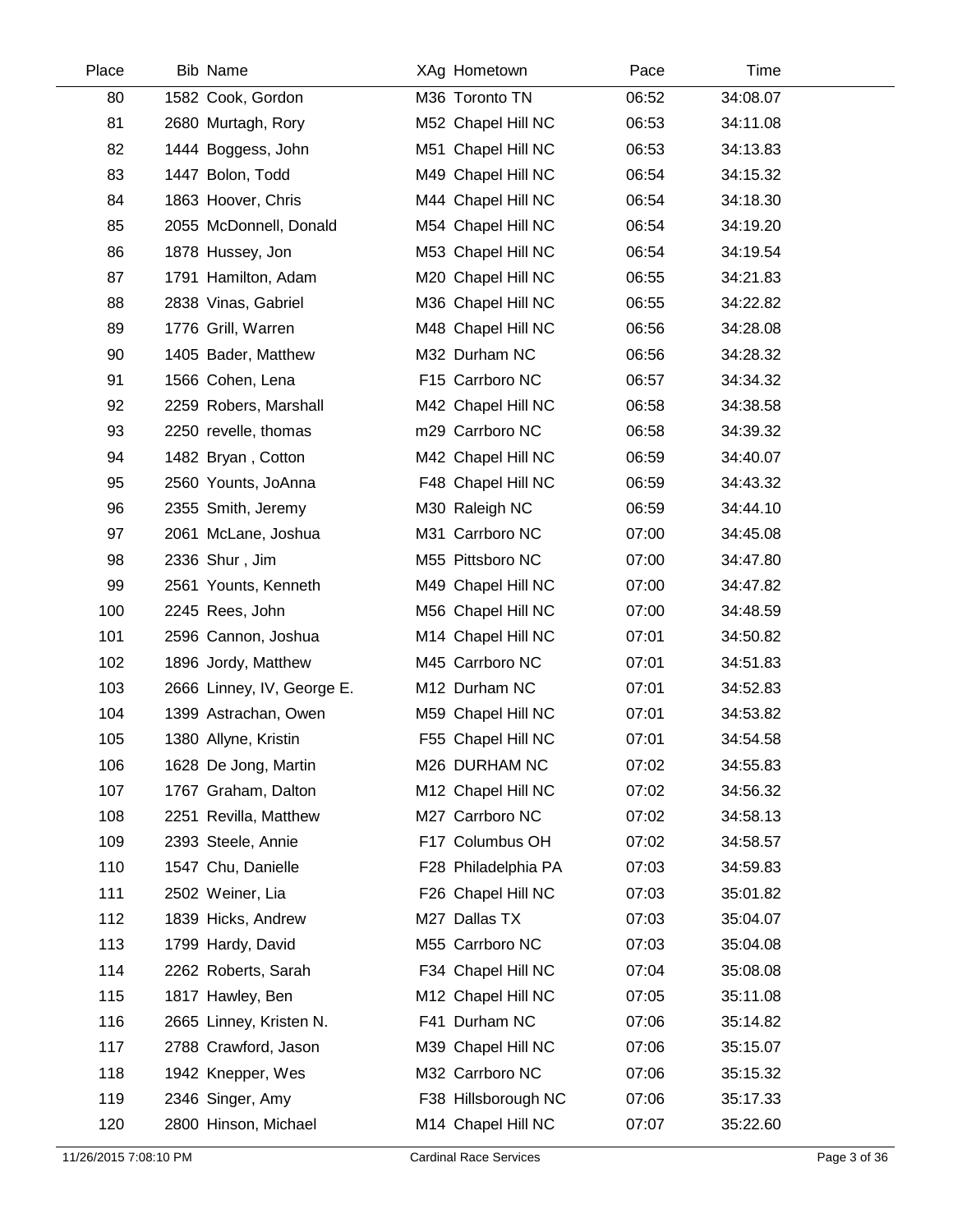| Place | <b>Bib Name</b>           | XAg Hometown        | Pace  | Time     |
|-------|---------------------------|---------------------|-------|----------|
| 121   | 2484 walker, craig        | m42 Durham NC       | 07:07 | 35:23.57 |
| 122   | 1848 Hoerger, Ryan        | M21 Chapel Hill NC  | 07:09 | 35:31.32 |
| 123   | 2888 Hensel, Douglas      | M42 Durham NC       | 07:09 | 35:32.32 |
| 124   | 1548 Chu, David           | M33 Philadelphia PA | 07:09 | 35:33.72 |
| 125   | 2501 Weeks, Kevin         | M52 Carrboro NC     | 07:09 | 35:33.82 |
| 126   | 2269 Roeber, Lucas        | M13 Carrboro NC     | 07:10 | 35:37.27 |
| 127   | 2011 Lowry, Joshua        | M38 Morrisville NC  | 07:10 | 35:37.33 |
| 128   | 1933 Kim, David           | M39 DURHAM NC       | 07:10 | 35:37.34 |
| 129   | 1929 Kiley, Kevin         | M27 Durham NC       | 07:10 | 35:38.33 |
| 130   | 1946 knight, tai          | M16 Chapel Hill NC  | 07:11 | 35:40.07 |
| 131   | 1680 Faulkner, Hunter     | M33 Chapel Hill NC  | 07:11 | 35:41.82 |
| 132   | 2518 White, Hayley        | F29 Carrboro NC     | 07:11 | 35:41.83 |
| 133   | 1597 Couper, Rietta       | F57 Chapel Hill NC  | 07:11 | 35:42.32 |
| 134   | 2904 Gordon, Max          | M29 Durham NC       | 07:11 | 35:42.58 |
| 135   | 1845 Hochstetler, Eric    | M36 DURHAM NC       | 07:12 | 35:45.58 |
| 136   | 2922 Havice, Elizabeth    | F38                 | 07:12 | 35:46.57 |
| 137   | 1360 Abrams, Josh         | M15 Chapel Hill NC  | 07:12 | 35:47.57 |
| 138   | 2100 Mitchell, Roger      | M65 Carrboro NC     | 07:12 | 35:48.83 |
| 139   | 2756 Godfrey, Jake        | M42 Chapel Hill NC  | 07:13 | 35:51.07 |
| 140   | 2530 Will, Roch           | M59 Mebane NC       | 07:13 | 35:53.08 |
| 141   | 2696 Shofer, Sharon       | F46 Chapel Hill NC  | 07:14 | 35:55.07 |
| 142   | 2778 Gibson, Niko         | M21 Chapel Hill NC  | 07:14 | 35:55.33 |
| 143   | 1524 Carpinteyro, Carlos  | M37 Chapel Hill NC  | 07:14 | 35:55.83 |
| 144   | 1534 Chambless, Amy       | F45 Carrboro NC     | 07:14 | 35:56.34 |
| 145   | 1890 jhaveri, ravi        | M45 DURHAM NC       | 07:14 | 35:58.82 |
| 146   | 1431 Beyerlein, Aaron     | M39 Carrboro NC     | 07:15 | 35:59.57 |
| 147   | 1555 clark, wade          | m70 Pittsboro NC    | 07:15 | 35:59.59 |
| 148   | 2028 Mandeville, Courtney | M27 Carrboro NC     | 07:15 | 36:02.57 |
| 149   | 2019 Lux, Robert          | M50 Warwick RI      | 07:16 | 36:04.82 |
| 150   | 1849 Hoerger, Tom         | M56 Chapel Hill NC  | 07:16 | 36:05.82 |
| 151   | 2919 Dobson, Raymond      | M45 Durham NC       | 07:16 | 36:06.07 |
| 152   | 2013 luck, mitchell       | m42 Chapel Hill NC  | 07:16 | 36:07.58 |
| 153   | 1480 Browne, Kareem       | M24 Carrboro NC     | 07:17 | 36:09.82 |
| 154   | 2235 Rahn, Blake          | M43 Chapel Hill NC  | 07:17 | 36:10.58 |
| 155   | 1452 Boyce, Christopher   | M41 Durham NC       | 07:18 | 36:16.32 |
| 156   | 1864 Hoover, Mia          | F14 Chapel Hill NC  | 07:19 | 36:21.57 |
| 157   | 2657 Kopec, Doug          | M58 Carrboro NC     | 07:19 | 36:22.07 |
| 158   | 1713 Frei, Tim            | M14 Chapel Hill NC  | 07:20 | 36:25.32 |
| 159   | 2043 Matamoros, Mike      | M34 Chapel Hill NC  | 07:20 | 36:26.08 |
| 160   | 1819 Hawley, Matthew      | M9 Chapel Hill NC   | 07:20 | 36:29.08 |
| 161   | 1722 Gale, w. Patrick     | M41 Carrboro NC     | 07:21 | 36:29.32 |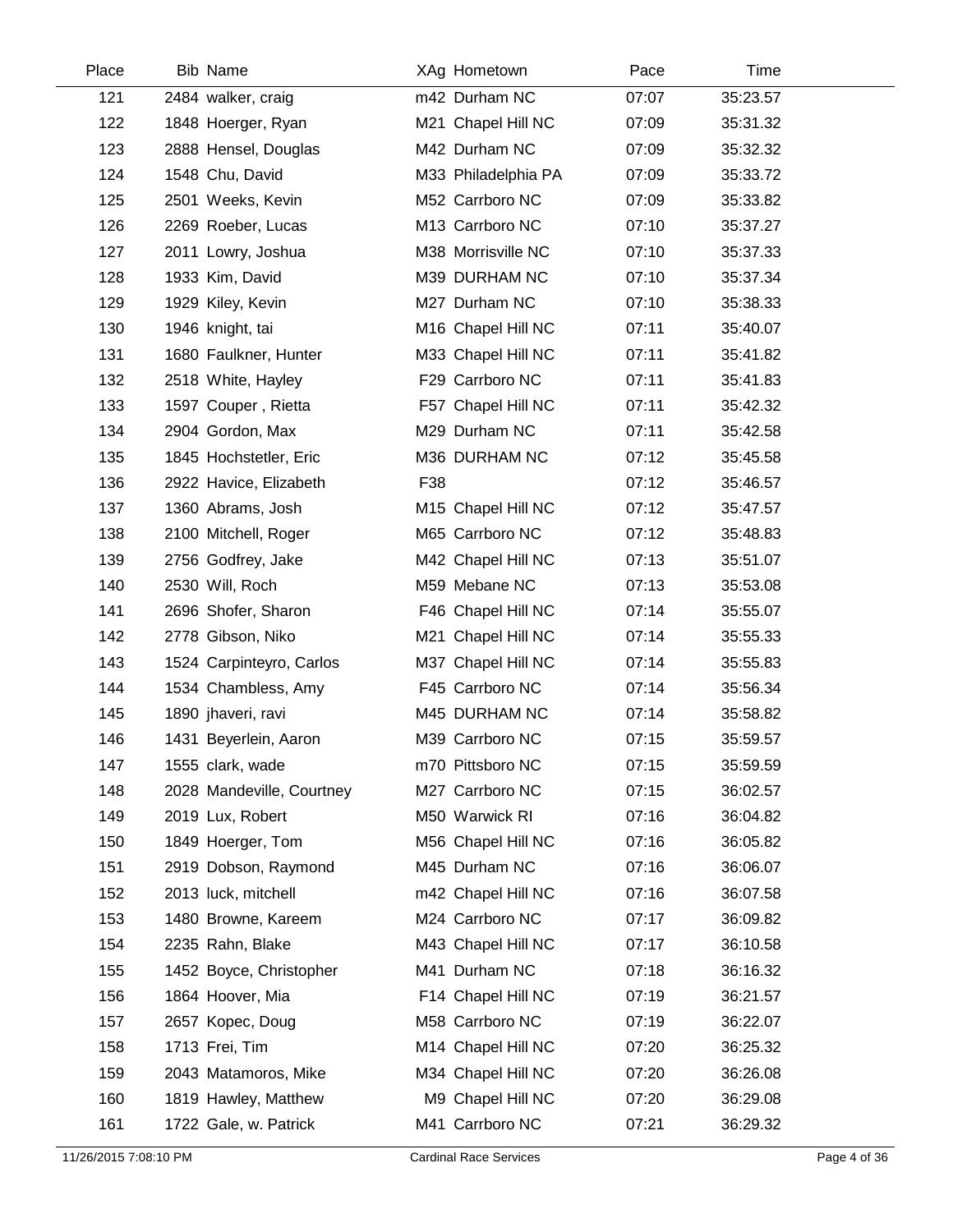| Place | <b>Bib Name</b>                | XAg Hometown        | Pace  | Time     |  |
|-------|--------------------------------|---------------------|-------|----------|--|
| 162   | 2541 Wise, Erika               | F40 Carrboro NC     | 07:21 | 36:30.32 |  |
| 163   | 2048 Mayo, Josh                | M20 Chapel Hill NC  | 07:21 | 36:32.83 |  |
| 164   | 2728 Bulleri, Michael          | M38 Chapel Hill NC  | 07:22 | 36:35.57 |  |
| 165   | 1435 Black, Kathleen           | F27 Chapel Hill NC  | 07:22 | 36:37.33 |  |
| 166   | 2198 Pavelsky, Tamlin          | M36 Chapel Hill NC  | 07:22 | 36:38.57 |  |
| 167   | 1486 Buck, Kelley              | F20 Chapel Hill NC  | 07:22 | 36:38.58 |  |
| 168   | 1588 Corsi, Ryeon              | F28 Durham NC       | 07:24 | 36:47.82 |  |
| 169   | 1428 Benjamin, Robert          | M46 Chapel Hill NC  | 07:25 | 36:50.84 |  |
| 170   | 1842 Hill, Jill Marie          | F36 Chapel Hill NC  | 07:25 | 36:50.85 |  |
| 171   | 1892 jones, anna               | f26 DURHAM NC       | 07:25 | 36:51.32 |  |
| 172   | 2727 Mangalea, Mike            | M28 Fort Collins CO | 07:25 | 36:51.57 |  |
| 173   | 2644 Inman, Matthew            | M24 Chapel Hill NC  | 07:25 | 36:51.59 |  |
| 174   | 2726 Schueler, Mark            | M36 Durham NC       | 07:25 | 36:51.84 |  |
| 175   | 2460 Tsang, Dustin             | M30 Chapel Hill NC  | 07:25 | 36:53.32 |  |
| 176   | 2631 guiteras, raymond         | m40 College Park MD | 07:26 | 36:56.08 |  |
| 177   | 2685 Price, Daniel             | M12 Chapel Hill NC  | 07:26 | 36:58.58 |  |
| 178   | 1546 Christman, Randall        | M38 Baltimore MD    | 07:27 | 37:01.57 |  |
| 179   | 2053 McDaniel, Morgan          | M24 Kannapolis NC   | 07:28 | 37:07.33 |  |
| 180   | 2440 Templeton, Robby          | M22 Hillsborough NC | 07:28 | 37:07.83 |  |
| 181   | 2823 Speizer, Ilene            | F50 Chapel Hill NC  | 07:29 | 37:09.57 |  |
| 182   | 2313 Scott, Alan               | M37 Chapel Hill NC  | 07:29 | 37:12.57 |  |
| 183   | 2319 Sears, Isaac              | M23 Chapel Hill NC  | 07:31 | 37:19.07 |  |
| 184   | 1500 Byerly, Rob               | M20 Chapel Hill NC  | 07:31 | 37:19.57 |  |
| 185   | 2239 Recor, Hadley             | F45 Chamblee GA     | 07:31 | 37:22.07 |  |
| 186   | 1963 LaDue, Ken                | M41 Apex NC         | 07:32 | 37:27.46 |  |
| 187   | 1476 Brown, Nicole             | F36 Chapel Hill NC  | 07:33 | 37:29.32 |  |
| 188   | 1483 Bryan, Mike               | M45 Chapel Hill NC  | 07:33 | 37:30.82 |  |
| 189   | 2500 Weeks, Cyndy              | F51 Carrboro NC     | 07:33 | 37:32.58 |  |
| 190   | 1655 Eckermann-Ross, Christine | F47 Durham NC       | 07:34 | 37:35.33 |  |
| 191   | 2669 MacKinnon, Matthew        | M43 Chapel Hill NC  | 07:34 | 37:35.57 |  |
| 192   | 2876 Darduini, Emilio          | M60 Raleigh NC      | 07:34 | 37:37.57 |  |
| 193   | 2873 clark, geoffrey           | m30 Raleigh NC      | 07:35 | 37:41.33 |  |
| 194   | 2863 McGinnis, Jarrett         | M31 Durham NC       | 07:35 | 37:41.57 |  |
| 195   | 2058 McGinnis, Graham          | M29 Birmingham AL   | 07:35 | 37:41.84 |  |
| 196   | 2253 Rhoads, Donald            | M43 Durham NC       | 07:35 | 37:42.08 |  |
| 197   | 2060 McKay, Daniel             | M40 Chapel Hill NC  | 07:36 | 37:45.59 |  |
| 198   | 1650 Duronio, Bob              | M51 Chapel Hill NC  | 07:36 | 37:45.82 |  |
| 199   | 1717 Funk, John                | M45 GRAHAM NC       | 07:36 | 37:46.82 |  |
| 200   | 1494 Burbridge, Michael        | M39 Boones Mill VA  | 07:38 | 37:55.82 |  |
| 201   | 2330 Shelton, Ken              | M59 Chapel Hill NC  | 07:39 | 38:00.83 |  |
| 202   | 1473 Brown, Corey              | M37 New York NY     | 07:39 | 38:02.07 |  |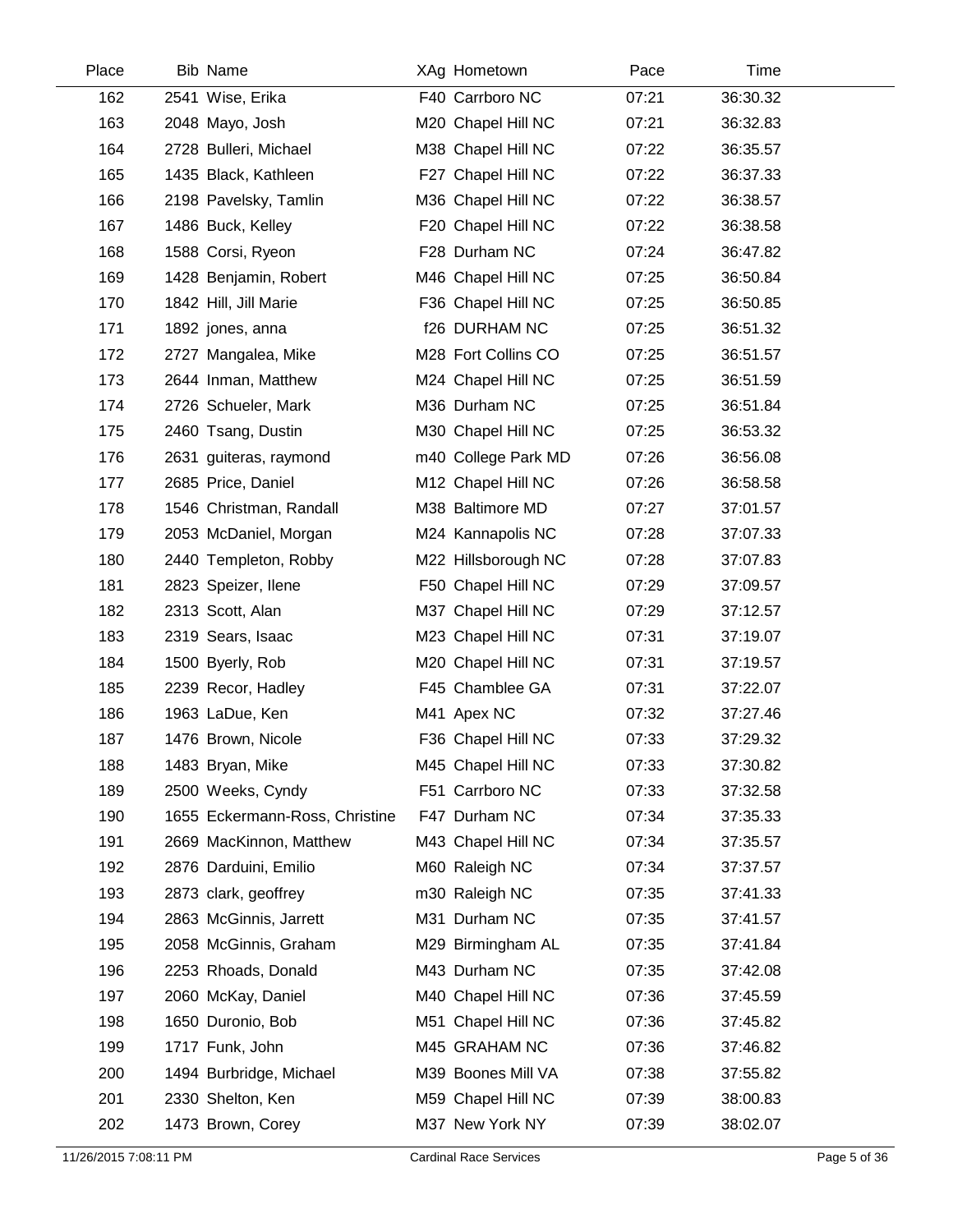| Place | <b>Bib Name</b>          | XAg Hometown        | Pace  | Time     |
|-------|--------------------------|---------------------|-------|----------|
| 203   | 1984 Lemanski, Julie     | F25 Durham NC       | 07:39 | 38:02.84 |
| 204   | 2344 Simmons, Sydney     | F22 Chapel Hill NC  | 07:39 | 38:03.07 |
| 205   | 2827 Rao-Dayton, Sheila  | F44 Carrboro NC     | 07:40 | 38:04.33 |
| 206   | 2716 White, Avery        | M15 Chapel Hill NC  | 07:40 | 38:05.57 |
| 207   | 2391 Starr, Katie        | F31 Durham NC       | 07:40 | 38:07.32 |
| 208   | 1363 Adams, Jackson      | M11 Pittsboro NC    | 07:40 | 38:08.08 |
| 209   | 2659 Krouse, Nick        | M29 Carrboro NC     | 07:40 | 38:08.33 |
| 210   | 2325 sellers, don        | M65 Siler City NC   | 07:42 | 38:16.33 |
| 211   | 1633 Denniston, Alex     | M29 Falmouth ME     | 07:43 | 38:19.33 |
| 212   | 2004 London, Elise       | F39 Southborough MA | 07:43 | 38:21.08 |
| 213   | 2540 Wipper, Dennis      | M61 Chapel Hill NC  | 07:44 | 38:25.83 |
| 214   | 2199 Pavuk, Alana        | F32 Hillsborough NC | 07:44 | 38:27.58 |
| 215   | 1554 Clark, Kevin        | M41 Chapel Hill NC  | 07:44 | 38:28.09 |
| 216   | 2722 Wright, Becca       | F34 Chapel Hill NC  | 07:45 | 38:31.08 |
| 217   | 1769 Granados, Nicholas  | M12 Carrboro NC     | 07:45 | 38:33.08 |
| 218   | 1809 Harvey, Grant       | M44 Durham NC       | 07:45 | 38:33.32 |
| 219   | 1436 Blake, Sean         | M51 DURHAM NC       | 07:46 | 38:37.07 |
| 220   | 2398 Stein, Elizabeth    | F25 Chapel Hill NC  | 07:46 | 38:37.76 |
| 221   | 2010 Low, Trevor         | M28 Ft. Bragg NC    | 07:47 | 38:40.32 |
| 222   | 2360 Smith, Mike         | M39 Southborough MA | 07:47 | 38:41.08 |
| 223   | 2195 patchett, james     | M36 Chapel Hill NC  | 07:47 | 38:41.57 |
| 224   | 2485 Walkowitz, Rebecca  | F45 New York NY     | 07:47 | 38:43.08 |
| 225   | 2448 Thomas, Meredith    | F19 Chapel Hill NC  | 07:47 | 38:43.33 |
| 226   | 2459 travars, phil       | M30 Pittsboro NC    | 07:48 | 38:45.08 |
| 227   | 2155 Northen, John       | M65 Chapel Hill NC  | 07:48 | 38:47.06 |
| 228   | 1997 Lin, Reikan         | M25 Carrboro NC     | 07:49 | 38:49.58 |
| 229   | 2871 Chong, Pearlie      | F32 Chapel Hill NC  | 07:49 | 38:49.83 |
| 230   | 1952 Kopczynski, Casey   | M54 Chapel Hill NC  | 07:49 | 38:52.11 |
| 231   | 1618 Danner, Jeff        | M49 Chapel Hill NC  | 07:50 | 38:53.82 |
| 232   | 2529 wilkinson, michael  | m55 Mebane NC       | 07:50 | 38:54.83 |
| 233   | 1777 Gualtieri-Reed, Liz | F47 Chapel Hill NC  | 07:50 | 38:54.84 |
| 234   | 1768 Graham, Nicholas    | M43 Carrboro NC     | 07:50 | 38:57.58 |
| 235   | 2035 Marion, Summer      | F29 Winchester MA   | 07:51 | 38:59.07 |
| 236   | 2021 Lyu, Peter          | M25 Atlanta GA      | 07:51 | 39:01.32 |
| 237   | 1692 Fisher, Joel        | M40 Chapel Hill NC  | 07:51 | 39:01.83 |
| 238   | 1924 Kern, Randy         | M50 Cincinnati OH   | 07:51 | 39:03.07 |
| 239   | 2405 Stern, Richard      | M48 Chapel Hill NC  | 07:52 | 39:04.57 |
| 240   | 1688 Fiorito, Teresa     | F13 Chapel Hill NC  | 07:52 | 39:05.58 |
| 241   | 2419 Sundermann, Julie   | F31 Chapel Hill NC  | 07:52 | 39:06.51 |
| 242   | 1915 Kenney, Nicholas    | M40 Winchester MA   | 07:52 | 39:07.32 |
| 243   | 2617 Filene, Benjamin    | M50 Carrboro NC     | 07:53 | 39:08.58 |
|       |                          |                     |       |          |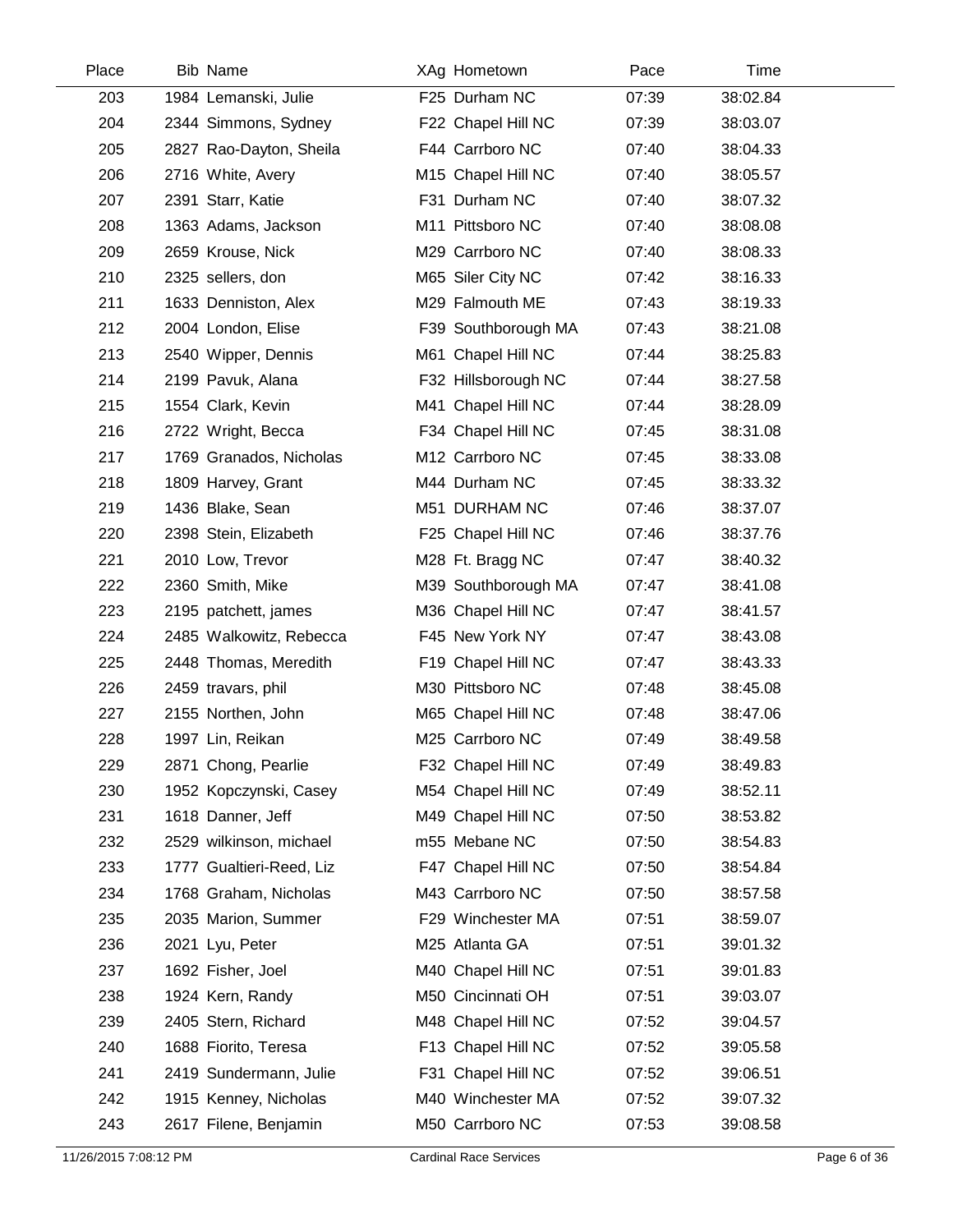| Place | <b>Bib Name</b>          | XAg Hometown        | Pace  | Time     |
|-------|--------------------------|---------------------|-------|----------|
| 244   | 1637 DeSue, John         | M45 Chapel Hill NC  | 07:53 | 39:12.82 |
| 245   | 1475 brown, nathan       | M43 Durham NC       | 07:54 | 39:14.08 |
| 246   | 1835 Herrick, Jeffrey    | M42 Carrboro NC     | 07:54 | 39:18.09 |
| 247   | 1614 Dall, Pat           | M32 Durham NC       | 07:55 | 39:18.84 |
| 248   | 2779 Patten, Trevor      | M13 Chapel Hill NC  | 07:55 | 39:19.10 |
| 249   | 2074 Meyer, Beau         | M27 Chapel Hill NC  | 07:55 | 39:19.33 |
| 250   | 1858 Holmes, Mary        | F36 Chapel Hill NC  | 07:55 | 39:19.57 |
| 251   | 1572 Coleman, Sara       | F27 Langhorne PA    | 07:55 | 39:19.59 |
| 252   | 2337 Siegrist, Aicha     | F35 Chapel Hill NC  | 07:55 | 39:21.58 |
| 253   | 2899 Grooms, Todd        | m42 Hillsborough NC | 07:55 | 39:22.57 |
| 254   | 1562 Cocowitch, Kyle     | M18 Chapel Hill NC  | 07:56 | 39:24.32 |
| 255   | 1930 Killenberg, Eva     | F17 Chapel Hill NC  | 07:57 | 39:30.31 |
| 256   | 2323 Seils, Damon        | M42 Carrboro NC     | 07:57 | 39:31.07 |
| 257   | 2027 Malzahn, Scott      | M39 Durham NC       | 07:58 | 39:33.57 |
| 258   | 2458 Trailhead, Daizy    | F27 Chapel Hill NC  | 07:59 | 39:39.57 |
| 259   | 2051 McDaniel, Jane      | F28 Chapel Hill NC  | 07:59 | 39:41.08 |
| 260   | 1441 Boehm, Elana        | F32 Cambridge MA    | 07:59 | 39:42.82 |
| 261   | 2064 Mealer, Robert      | M30 Chapel Hill NC  | 08:00 | 39:43.32 |
| 262   | 2694 Shakib, Christopher | M48 Jacksonville FL | 08:00 | 39:43.82 |
| 263   | 2271 Rogers, Nora        | F39 Carrboro NC     | 08:00 | 39:44.07 |
| 264   | 2799 Henry, Lucy         | F38 Carrboro NC     | 08:00 | 39:44.57 |
| 265   | 2889 McDonald, Brian     | M47 Chapel Hill NC  | 08:00 | 39:45.82 |
| 266   | 2464 Tweedy, Jonathan    | M37 Greensboro NC   | 08:00 | 39:45.82 |
| 267   | 1505 Cairns, William     | M14 Tucson AZ       | 08:00 | 39:46.83 |
| 268   | 1504 CAIRNS, CHARLES     | M55 Tucson AZ       | 08:00 | 39:47.32 |
| 269   | 1828 Helms, Craig        | M55 Chapel Hill NC  | 08:01 | 39:48.09 |
| 270   | 1677 Fanning, Alan       | M51 Carrboro NC     | 08:01 | 39:48.33 |
| 271   | 1838 Hickerson, Michelle | F46 Chapel Hill NC  | 08:01 | 39:48.57 |
| 272   | 1522 Carey, Elizabeth    | F53 Pittsboro NC    | 08:01 | 39:49.57 |
| 273   | 1454 Branson, Sheri      | F57 Chapel Hill NC  | 08:01 | 39:50.33 |
| 274   | 1368 Adler, Evan         | M37 Durham NC       | 08:01 | 39:50.83 |
| 275   | 1374 Alexander, Collins  | M16 Chapel Hill NC  | 08:01 | 39:51.08 |
| 276   | 2527 Wilhelm, Mackenzie  | F15 Chapel Hill NC  | 08:02 | 39:55.83 |
| 277   | 2907 Bocko, Allan        | M48 Chapel Hill NC  | 08:03 | 39:58.33 |
| 278   | 2020 Lyu, Jennifer       | F20 Chapel Hill NC  | 08:03 | 39:59.83 |
| 279   | 2018 Lux, Norine         | F52 Warwick RI      | 08:03 | 40:02.08 |
| 280   | 1487 BUcklew, Katie      | F32 Washington DC   | 08:03 | 40:02.58 |
| 281   | 1488 Bucklew, Kim        | F32 Atlanta GA      | 08:03 | 40:02.59 |
| 282   | 1876 Hunter, Kym         | F33 Chapel Hill NC  | 08:04 | 40:05.33 |
| 283   | 1851 Holaday, Chris      | M48 Durham NC       | 08:04 | 40:06.08 |
| 284   | 2366 Smith, Tim          | M54 Hillsborough NC | 08:04 | 40:06.32 |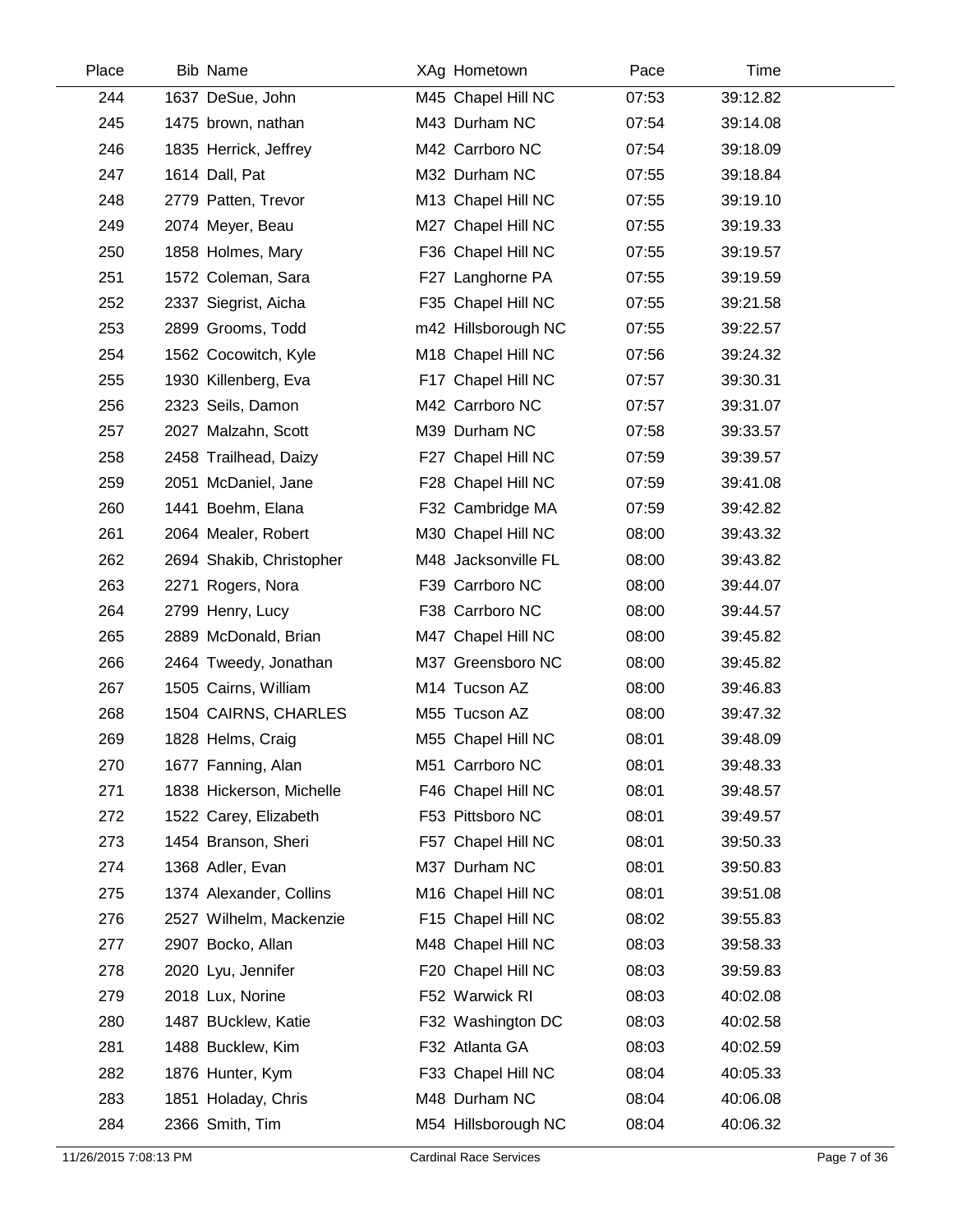| Place | <b>Bib Name</b>            | XAg Hometown           | Pace  | Time     |
|-------|----------------------------|------------------------|-------|----------|
| 285   | 1687 Fiorito, Agustin      | M44 Chapel Hill NC     | 08:05 | 40:09.07 |
| 286   | 1507 Calderini, Adelqui    | M41 Chapel Hill NC     | 08:05 | 40:09.33 |
| 287   | 1364 Adams, Jennifer       | F39 Pittsboro NC       | 08:05 | 40:11.08 |
| 288   | 1866 Hornbeck, Melissa     | F24 Carrboro NC        | 08:05 | 40:12.09 |
| 289   | 2818 Chesser, Susan        | F53 Durham NC          | 08:06 | 40:13.32 |
| 290   | 1390 Anile, Teresa         | F48 Hillsborough NC    | 08:06 | 40:14.32 |
| 291   | 1871 Hunter, Braden        | m13 Chapel Hill NC     | 08:06 | 40:16.09 |
| 292   | 2701 Staunton, Kieran      | M35 Wilmington NC      | 08:07 | 40:18.57 |
| 293   | 2270 roedema, mike         | M35 Carrboro NC        | 08:07 | 40:19.07 |
| 294   | 1426 Beatty, Brian         | M52 Carrboro NC        | 08:07 | 40:19.08 |
| 295   | 2626 Gibbons, Jennifer     | F48 Pittsboro NC       | 08:07 | 40:21.33 |
| 296   | 2260 Roberts, Jason        | M39 Chapel Hill NC     | 08:07 | 40:22.32 |
| 297   | 2092 Miller, Leigh         | F15 Lansing NY         | 08:07 | 40:22.57 |
| 298   | 1853 Holland, Holly        | F53 Chapel Hill NC     | 08:07 | 40:22.82 |
| 299   | 2333 Shubert, Tiffany      | F45 Chapel Hill NC     | 08:08 | 40:26.08 |
| 300   | 2670 Marron, Aidan         | M18 DURHAM NC          | 08:08 | 40:26.57 |
| 301   | 2256 Riek, Jim             | M50 Carrboro NC        | 08:09 | 40:27.85 |
| 302   | 2678 Morris, Neal          | M36 Chapel Hill NC     | 08:09 | 40:28.09 |
| 303   | 1895 Jones, Sarah          | F37 Apex NC            | 08:09 | 40:30.07 |
| 304   | 1684 Fenn, Colin           | M29 Chapel Hill NC     | 08:09 | 40:31.17 |
| 305   | 1577 Conklin, Kristi       | F25 Charlotte NC       | 08:09 | 40:31.33 |
| 306   | 1564 Coffee, Glenn         | M49 Chapel Hill NC     | 08:10 | 40:34.32 |
| 307   | 1950 Kohrman, Richard      | M67 Mebane NC          | 08:10 | 40:35.57 |
| 308   | 2395 Steffens, Elizabeth   | F38 DURHAM NC          | 08:10 | 40:36.59 |
| 309   | 2289 Salemson, Jeremy      | M46 Chapel Hill NC     | 08:10 | 40:36.83 |
| 310   | 1697 flynn, dillon         | M24 Chapel Hill NC     | 08:10 | 40:37.32 |
| 311   | 2579 Beatty, Brook         | M21 Chapel Hill NC     | 08:11 | 40:37.82 |
| 312   | 2920 Landes, Dawn          | F34 brooklyn NY        | 08:11 | 40:38.83 |
| 313   | 2662 Lebo, Dana            | F55 Chapel Hill NC     | 08:11 | 40:39.32 |
| 314   | 2445 Thomas, Courtney      | M39 Chapel Hill NC     | 08:11 | 40:41.10 |
| 315   | 1498 Butt, Craig           | M40 DURHAM NC          | 08:11 | 40:41.32 |
| 316   | 1773 Griffin, Tom          | M70 Cary NC            | 08:12 | 40:42.82 |
| 317   | 1557 Clay, Anna Katherine  | F36 Charlottesville VA | 08:12 | 40:43.83 |
| 318   | 2423 Swartz, Troy          | M52 Chapel Hill NC     | 08:12 | 40:45.08 |
| 319   | 1944 Knight, Ann Marie     | F11 Chapel Hill NC     | 08:12 | 40:45.82 |
| 320   | 1887 Jeck, William         | M32 Boston MA          | 08:12 | 40:46.82 |
| 321   | 1754 Gotelli, Ben          | M12 Hillsborough NC    | 08:13 | 40:49.34 |
| 322   | 2715 Whitaker, Beth        | F44 CHARLOTTE NC       | 08:13 | 40:49.57 |
| 323   | 1756 Gotelli, John         | M46 Hillsborough NC    | 08:13 | 40:49.82 |
| 324   | 2343 simmons, lisa         | F44 Chapel Hill NC     | 08:13 | 40:51.32 |
| 325   | 2247 Reisinger, Maximilian | M12 Chapel Hill NC     | 08:13 | 40:51.57 |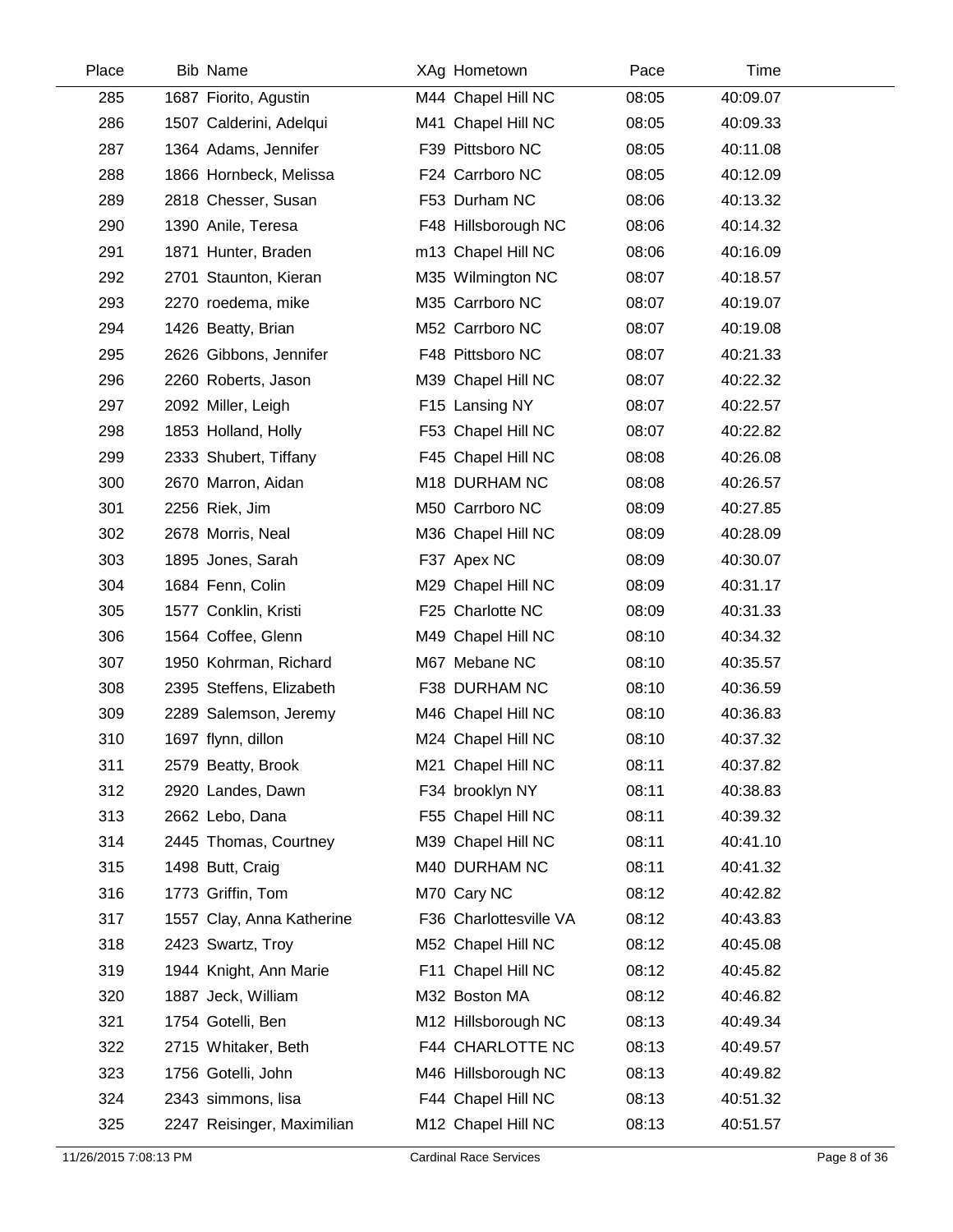| Place | <b>Bib Name</b>             | XAg Hometown         | Pace  | Time     |
|-------|-----------------------------|----------------------|-------|----------|
| 326   | 2489 Walton, Paul           | M26 DURHAM NC        | 08:13 | 40:52.57 |
| 327   | 1794 Hamilton, Mike         | M57 Chapel Hill NC   | 08:14 | 40:53.82 |
| 328   | 1792 Hamilton, Christine    | F21 Chapel Hill NC   | 08:14 | 40:53.83 |
| 329   | 1884 Jarvis, Lauren         | F32 Chapel Hill NC   | 08:14 | 40:54.82 |
| 330   | 1568 Colaianni, Gabby       | F28 Chapel Hill NC   | 08:14 | 40:55.58 |
| 331   | 1567 Colaianni, Alessa      | F30 Chapel Hill NC   | 08:14 | 40:56.08 |
| 332   | 2490 walton, steven         | m21 DURHAM NC        | 08:14 | 40:57.32 |
| 333   | 1372 Aldrich, Kathryn       | F23 Chapel Hill NC   | 08:15 | 40:58.08 |
| 334   | 2210 Phillips, Mason        | M29 Brooklyn NY      | 08:15 | 40:59.59 |
| 335   | 1746 Glasscock, Cameron     | M24 Ithaca NY        | 08:16 | 41:03.33 |
| 336   | 2246 Reisinger, Deb         | F46 Chapel Hill NC   | 08:16 | 41:04.57 |
| 337   | 2308 schoenherr, jay        | M31 Carrboro NC      | 08:16 | 41:05.58 |
| 338   | 2598 Carmouche, Kristen     | F41 Chapel Hill NC   | 08:16 | 41:06.33 |
| 339   | 1829 Helms, Tanya           | F55 Chapel Hill NC   | 08:16 | 41:06.83 |
| 340   | 2877 Filer, Will            | M32 Chapel Hill NC   | 08:17 | 41:09.08 |
| 341   | 2122 Mu   oz-Hermoso, Abel  | M41 Carrboro NC      | 08:17 | 41:09.57 |
| 342   | 1459 Branton, Mike          | M55 Durham NC        | 08:17 | 41:09.86 |
| 343   | 2007 Lopez, Sara            | F35 Washington DC    | 08:17 | 41:09.86 |
| 344   | 2599 Cline, Stephen         | M29 Morrisville NC   | 08:17 | 41:11.07 |
| 345   | 2413 Strong, Alexander      | M29 Arlington VA     | 08:17 | 41:11.34 |
| 346   | 1645 Dohlman, Camilla       | F20 Chapel Hill NC   | 08:17 | 41:11.82 |
| 347   | 2533 Williams, Christianna  | F51 Chapel Hill NC   | 08:18 | 41:12.58 |
| 348   | 1646 Dohlman, Henrik        | M55 Chapel Hill NC   | 08:18 | 41:12.82 |
| 349   | 1437 Blue, Christopher      | M47 Chapel Hill NC   | 08:18 | 41:14.10 |
| 350   | 1811 Hassan, Shaan          | M25 Carrboro NC      | 08:18 | 41:14.57 |
| 351   | 2691 Roberts, Shawn         | M34 Chapel Hill NC   | 08:18 | 41:15.34 |
| 352   | 2587 Black, Leland          | F30 Chapel Hill NC   | 08:18 | 41:15.58 |
| 353   | 2773 Morris, Chris          | M10 Carrboro NC      | 08:19 | 41:19.09 |
| 354   | 1971 Lazorko, Cat           | F51 Carrboro NC      | 08:19 | 41:21.33 |
| 355   | 2775 Kayye, Gary            | M50 Chapel Hill NC   | 08:19 | 41:22.33 |
| 356   | 1660 Egbert, Neeraj         | M43 Louisville KY    | 08:20 | 41:22.57 |
| 357   | 1432 Biattie, Suesan        | F50 Chapel Hill NC   | 08:20 | 41:23.83 |
| 358   | 1852 Holaday, Sue           | F47 Durham NC        | 08:20 | 41:24.57 |
| 359   | 1989 Lewis, William         | M30 West Hartford CT | 08:20 | 41:24.83 |
| 360   | 2367 Smith-Overman, Brianna | F27 Durham NC        | 08:20 | 41:25.57 |
| 361   | 1661 Eischen, Christopher   | M23 Chapel Hill NC   | 08:20 | 41:26.57 |
| 362   | 1545 Christman, Helene      | F35 Baltimore MD     | 08:20 | 41:27.33 |
| 363   | 2120 moses, christopher     | M44 Chapel Hill NC   | 08:20 | 41:27.33 |
| 364   | 1370 Albrecht, Sarah        | F26 Chapel Hill NC   | 08:21 | 41:28.82 |
| 365   | 1689 Firestine, Dwight      | M50 Durham NC        | 08:21 | 41:31.33 |
| 366   | 1613 Cutts, Lori            | F52 DURHAM NC        | 08:22 | 41:32.57 |
|       |                             |                      |       |          |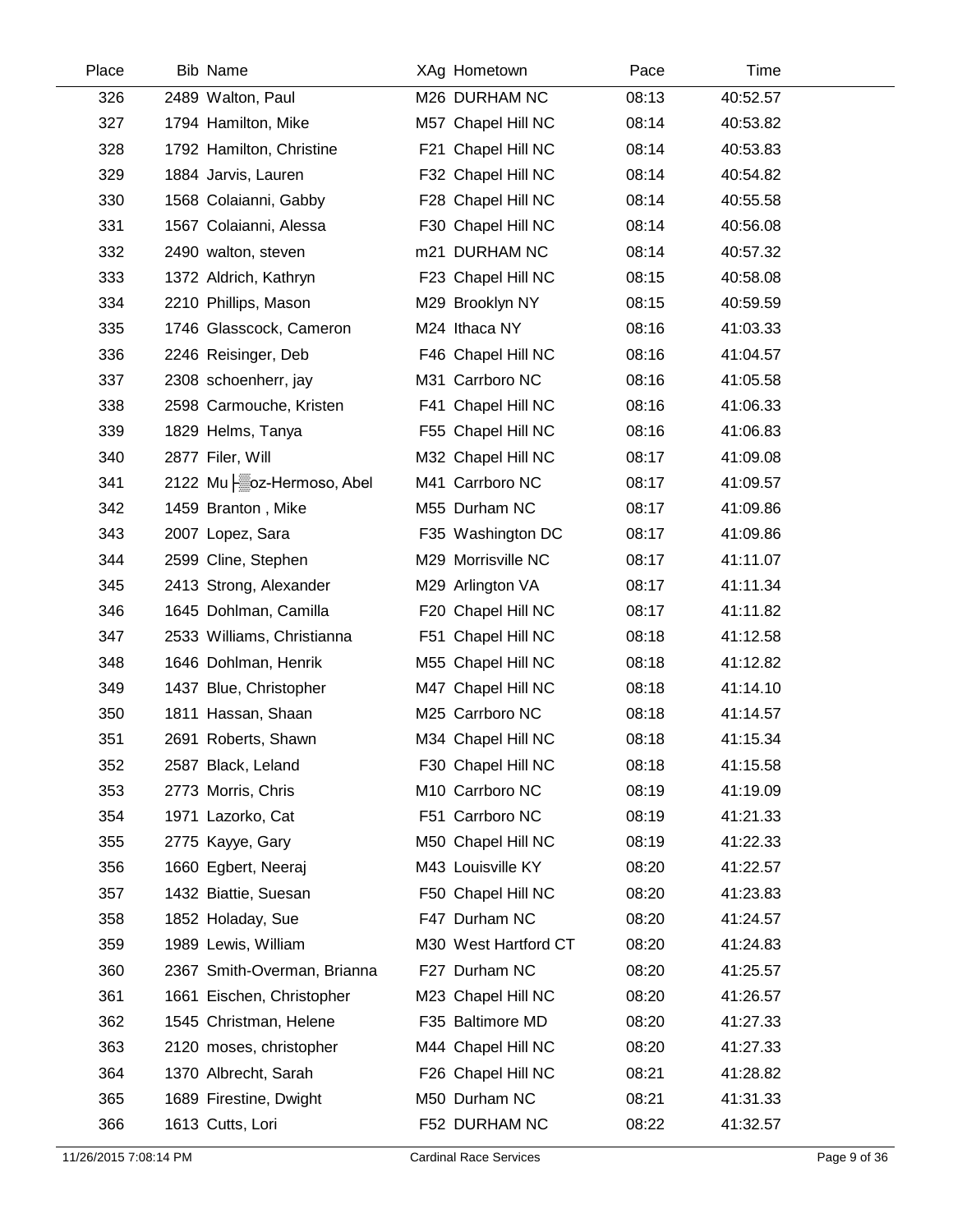| Place | <b>Bib Name</b>           | XAg Hometown       | Pace  | Time     |
|-------|---------------------------|--------------------|-------|----------|
| 367   | 1962 Lachiewicz, Paul     | M64 Chapel Hill NC | 08:22 | 41:33.83 |
| 368   | 2436 Taylor, Ken          | M52 Chapel Hill NC | 08:22 | 41:33.85 |
| 369   | 2740 McKenna, Katie       | F38 Chapel Hill NC | 08:22 | 41:34.09 |
| 370   | 1721 Gaitor, Bradley      | M32 Raleigh NC     | 08:22 | 41:37.07 |
| 371   | 1947 Koch, Charles        | M23 Chapel Hill NC | 08:23 | 41:40.35 |
| 372   | 1781 Guo, David           | M23 Chapel Hill NC | 08:23 | 41:40.57 |
| 373   | 2238 Rapp, Laura          | F26 Durham NC      | 08:23 | 41:41.09 |
| 374   | 1996 Lillie, Margaret     | F24 Carrboro NC    | 08:23 | 41:41.10 |
| 375   | 1678 Farel, Claire        | F40 Chapel Hill NC | 08:24 | 41:44.09 |
| 376   | 1743 Gimpert, Rachel      | F22 Kalamazoo MI   | 08:24 | 41:45.33 |
| 377   | 2326 Sept, Doug           | M46 Chapel Hill NC | 08:25 | 41:49.09 |
| 378   | 2528 Wilkinson, Kari      | F54 Mebane NC      | 08:25 | 41:49.82 |
| 379   | 1826 Heffron, Rebecca     | F24 Columbia MO    | 08:25 | 41:51.33 |
| 380   | 1903 Karpinos, Justin     | M34 Nashville TN   | 08:26 | 41:53.32 |
| 381   | 2005 long, robert         | m64 Chapel Hill NC | 08:26 | 41:55.57 |
| 382   | 2392 Steele, Andy         | M46 Chapel Hill NC | 08:26 | 41:56.58 |
| 383   | 2302 Schmid, Emma         | F21 Chapel Hill NC | 08:26 | 41:56.84 |
| 384   | 2088 Miller, Chris        | M48 Lansing NY     | 08:27 | 41:58.07 |
| 385   | 2143 Neal, Samuel         | M37 Chapel Hill NC | 08:27 | 42:01.33 |
| 386   | 2498 Weaver, Robyn        | F54 Chapel Hill NC | 08:27 | 42:01.34 |
| 387   | 2006 Lopez, Destiny       | F40 Carrboro NC    | 08:27 | 42:02.09 |
| 388   | 1910 Kelley, Drew         | M35 Chapel Hill NC | 08:28 | 42:04.83 |
| 389   | 2099 Min, Sherene         | F44 Chapel Hill NC | 08:28 | 42:05.09 |
| 390   | 1893 Jones, Caleb         | M15 Chapel Hill NC | 08:28 | 42:05.32 |
| 391   | 2078 Meyer, Jaye          | F54 Chapel Hill NC | 08:28 | 42:05.33 |
| 392   | 1694 Flanagan, Rachel     | F42 Pittsboro NC   | 08:28 | 42:06.33 |
| 393   | 1702 Foster, Brandon      | M43 Chapel Hill NC | 08:28 | 42:06.58 |
| 394   | 2374 Solum, Melissa       | F41 Chapel Hill NC | 08:28 | 42:06.58 |
| 395   | 1736 Ghio, Kathleen       | F26 Chapel Hill NC | 08:29 | 42:07.34 |
| 396   | 1575 Conder, Tim          | M54 Chapel Hill NC | 08:29 | 42:08.07 |
| 397   | 1604 Crump, Carolyn       | F59 Carrboro NC    | 08:29 | 42:08.33 |
| 398   | 2783 Bohlin, Cindy        | F42 Chapel Hill NC | 08:29 | 42:10.32 |
| 399   | 2148 Nevins, Kyle         | M36 Washington DC  | 08:29 | 42:10.76 |
| 400   | 1785 Hadler, Wayne        | M61 Carrboro NC    | 08:29 | 42:12.07 |
| 401   | 1690 Fischetti, Katherine | F24 Durham NC      | 08:29 | 42:12.07 |
| 402   | 1422 Baucom, Martin       | M47 Chapel Hill NC | 08:30 | 42:12.59 |
| 403   | 1726 Gauger, Matthew      | M38 Durham NC      | 08:30 | 42:13.84 |
| 404   | 2427 Szabo, Steven        | M41 Durham NC      | 08:30 | 42:13.85 |
| 405   | 2068 Menefee, Gailyn      | F66 Savannah GA    | 08:30 | 42:14.34 |
| 406   | 2704 Stifler, Tara        | F31 Chapel Hill NC | 08:30 | 42:14.34 |
| 407   | 2753 Campos, Joshua       | M11 Carrboro NC    | 08:30 | 42:15.33 |
|       |                           |                    |       |          |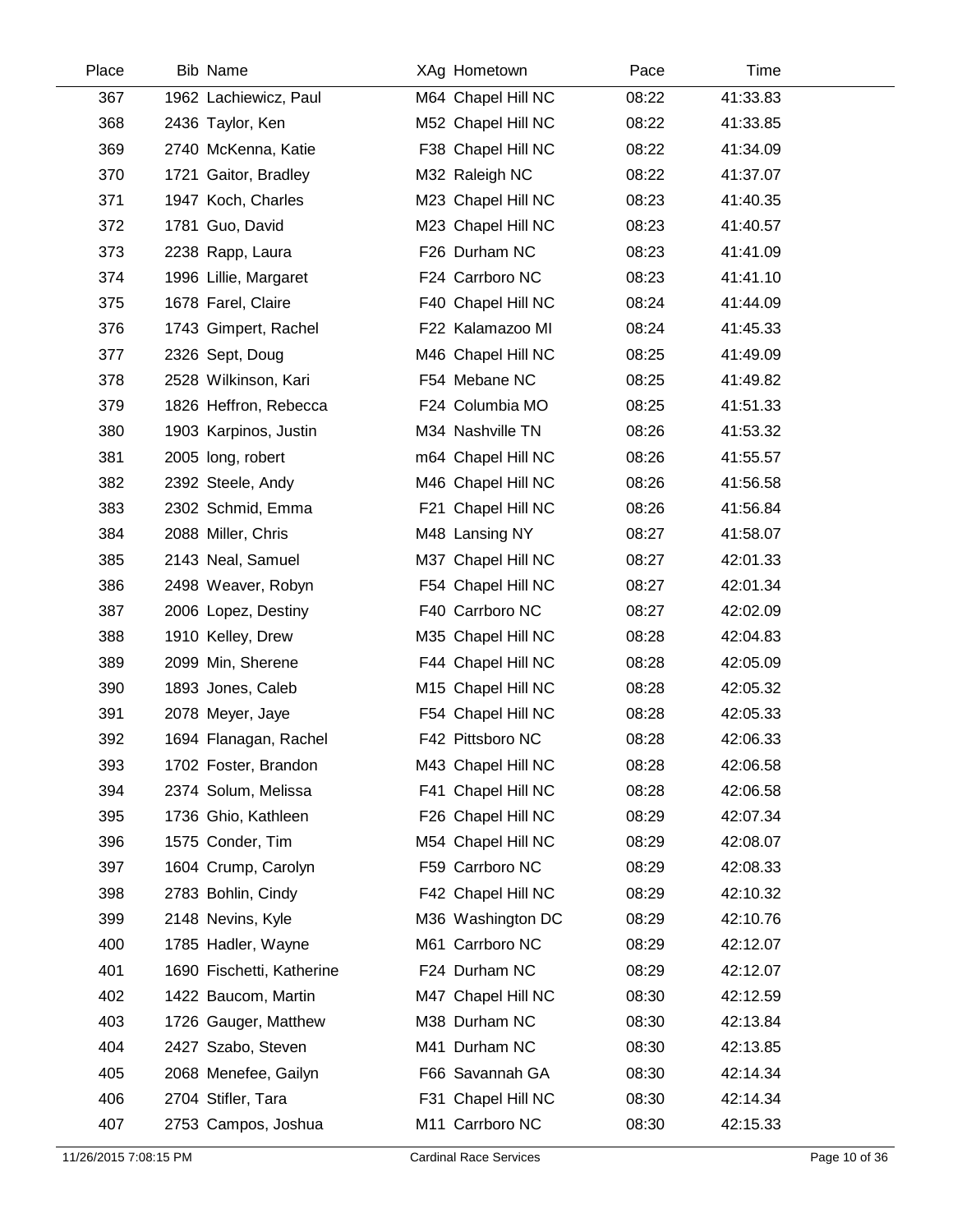| Place | <b>Bib Name</b>                | XAg Hometown         | Pace  | Time     |  |
|-------|--------------------------------|----------------------|-------|----------|--|
| 408   | 2505 Werden, Andrew            | M49 Chapel Hill NC   | 08:30 | 42:15.57 |  |
| 409   | 2049 Mayo, Rodney              | M51 Hillsborough NC  | 08:30 | 42:16.82 |  |
| 410   | 1423 bauer, tanja              | f32 Chapel Hill NC   | 08:31 | 42:17.34 |  |
| 411   | 2192 Parrott, Lauren           | F26 Hillsborough NC  | 08:31 | 42:18.82 |  |
| 412   | 2810 Hansen, Rachael           | F32 Holly Springs NC | 08:31 | 42:18.83 |  |
| 413   | 2094 Miller, Luke              | M27 Chapel Hill NC   | 08:31 | 42:19.07 |  |
| 414   | 1510 Calhoun, Benjamin         | M13 Chapel Hill NC   | 08:31 | 42:20.34 |  |
| 415   | 2029 mandeville-long, anne     | f56 Chapel Hill NC   | 08:31 | 42:20.58 |  |
| 416   | 1976 lee, dennis               | m28 Brooklyn NY      | 08:32 | 42:22.33 |  |
| 417   | 2258 Rives, Don                | M54 Chapel Hill NC   | 08:32 | 42:23.32 |  |
| 418   | 2615 Fee, Rick                 | M43 Carrboro NC      | 08:32 | 42:24.57 |  |
| 419   | 2909 Langworthy-Perdue, Jacqui | F38                  | 08:32 | 42:25.82 |  |
| 420   | 2681 Nackman, Joel             | M23 Chapel Hill NC   | 08:32 | 42:25.83 |  |
| 421   | 2309 Schoenherr, Sarah         | F32 Carrboro NC      | 08:32 | 42:26.32 |  |
| 422   | 2636 herndon, delaney          | f20 Durham NC        | 08:34 | 42:32.82 |  |
| 423   | 2826 Dayton, Paul              | M42 Carrboro NC      | 08:34 | 42:34.58 |  |
| 424   | 2923 Engelland, Justin         | M40                  | 08:34 | 42:35.58 |  |
| 425   | 1744 Gimpert, Rebecca          | F24 Winston-Salem NC | 08:34 | 42:36.83 |  |
| 426   | 2786 Lacava, Gina              | F48 Chapel Hill NC   | 08:35 | 42:37.58 |  |
| 427   | 1400 Atchison, Gregory         | M59 Chapel Hill NC   | 08:35 | 42:37.58 |  |
| 428   | 2897 Elkins, Chris             | M36                  | 08:35 | 42:38.57 |  |
| 429   | 2285 Russell, Gillian          | F39 Chapel Hill NC   | 08:35 | 42:38.84 |  |
| 430   | 2095 Mills, Karin              | F49 Carrboro NC      | 08:35 | 42:39.09 |  |
| 431   | 1418 Barnes, Edward            | M42 Durham NC        | 08:35 | 42:39.60 |  |
| 432   | 1536 Chase, Rhea               | F36 DURHAM NC        | 08:35 | 42:40.57 |  |
| 433   | 2433 Taub, Mary                | F45 Chapel Hill NC   | 08:36 | 42:44.09 |  |
| 434   | 2431 Taub, Daniel              | M35 Derry NH         | 08:36 | 42:44.33 |  |
| 435   | 1589 Corsi-OConnor, Gary       | M56 Durham NC        | 08:37 | 42:47.07 |  |
| 436   | 2273 Rojas Hacker, Martin      | M34 Chapel Hill NC   | 08:37 | 42:48.34 |  |
| 437   | 1532 Cavanaugh, Mark           | m42 Chapel Hill NC   | 08:37 | 42:48.84 |  |
| 438   | 2432 Taub, Gideon              | M30 Baltimore MD     | 08:37 | 42:50.57 |  |
| 439   | 2618 Finn, Caitlin             | F24 Chapel Hill NC   | 08:37 | 42:50.82 |  |
| 440   | 2861 Jepsen, Claus             | M47                  | 08:38 | 42:52.34 |  |
| 441   | 1402 Atkinson, Sarah           | F49 DURHAM NC        | 08:38 | 42:54.58 |  |
| 442   | 2156 Norwood, Aubin            | M28 Chapel Hill NC   | 08:38 | 42:55.60 |  |
| 443   | 2008 lovmo, jeanne             | f43 Chapel Hill NC   | 08:38 | 42:55.83 |  |
| 444   | 1815 Hawkins, Brandon          | F19 Chapel Hill NC   | 08:39 | 42:59.09 |  |
| 445   | 1814 Hawkins, Alex             | M51 Chapel Hill NC   | 08:39 | 42:59.32 |  |
| 446   | 1816 hawkins, cody             | m21 Chapel Hill NC   | 08:39 | 43:00.08 |  |
| 447   | 2515 Wherry, Robin             | F28 Winston Salem NC | 08:40 | 43:02.07 |  |
| 448   | 1462 Breito, Nathan            | M33 Chapel Hill NC   | 08:40 | 43:03.82 |  |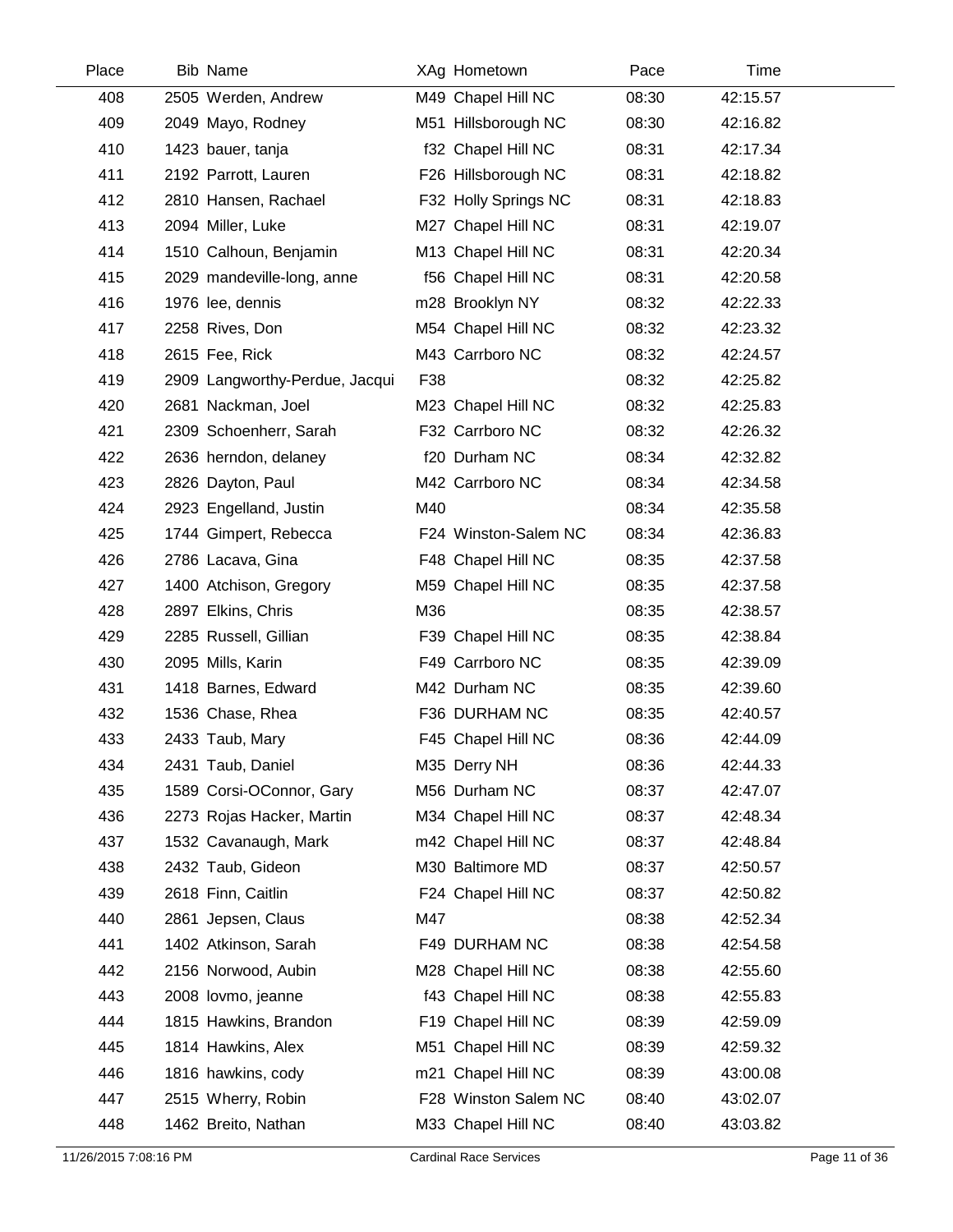| Place | <b>Bib Name</b>             | XAg Hometown         | Pace  | Time     |
|-------|-----------------------------|----------------------|-------|----------|
| 449   | 2819 Chesser, William       | M52 Durham NC        | 08:40 | 43:03.83 |
| 450   | 1948 Kohler, Rebecca        | F50 Carrboro NC      | 08:40 | 43:05.58 |
| 451   | 2651 Kelley, Keith          | M18 Chapel Hill NC   | 08:41 | 43:07.82 |
| 452   | 1928 Kieser, Dwight         | M47 Suwanee GA       | 08:41 | 43:08.09 |
| 453   | 2478 vorhaus, dan           | M34 Chapel Hill NC   | 08:41 | 43:08.43 |
| 454   | 1872 Hunter, lan            | M52 Chapel Hill NC   | 08:41 | 43:08.82 |
| 455   | 2479 vorhaus, david         | M31 Chapel Hill NC   | 08:41 | 43:09.82 |
| 456   | 1818 Hawley, Dawna          | F45 Chapel Hill NC   | 08:41 | 43:11.07 |
| 457   | 1844 Hirschman, Caitlin     | f43 Chapel Hill NC   | 08:41 | 43:11.84 |
| 458   | 1573 Collichio, Frances     | F53 Chapel Hill NC   | 08:42 | 43:12.33 |
| 459   | 2286 Saker, Korinn          | F57 Hillsborough NC  | 08:42 | 43:12.59 |
| 460   | 1885 Jaspers, Ilona         | F46 Carrboro NC      | 08:42 | 43:14.33 |
| 461   | 2296 Schaal, Michael        | M47 Durham NC        | 08:42 | 43:14.82 |
| 462   | 1538 Chiarello, Ginny       | F36 Chapel Hill NC   | 08:42 | 43:15.08 |
| 463   | 2353 Smith, Debbie          | F55 Hillsborough NC  | 08:42 | 43:15.10 |
| 464   | 2656 Kluger, Drew           | M32 greensboro NC    | 08:42 | 43:16.07 |
| 465   | 1586 Copeland, Henry        | M53 Chapel Hill NC   | 08:43 | 43:16.83 |
| 466   | 1806 Hart, Robert           | M26 Chapel Hill NC   | 08:43 | 43:18.07 |
| 467   | 2634 Harsh, Pranay          | M30 Atlanta GA       | 08:43 | 43:18.83 |
| 468   | 2630 Guiteras, Andrew       | M37 Carrboro NC      | 08:43 | 43:19.83 |
| 469   | 1850 Hoerner, Erin          | F26 Chapel Hill NC   | 08:43 | 43:21.08 |
| 470   | 2394 Steele, Sarah          | F45 Chapel Hill NC   | 08:43 | 43:21.34 |
| 471   | 2091 Miller, Kelly          | F8 Lansing NY        | 08:44 | 43:21.84 |
| 472   | 2531 Willcox, Alexandra     | F20 Chapel Hill NC   | 08:44 | 43:23.07 |
| 473   | 2597 Caraway, David         | M31 Chapel Hill NC   | 08:44 | 43:24.57 |
| 474   | 2327 Sept, Susan            | F50 Chapel Hill NC   | 08:44 | 43:26.57 |
| 475   | 2591 Bolon, Roxane          | F14 Chapel Hill NC   | 08:45 | 43:26.83 |
| 476   | 1501 Byerly, Wesley         | M58 Chapel Hill NC   | 08:45 | 43:27.85 |
| 477   | 2465 Tyler, Jonathan        | M31 Durham NC        | 08:45 | 43:28.82 |
| 478   | 2507 Wessell, Laura         | F47 Hillsborough NC  | 08:45 | 43:28.83 |
| 479   | 1696 Florer-Bixler, Melissa | F35 Durham NC        | 08:46 | 43:35.33 |
| 480   | 2399 stein, jaime           | f43 Chapel Hill NC   | 08:47 | 43:39.82 |
| 481   | 1992 Li, Vivian             | F58 Durham NC        | 08:47 | 43:40.33 |
| 482   | 2368 Smith-Overman, Ian     | M29 Washington DC    | 08:48 | 43:43.58 |
| 483   | 1654 Eaton, Dave            | F49 Bay Village OH   | 08:48 | 43:44.82 |
| 484   | 2493 Warner, Diane          | F50 Chapel Hill NC   | 08:49 | 43:47.82 |
| 485   | 2766 Rankin, Bob            | M62 Mebane NC        | 08:49 | 43:47.83 |
| 486   | 1959 Kulp, Steve            | M41 Carrboro NC      | 08:49 | 43:49.07 |
| 487   | 1804 Harrison, Stuart       | M43 Chapel Hill NC   | 08:49 | 43:50.59 |
| 488   | 2684 Poncz, Adam            | M33 Atlanta GA       | 08:50 | 43:55.08 |
| 489   | 1530 Carter, Jenn           | F40 San Francisco CA | 08:50 | 43:55.33 |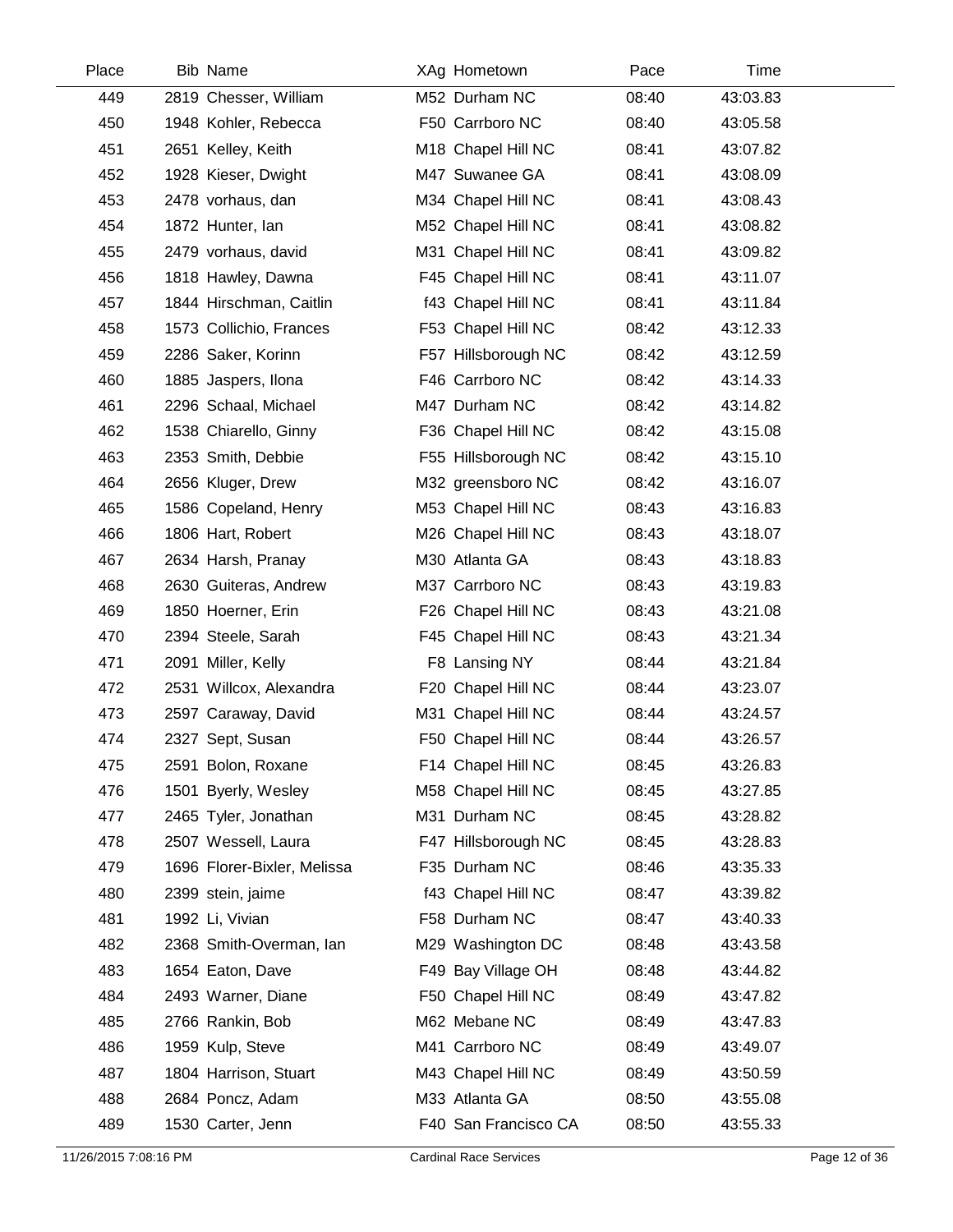| Place | <b>Bib Name</b>          | XAg Hometown           | Pace  | Time     |
|-------|--------------------------|------------------------|-------|----------|
| 490   | 2220 Pottenger, David    | M57 Durham NC          | 08:50 | 43:55.84 |
| 491   | 2762 Stone, Pete         | M49 Carrboro NC        | 08:50 | 43:56.09 |
| 492   | 1693 Fisher, Stephanie   | F26 Washington DC      | 08:51 | 43:56.83 |
| 493   | 1733 Gershon, Timothy    | M48 Chapel Hill NC     | 08:51 | 43:58.33 |
| 494   | 1734 Gershon, Zachary    | M13 Chapel Hill NC     | 08:51 | 43:58.33 |
| 495   | 1821 Heck, Rainie        | F17 Chapel Hill NC     | 08:51 | 43:58.83 |
| 496   | 2388 Spurrier, Ryan      | M29 Efland NC          | 08:51 | 43:59.57 |
| 497   | 1416 Banta, Julie        | F26 CARY NC            | 08:51 | 44:00.34 |
| 498   | 1877 Hurt, Christi       | F44 Chapel Hill NC     | 08:51 | 44:00.34 |
| 499   | 1914 Kenney, Christopher | M29 Chicago IL         | 08:51 | 44:00.59 |
| 500   | 2607 Dellinger, Hampton  | M48 DURHAM NC          | 08:51 | 44:00.82 |
| 501   | 1639 DiBiase, Lauren     | F38 Durham NC          | 08:51 | 44:01.08 |
| 502   | 1780 Gulati, Tesha       | F34 Chapel Hill NC     | 08:52 | 44:03.09 |
| 503   | 1640 Dickson, Caroline   | F40 Durham NC          | 08:52 | 44:04.32 |
| 504   | 1583 Cook, James         | M30 Mountain View CA   | 08:53 | 44:10.57 |
| 505   | 1843 Himmel, Theresa     | F47 Chapel Hill NC     | 08:54 | 44:12.07 |
| 506   | 1908 Kay, Kevin          | M38 Carrboro NC        | 08:54 | 44:13.08 |
| 507   | 1712 Freeman, Mark       | M41 Charlottesville VA | 08:54 | 44:15.39 |
| 508   | 2447 Thomas, Jody        | M44 Chapel Hill NC     | 08:54 | 44:16.12 |
| 509   | 1625 Davis, Sonia        | F49 Chapel Hill NC     | 08:55 | 44:16.59 |
| 510   | 1392 Anscher, Samantha   | F23 Brighton MA        | 08:55 | 44:16.83 |
| 511   | 2568 McNeilly, Kevin     | F64 Carrboro NC        | 08:55 | 44:17.58 |
| 512   | 1411 Baker, James        | M32 Carrboro NC        | 08:55 | 44:20.83 |
| 513   | 1412 Baker, Katie        | F27 Winston Salem NC   | 08:56 | 44:21.59 |
| 514   | 2627 gooden, dana        | F50 Hillsborough NC    | 08:56 | 44:22.33 |
| 515   | 2925 Vanneman, David     | M22 Carmel IN          | 08:56 | 44:23.83 |
| 516   | 2315 Scott, Carroll      | F52 Chapel Hill NC     | 08:56 | 44:24.33 |
| 517   | 1882 Jafari, Mia         | F29 Chapel Hill NC     | 08:57 | 44:26.58 |
| 518   | 2158 Norwood, Hollin     | M35 Chapel Hill NC     | 08:57 | 44:28.09 |
| 519   | 1595 Coulter, Mark       | M57 Chapel Hill NC     | 08:57 | 44:30.59 |
| 520   | 1446 Boggess, Mason      | M14 Chapel Hill NC     | 08:57 | 44:31.34 |
| 521   | 1803 harris, william     | m39 Pittsboro NC       | 08:58 | 44:33.82 |
| 522   | 2767 Fayle, Hillary      | F27 Richmond VA        | 08:58 | 44:35.83 |
| 523   | 1512 Calhoun, William    | M47 Chapel Hill NC     | 08:59 | 44:36.60 |
| 524   | 2416 sullivan, daniel    | m70 Chapel Hill NC     | 08:59 | 44:37.10 |
| 525   | 1975 Lee, Cindy          | f42 Chapel Hill NC     | 08:59 | 44:37.84 |
| 526   | 1977 Lee, Greg           | M42 Chapel Hill NC     | 08:59 | 44:38.08 |
| 527   | 2590 Bolon, Meredith     | F50 Chapel Hill NC     | 08:59 | 44:38.82 |
| 528   | 1558 Clemons, Jeffrey    | M33 Chapel Hill NC     | 08:59 | 44:39.09 |
| 529   | 2182 paisner, james      | M67 Carrboro NC        | 08:59 | 44:40.08 |
| 530   | 2688 Richard, Rebecca    | F40 Chapel Hill NC     | 08:59 | 44:40.09 |
|       |                          |                        |       |          |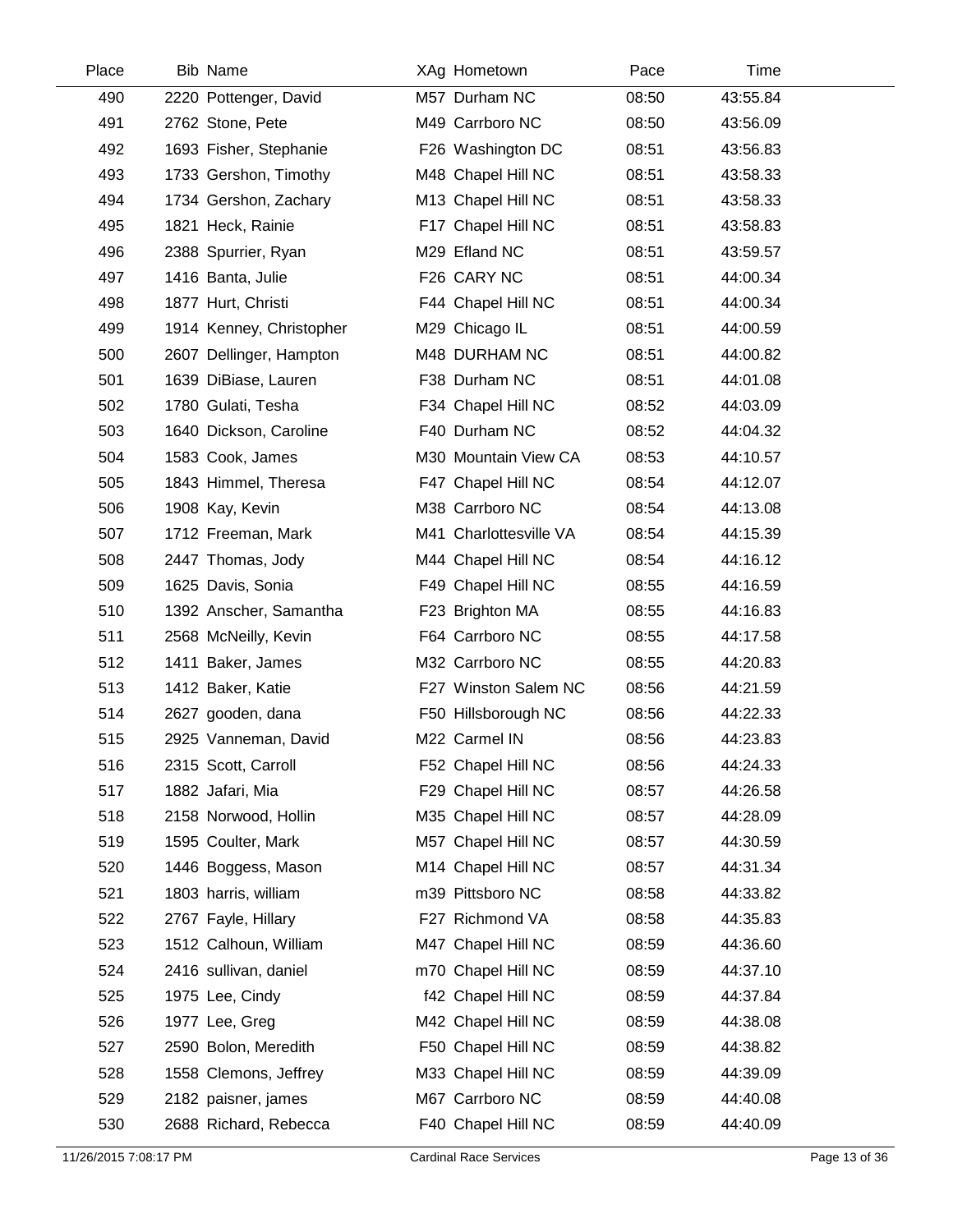| Place | <b>Bib Name</b>           | XAg Hometown       | Pace  | Time     |
|-------|---------------------------|--------------------|-------|----------|
| 531   | 1940 Knechtel, Virginia   | F33 Washington DC  | 09:00 | 44:41.58 |
| 532   | 2784 Knechtel, Diana      | F63 Chapel Hill NC | 09:00 | 44:42.08 |
| 533   | 1964 LaDue, Maryjane      | F34 Apex NC        | 09:00 | 44:42.58 |
| 534   | 1911 Kelly, Abby          | F30 Carrboro NC    | 09:00 | 44:44.33 |
| 535   | 1957 Kraft, Monica        | F53 Tucson AZ      | 09:00 | 44:45.34 |
| 536   | 2451 Thomas, Will         | M16 Chapel Hill NC | 09:00 | 44:45.59 |
| 537   | 2268 Roeber, Ellen        | F44 Carrboro NC    | 09:00 | 44:45.59 |
| 538   | 2241 Redding, Ivey        | M27 Pittsboro NC   | 09:01 | 44:46.34 |
| 539   | 2377 Soto, Linda Carolina | F47 Carrboro NC    | 09:01 | 44:47.57 |
| 540   | 2317 Scott, James         | M19 Chapel Hill NC | 09:01 | 44:47.83 |
| 541   | 1704 foster, julie        | F43 Carrboro NC    | 09:01 | 44:48.07 |
| 542   | 1735 Ghio, Andrew         | M60 Chapel Hill NC | 09:01 | 44:48.82 |
| 543   | 2860 Strain, Betsy        | F49 Durham NC      | 09:01 | 44:49.34 |
| 544   | 2571 Andrews, David       | M39 Carrboro NC    | 09:01 | 44:49.60 |
| 545   | 1525 Carroll, Sarah       | F37 Carrboro NC    | 09:02 | 44:51.82 |
| 546   | 1652 Dwyer, Andrew        | M37 Chapel Hill NC | 09:02 | 44:51.83 |
| 547   | 2248 Revelle, Rachael     | F29 Carrboro NC    | 09:02 | 44:52.34 |
| 548   | 2574 Baas, Susan          | F54 Carrboro NC    | 09:02 | 44:52.57 |
| 549   | 2608 Dellinger, Jackson   | M18 DURHAM NC      | 09:02 | 44:54.10 |
| 550   | 1716 Funk, Isaac          | M14 BURLINGTON NC  | 09:02 | 44:54.33 |
| 551   | 2181 Padden, Sandy        | F54 Chapel Hill NC | 09:02 | 44:54.70 |
| 552   | 1724 Garoni, Carson       | F44 Chapel Hill NC | 09:02 | 44:55.84 |
| 553   | 2444 Thomas, Chris        | M14 Chapel Hill NC | 09:03 | 44:56.82 |
| 554   | 1830 Henriquez, Craig     | M56 Chapel Hill NC | 09:03 | 44:57.32 |
| 555   | 2804 Smyth, Caroline      | F11 Raleigh NC     | 09:03 | 44:58.08 |
| 556   | 1873 Hunter, Isiah        | M28 Chapel Hill NC | 09:03 | 45:00.09 |
| 557   | 2650 Kaspar, Kelli        | F37 RALEIGH NC     | 09:03 | 45:01.09 |
| 558   | 1679 Farel, Lily          | F35 Washington DC  | 09:04 | 45:01.82 |
| 559   | 2805 Smyth, David         | M45 Raleigh NC     | 09:04 | 45:04.33 |
| 560   | 2852 Laatz, Justin        | M18 Chapel Hill NC | 09:04 | 45:05.33 |
| 561   | 1701 Foster, Andrew       | M47 Chapel Hill NC | 09:04 | 45:05.61 |
| 562   | 2536 Willis, Monte        | M46 Chapel Hill NC | 09:05 | 45:07.07 |
| 563   | 2494 Warner, Todd         | M51 Chapel Hill NC | 09:05 | 45:08.10 |
| 564   | 2052 McDaniel, Marcus     | M28 Chapel Hill NC | 09:05 | 45:08.61 |
| 565   | 2102 Monahan, Rose        | F39 Chapel Hill NC | 09:05 | 45:09.58 |
| 566   | 2039 Martin, Robert       | M54 Nashville TN   | 09:05 | 45:09.83 |
| 567   | 1808 Hartman, Evelyn      | F23 Detroit MI     | 09:05 | 45:10.10 |
| 568   | 2437 Teague, Lauren       | F22 DURHAM NC      | 09:05 | 45:10.33 |
| 569   | 2174 O'Sullivan, Maddie   | F23 DURHAM NC      | 09:05 | 45:10.35 |
| 570   | 1653 Eaton, Beth          | F49 Bay Village OH | 09:06 | 45:11.57 |
| 571   | 2881 Wolf, Mathew         | M14 Chapel Hill NC | 09:06 | 45:12.09 |
|       |                           |                    |       |          |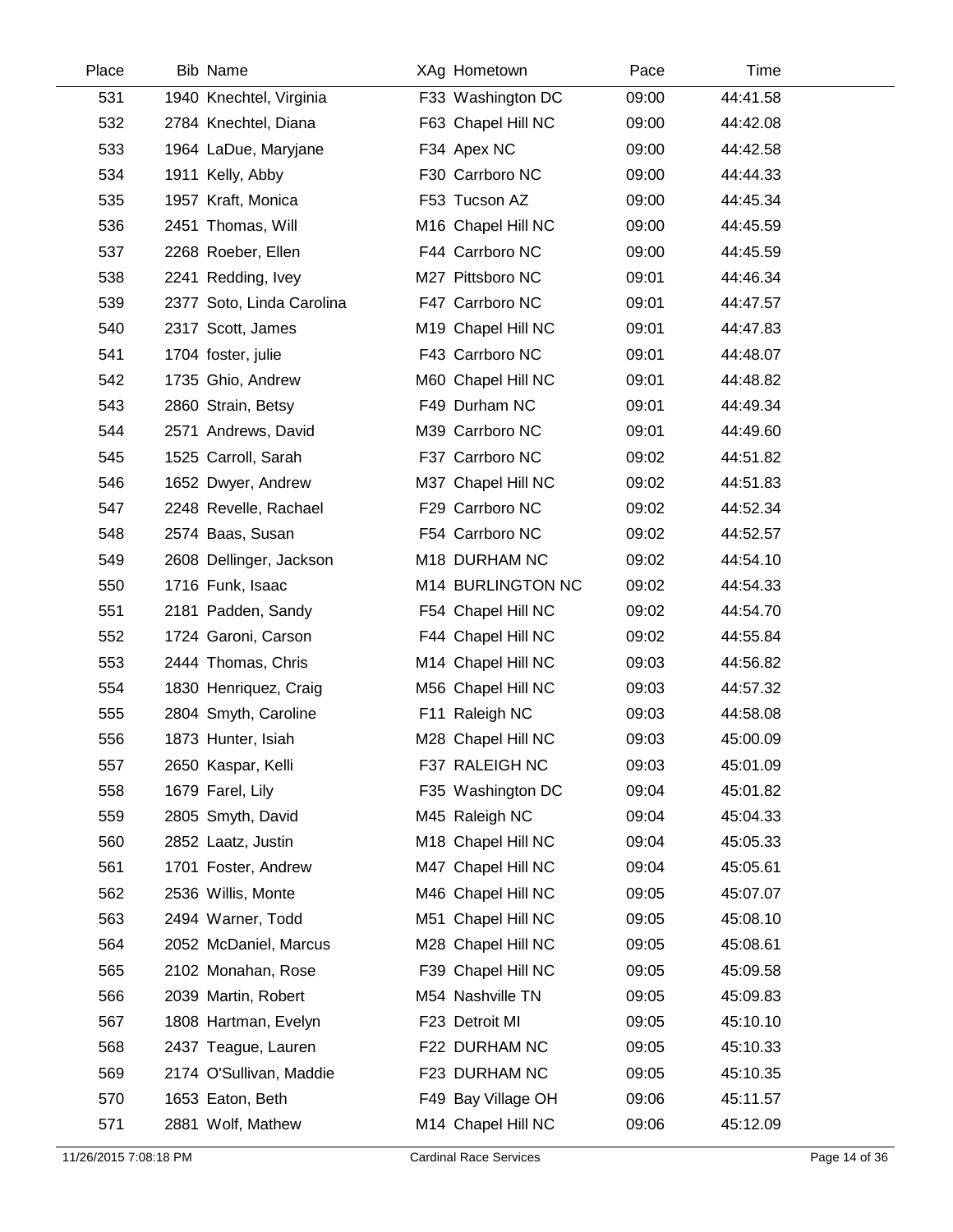| Place | <b>Bib Name</b>       |                              |                 | XAg Hometown          | Pace  | Time     |
|-------|-----------------------|------------------------------|-----------------|-----------------------|-------|----------|
| 572   | 2664 Lercher, Daniel  |                              |                 | M31 Chapel Hill NC    | 09:06 | 45:12.10 |
| 573   |                       | 1956 kopczynski, todd        |                 | M51 Waxhaw NC         | 09:06 | 45:12.84 |
| 574   |                       | 1955 Kopczynski, Michael     |                 | M12 Waxhaw NC         | 09:06 | 45:12.84 |
| 575   | 2655 Klaver, Sean     |                              |                 | M28 King George VA    | 09:06 | 45:13.59 |
| 576   |                       | 2918 Ducker, Katherine       |                 | F36 Santa Monica CA   | 09:06 | 45:15.32 |
| 577   | 2698 Spiniello, Phil  |                              |                 | M35 Durham NC         | 09:06 | 45:15.82 |
| 578   | 2890 Isenstein, Arin  |                              |                 | F37 Chapel Hill NC    | 09:06 | 45:15.83 |
| 579   | 2625 garth, christy   |                              |                 | <b>f41 DURHAM NC</b>  | 09:06 | 45:16.07 |
| 580   | 2921 Umber, Aaron     |                              |                 | M38 Manhattan Beach C | 09:06 | 45:16.08 |
| 581   |                       | 2790 Kopczynski, Karl        |                 | M22 Chapel Hill NC    | 09:07 | 45:16.59 |
| 582   |                       | 1953 Kopczynski, Kayla       |                 | F20 Waxhaw NC         | 09:07 | 45:16.59 |
| 583   | 2023 Macleod, Kirstin |                              |                 | f19 Chapel Hill NC    | 09:07 | 45:18.10 |
| 584   | 1757 Gotelli, Kate    |                              |                 | F45 Chapel Hill NC    | 09:07 | 45:19.08 |
| 585   | 1800 Harkins, Heidi   |                              |                 | F51 Chapel Hill NC    | 09:07 | 45:19.09 |
| 586   |                       | 1626 De Havilland, Alexandra |                 | F32 Harrisonburg VA   | 09:07 | 45:19.35 |
| 587   | 1453 Boyce, Jenny     |                              |                 | F42 Durham NC         | 09:07 | 45:19.35 |
| 588   |                       | 2557 Youngblood, Megan       |                 | F29 Winston Salem NC  | 09:07 | 45:20.11 |
| 589   | 2073 Messina, Julie   |                              |                 | F38 Durham NC         | 09:07 | 45:20.83 |
| 590   | 1419 Barnett, Eddie   |                              |                 | M53 Hillsborough NC   | 09:08 | 45:22.84 |
| 591   |                       | 2483 Wahlstrom, Torey        |                 | F47 Chapel Hill NC    | 09:08 | 45:23.34 |
| 592   | 2252 Rhoades, Mark    |                              |                 | M47 Hillsborough NC   | 09:08 | 45:23.58 |
| 593   |                       | 2180 Padden, Benjamin        |                 | M19 Chapel Hill NC    | 09:09 | 45:27.07 |
| 594   | 2672 Marron, David    |                              |                 | M20 DURHAM NC         | 09:09 | 45:27.11 |
| 595   | 2645 Jewitt, James    |                              |                 | M31 Christiansburg VA | 09:09 | 45:27.12 |
| 596   | 2850 Kraut, Hannah    |                              |                 | F19 Chapel Hill NC    | 09:09 | 45:27.57 |
| 597   | 2849 Kraut, Marty     |                              |                 | M50 Chapel Hill NC    | 09:09 | 45:27.82 |
| 598   |                       | 2905 Hoogervorst, Amy        |                 | F47 Chapel Hill NC    | 09:09 | 45:28.82 |
| 599   | 2279 Rosen, Norm      |                              |                 | m62 Chapel Hill NC    | 09:09 | 45:30.34 |
| 600   |                       | 1569 Colaianni, William      |                 | M66 Chapel Hill NC    | 09:09 | 45:30.35 |
| 601   | 2780 Mara, Pirone     |                              |                 | F11 Carrboro NC       | 09:10 | 45:32.36 |
| 602   |                       | 2906 Reuland, Frances        |                 | F19 Chapel Hill NC    | 09:10 | 45:33.10 |
| 603   | 2589 Bolon, Hank      |                              |                 | M19 Chapel Hill NC    | 09:10 | 45:33.10 |
| 604   | 2730 Gibson, Anna     |                              | F <sub>11</sub> |                       | 09:10 | 45:33.84 |
| 605   | 1700 Forcina, Martin  |                              |                 | M66 charlotte NC      | 09:10 | 45:34.58 |
| 606   |                       | 1509 Calhoun, Audrey         |                 | F15 Chapel Hill NC    | 09:10 | 45:35.07 |
| 607   | 2635 Hede, Karyn      |                              |                 | F51 Chapel Hill NC    | 09:10 | 45:35.59 |
| 608   | 2793 Lauen, Tessa     |                              |                 | F12 Carrboro NC       | 09:11 | 45:36.08 |
| 609   | 2033 Margolis, Daniel |                              |                 | M18 Chapel Hill NC    | 09:11 | 45:36.59 |
| 610   | 2098 Min, Nicholas    |                              |                 | M12 Chapel Hill NC    | 09:11 | 45:37.60 |
| 611   | 2720 Windham, Ellie   |                              |                 | F13 Chapel Hill NC    | 09:11 | 45:37.60 |
| 612   | 2721 Windham, Scott   |                              |                 | M45 Chapel Hill NC    | 09:11 | 45:39.32 |
|       |                       |                              |                 |                       |       |          |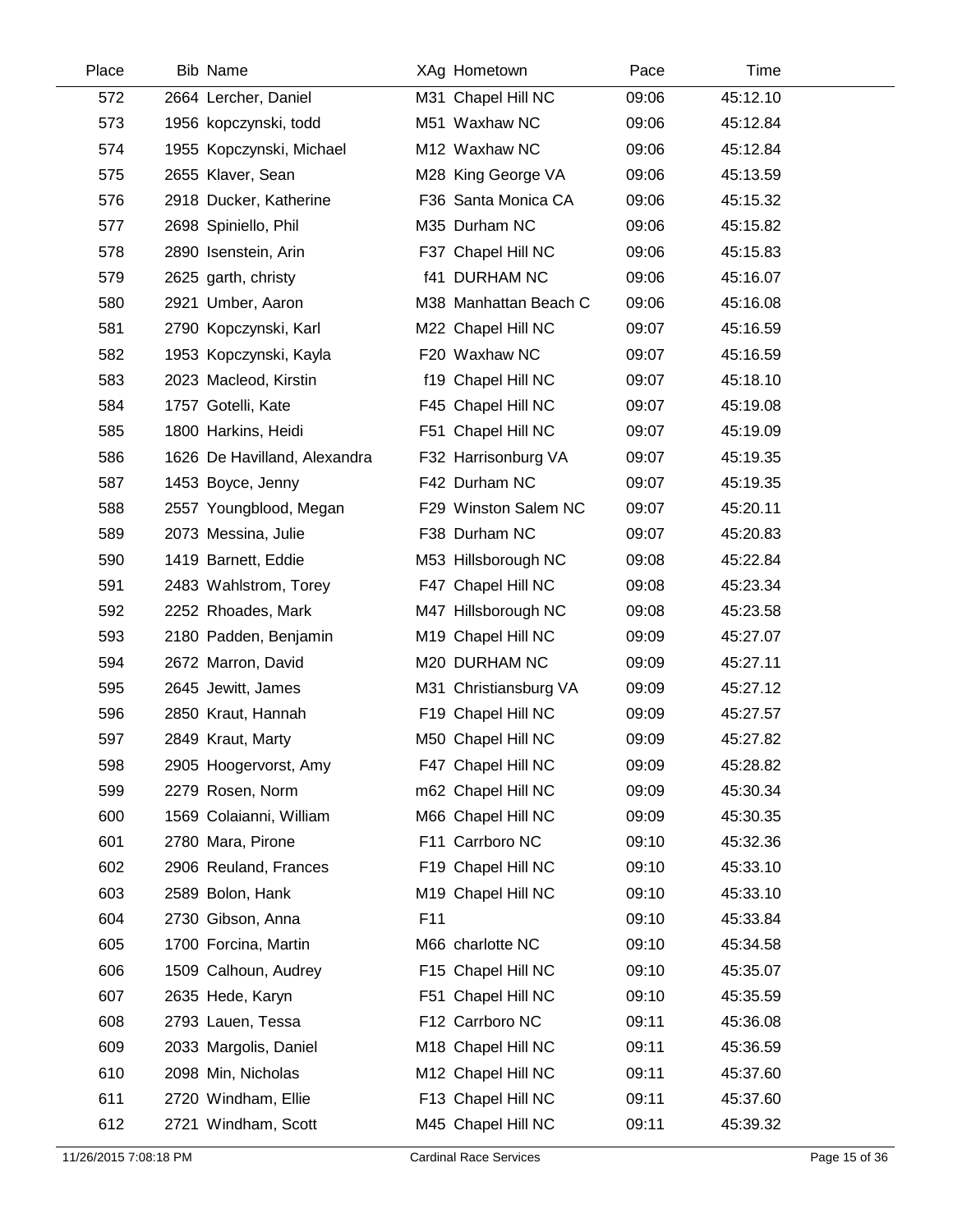| Place | <b>Bib Name</b>             |     | XAg Hometown         | Pace  | Time     |
|-------|-----------------------------|-----|----------------------|-------|----------|
| 613   | 2700 Staley, Kristin        |     | F32 Hillsborough NC  | 09:12 | 45:41.42 |
| 614   | 2699 Staley, David          |     | M31 Hillsborough NC  | 09:12 | 45:41.61 |
| 615   | 2097 Min, John              |     | M45 Chapel Hill NC   | 09:12 | 45:42.33 |
| 616   | 2147 Nevins, Kristan        |     | F36 Washington DC    | 09:12 | 45:42.83 |
| 617   | 1544 Chilukuri, Vivek       |     | M28 Washington DC    | 09:12 | 45:44.34 |
| 618   | 2356 Smith, Laura           |     | F53 Lillington NC    | 09:12 | 45:45.07 |
| 619   | 2781 Troester, Melissa      |     | F43 Carrboro NC      | 09:12 | 45:45.33 |
| 620   | 2101 Monahan, Paul          |     | m52 Chapel Hill NC   | 09:13 | 45:48.85 |
| 621   | 2772 Morris, Ingrid         |     | F39 Carrboro NC      | 09:13 | 45:49.59 |
| 622   | 2774 Morris, Anna           |     | F7 Carrboro NC       | 09:13 | 45:50.10 |
| 623   | 2933 Stocks, Katie          |     | F25 Fayetteville NC  | 09:13 | 45:50.84 |
| 624   | 1764 Grabowski, William     |     | M11 Chapel Hill NC   | 09:14 | 45:51.58 |
| 625   | 1533 Cawley, Michelle       |     | F45 Carrboro NC      | 09:14 | 45:52.59 |
| 626   | 2492 Wannamaker, Charlie    |     | M32 Carrboro NC      | 09:14 | 45:52.84 |
| 627   | 2172 Ortolano III, Nicholas |     | M31 Owings Mills MD  | 09:14 | 45:53.11 |
| 628   | 2000 Linney, William        |     | M8 Durham NC         | 09:14 | 45:54.10 |
| 629   | 2171 ortolano, jessica      |     | F33 Durham NC        | 09:14 | 45:54.34 |
| 630   | 2834 Bowers, Albert         |     | M37 Chapel Hill NC   | 09:14 | 45:55.33 |
| 631   | 2503 Wentz, Catherine       |     | F52 Arlington VA     | 09:15 | 45:57.08 |
| 632   | 1729 Gaylord, Alison        |     | F17 Arlington VA     | 09:15 | 45:57.32 |
| 633   | 2240 Redding, Gray          |     | M25 Pittsboro NC     | 09:15 | 45:57.44 |
| 634   | 1513 Campbell, Jeness       |     | F46 Chapel Hill NC   | 09:16 | 46:04.59 |
| 635   | 2424 Swasey, Judith         |     | F68 Chapel Hill NC   | 09:16 | 46:04.83 |
| 636   | 1840 Hill, Dawn             |     | F40 Chapel Hill NC   | 09:17 | 46:06.58 |
| 637   | 1429 bennett, brett         |     | m53 Mt. Pleasant SC  | 09:17 | 46:07.83 |
| 638   | 1939 Klett, Nicole          |     | F42 Chapel Hill NC   | 09:17 | 46:10.11 |
| 639   | 2733 Lee, Emerson           |     | M9 Chapel Hill NC    | 09:17 | 46:10.33 |
| 640   | 1974 Lee, Christopher       |     | M42 Chapel Hill NC   | 09:17 | 46:10.57 |
| 641   | 2420 Surh, Jerry            |     | M76 Carrboro NC      | 09:18 | 46:11.48 |
| 642   | 1861 Holt, Paul             |     | M52 Chapel Hill NC   | 09:18 | 46:11.82 |
| 643   | 1862 Holt, Sharon           |     | F53 Chapel Hill NC   | 09:18 | 46:11.84 |
| 644   | 2516 Wherry, Travis         |     | M31 Winston Salem NC | 09:18 | 46:12.83 |
| 645   | 2835 Mount-Cors, MaryFaith  |     | F45 Carrboro NC      | 09:18 | 46:14.33 |
| 646   | 2829 Dinola, Sandy          | F60 |                      | 09:19 | 46:16.08 |
| 647   | 2255 Richardson, Julie      |     | F52 Chapel Hill NC   | 09:19 | 46:17.08 |
| 648   | 2116 Morrison, Bill         |     | M48 Durham NC        | 09:19 | 46:17.08 |
| 649   | 1656 Edwards, Don           |     | M53 E. Longmeadow M  | 09:20 | 46:21.34 |
| 650   | 1709 Freel, Greg            |     | M36 Eden Prairie MN  | 09:20 | 46:21.57 |
| 651   | 1708 Freel, Amy             |     | F37 Eden Prairie MN  | 09:20 | 46:21.58 |
| 652   | 2514 WHALEN, krista         |     | F26 Durham NC        | 09:20 | 46:25.68 |
| 653   | 2084 Millar, Ben            |     | M18 Chapel Hill NC   | 09:21 | 46:27.59 |
|       |                             |     |                      |       |          |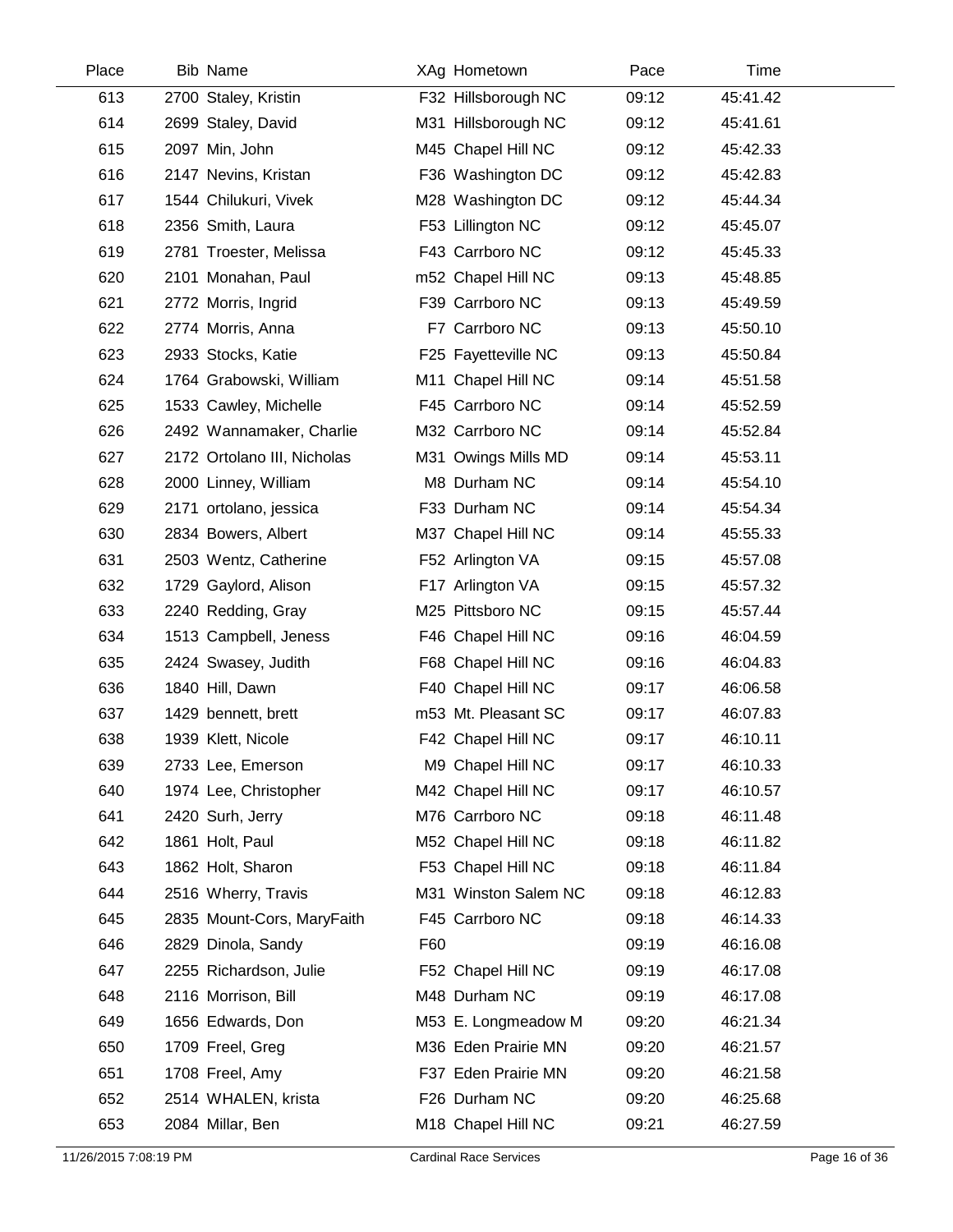| Place | <b>Bib Name</b>          | XAg Hometown           | Pace  | Time     |  |
|-------|--------------------------|------------------------|-------|----------|--|
| 654   | 2476 Villalta, Elizabeth | F34 Chapel Hill NC     | 09:21 | 46:28.08 |  |
| 655   | 2470 Vanderford, Teresa  | F55 Chapel Hill NC     | 09:21 | 46:28.58 |  |
| 656   | 2741 Parsons, Cara       | F29 Chapel Hill NC     | 09:21 | 46:29.59 |  |
| 657   | 2702 Staunton, Marcia    | F44 Wilmington NC      | 09:21 | 46:30.58 |  |
| 658   | 2378 Spagnardi, Colleen  | F34 DURHAM NC          | 09:22 | 46:30.84 |  |
| 659   | 2910 Hoogervorst, Doug   | M45 Chapel Hill NC     | 09:22 | 46:30.85 |  |
| 660   | 1391 Anscher, Mitch      | M60 Richmond VA        | 09:22 | 46:33.32 |  |
| 661   | 2870 Prince, Katya       | F50 Durham NC          | 09:22 | 46:33.83 |  |
| 662   | 1627 De Jong, John       | M68 DURHAM NC          | 09:22 | 46:35.32 |  |
| 663   | 2661 Lai, Bien           | F33 Chapel Hill NC     | 09:23 | 46:36.10 |  |
| 664   | 2639 Hu, Shijia          | M32 Chapel Hill NC     | 09:23 | 46:36.58 |  |
| 665   | 1834 Hernandez, Jennifer | F29 Durham NC          | 09:23 | 46:37.34 |  |
| 666   | 2332 Shoemaker, Jason    | M36 Chapel Hill NC     | 09:23 | 46:37.58 |  |
| 667   | 2592 Boyle, Robert       | M36 Chapel Hill NC     | 09:23 | 46:39.08 |  |
| 668   | 1706 Franklin, Jessica   | F24 Lakehurst NJ       | 09:23 | 46:39.57 |  |
| 669   | 2610 Doran, Liz          | F32 Chapel Hill NC     | 09:24 | 46:41.32 |  |
| 670   | 2175 Ott, Billy          | M42 Charlotte NC 28209 | 09:24 | 46:43.09 |  |
| 671   | 2831 Camarati, Jeffrey   | M41 Morrisville NC     | 09:24 | 46:45.09 |  |
| 672   | 1775 Grill, Julie        | F51 Chapel Hill NC     | 09:25 | 46:46.59 |  |
| 673   | 2415 STUCHINER, NOA      | F45 Chapel Hill NC     | 09:25 | 46:46.59 |  |
| 674   | 1619 Davis, Anna         | F33 manteo NC          | 09:25 | 46:49.33 |  |
| 675   | 2045 Matthews, David     | M39 Carrboro NC        | 09:25 | 46:50.08 |  |
| 676   | 2176 Ott, Shelby         | F41 Charlotte NC 28209 | 09:25 | 46:50.33 |  |
| 677   | 1466 Brinkmeyer, Emma    | F33 Carrboro NC        | 09:26 | 46:50.58 |  |
| 678   | 1537 Cheves, Avery       | F26 Carrboro NC        | 09:26 | 46:51.34 |  |
| 679   | 1511 Calhoun, Linh       | F47 Chapel Hill NC     | 09:26 | 46:51.83 |  |
| 680   | 2769 Petrin, Kerri       | F35 Chapel Hill NC     | 09:26 | 46:52.58 |  |
| 681   | 1802 Harris, Jerry       | M75 DURHAM NC          | 09:26 | 46:53.08 |  |
| 682   | 2583 Besse, Jennifer     | F30 Norcross GA        | 09:26 | 46:54.33 |  |
| 683   | 2821 Catellier, Diane    | F48 Chapel Hill NC     | 09:26 | 46:54.84 |  |
| 684   | 2822 Macdonald, Pia      | F47 Chapel Hill NC     | 09:26 | 46:55.09 |  |
| 685   | 1752 Gorsage, Justin     | M34 Durham NC          | 09:27 | 46:57.58 |  |
| 686   | 1495 Burns, Alisa        | F37 Chapel Hill NC     | 09:28 | 47:01.33 |  |
| 687   | 1506 Calabrese, Emma     | F27 Carrboro NC        | 09:28 | 47:01.33 |  |
| 688   | 2580 Bell, Kathryn       | f52 Chapel Hill NC     | 09:28 | 47:02.83 |  |
| 689   | 2059 McHenry, Troy       | M36 Chapel Hill NC     | 09:28 | 47:04.58 |  |
| 690   | 2128 Murphy, Ricky       | M34 Chapel Hill NC     | 09:28 | 47:04.58 |  |
| 691   | 2718 Wiggins, Farrell    | F26 Chapel Hill NC     | 09:28 | 47:04.83 |  |
| 692   | 1407 Baer, Harper        | F11 Carrboro NC        | 09:29 | 47:06.83 |  |
| 693   | 2197 Paul, Michael       | M47 Carrboro NC        | 09:29 | 47:07.09 |  |
| 694   | 1408 Baer, Katherine     | F46 Carrboro NC        | 09:29 | 47:07.32 |  |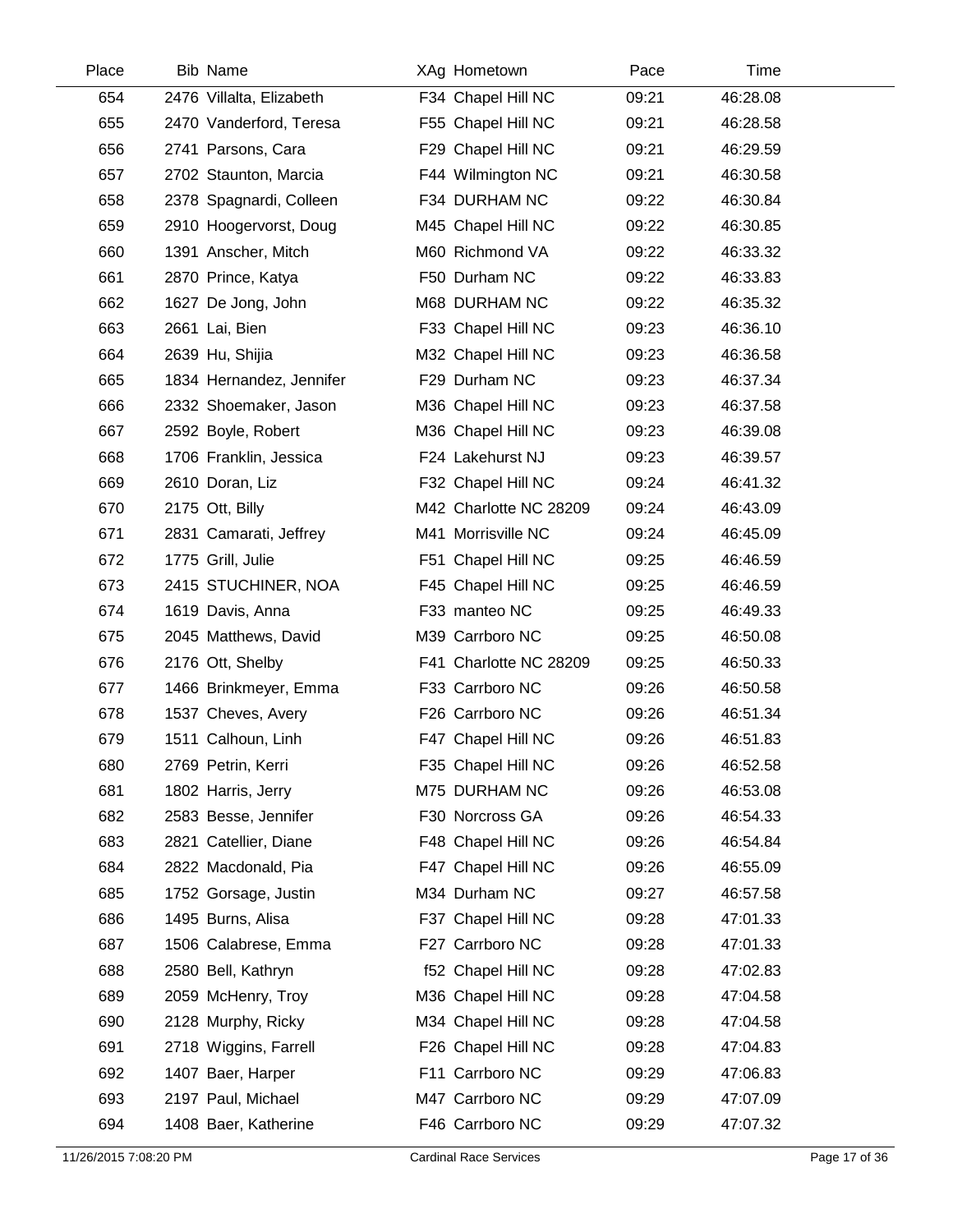| Place | <b>Bib Name</b>           | XAg Hometown        | Pace  | Time     |
|-------|---------------------------|---------------------|-------|----------|
| 695   | 1463 Bresky, Carole       | F61 Pittsboro NC    | 09:29 | 47:08.83 |
| 696   | 2075 Meyer, Colleen       | F27 Chapel Hill NC  | 09:29 | 47:10.11 |
| 697   | 2167 Ohletz, Jodi         | F41 Chapel Hill NC  | 09:30 | 47:10.57 |
| 698   | 2586 Bixler, William      | M67 Durham NC       | 09:30 | 47:11.59 |
| 699   | 1774 Grill, Chloe         | F16 Chapel Hill NC  | 09:30 | 47:12.10 |
| 700   | 1594 Cotton, Michael      | M13 Chapel Hill NC  | 09:30 | 47:13.58 |
| 701   | 1790 Halstead, Elizabeth  | F37 Apex NC         | 09:30 | 47:15.09 |
| 702   | 2164 O'Brien, Sarah       | F33 Chapel Hill NC  | 09:30 | 47:15.29 |
| 703   | 2383 Spinarski, Susan     | F41 Chapel Hill NC  | 09:30 | 47:15.34 |
| 704   | 2328 Shaffer, Gary        | M49 Topsham ME      | 09:30 | 47:15.34 |
| 705   | 2163 O'Brien, Richard     | M35 Chapel Hill NC  | 09:31 | 47:15.56 |
| 706   | 1521 Caress, Lula         | F9 Chapel Hill NC   | 09:31 | 47:19.82 |
| 707   | 2880 Wolf, Kevin          | M38 Oakton VA       | 09:32 | 47:20.58 |
| 708   | 1456 Branton, Elizabeth   | F26 Durham NC       | 09:32 | 47:21.57 |
| 709   | 1590 Cotton, Christine    | F50 Chapel Hill NC  | 09:32 | 47:22.11 |
| 710   | 2441 Thieda, Kate         | F38 Durham NC       | 09:32 | 47:23.33 |
| 711   | 2456 Tosetto, Valeria     | F35 Durham NC       | 09:33 | 47:27.32 |
| 712   | 1935 Kittelson, Ben       | M26 Carrboro NC     | 09:33 | 47:27.83 |
| 713   | 2491 Wannamaker, Abby     | F12 Chapel Hill NC  | 09:33 | 47:28.36 |
| 714   | 2389 Stanfa, Su           | F45 Chapel Hill NC  | 09:33 | 47:28.58 |
| 715   | 1379 Allen, Robert        | M12 Chapel Hill NC  | 09:33 | 47:29.59 |
| 716   | 2836 Li, Bo               | F33 Chapel Hill NC  | 09:34 | 47:31.32 |
| 717   | 1520 Caren, Neal          | M42 Chapel Hill NC  | 09:34 | 47:31.33 |
| 718   | 1377 Allen, Cheryl        | F46 Chapel Hill NC  | 09:34 | 47:31.60 |
| 719   | 1901 Kapsaskis, Tony      | M50 Cary NC         | 09:34 | 47:32.33 |
| 720   | 2462 Tulchin, Lisa        | F47 Chapel Hill NC  | 09:34 | 47:32.82 |
| 721   | 1998 Lindberg, Lina       | F36 Chapel Hill NC  | 09:34 | 47:33.34 |
| 722   | 1723 Garber, Lauren       | F35 Chapel Hill NC  | 09:35 | 47:37.84 |
| 723   | 1403 Avery, Ford          | M21 Williamsburg VA | 09:35 | 47:38.08 |
| 724   | 2358 Smith, Mary          | F52 Chapel Hill NC  | 09:35 | 47:38.83 |
| 725   | 1468 Broscious, Evan      | M21 Chapel Hill NC  | 09:35 | 47:38.83 |
| 726   | 2438 Teer, Amanda         | F33 Durham NC       | 09:35 | 47:39.32 |
| 727   | 2093 Miller, Liz          | F48 Lansing NY      | 09:35 | 47:40.09 |
| 728   | 2037 Martin, Amanda       | F31 Carrboro NC     | 09:36 | 47:42.84 |
| 729   | 1560 Clutton, Genevieve   | F31 Carrboro NC     | 09:36 | 47:42.84 |
| 730   | 2760 Gowan, Frith         | F41 Carrboro NC     | 09:37 | 47:45.58 |
| 731   | 2429 Tarantino, Lisa      | F48 Chapel Hill NC  | 09:37 | 47:45.58 |
| 732   | 2040 Martinson, Christina | F36 Durham NC       | 09:37 | 47:45.60 |
| 733   | 2295 Scales, Melissa      | F38 DURHAM NC       | 09:37 | 47:45.83 |
| 734   | 1789 Hall, Jessica        | F31 Washington DC   | 09:37 | 47:46.32 |
| 735   | 2619 Fiore, David         | M23 New City NY     | 09:37 | 47:47.58 |
|       |                           |                     |       |          |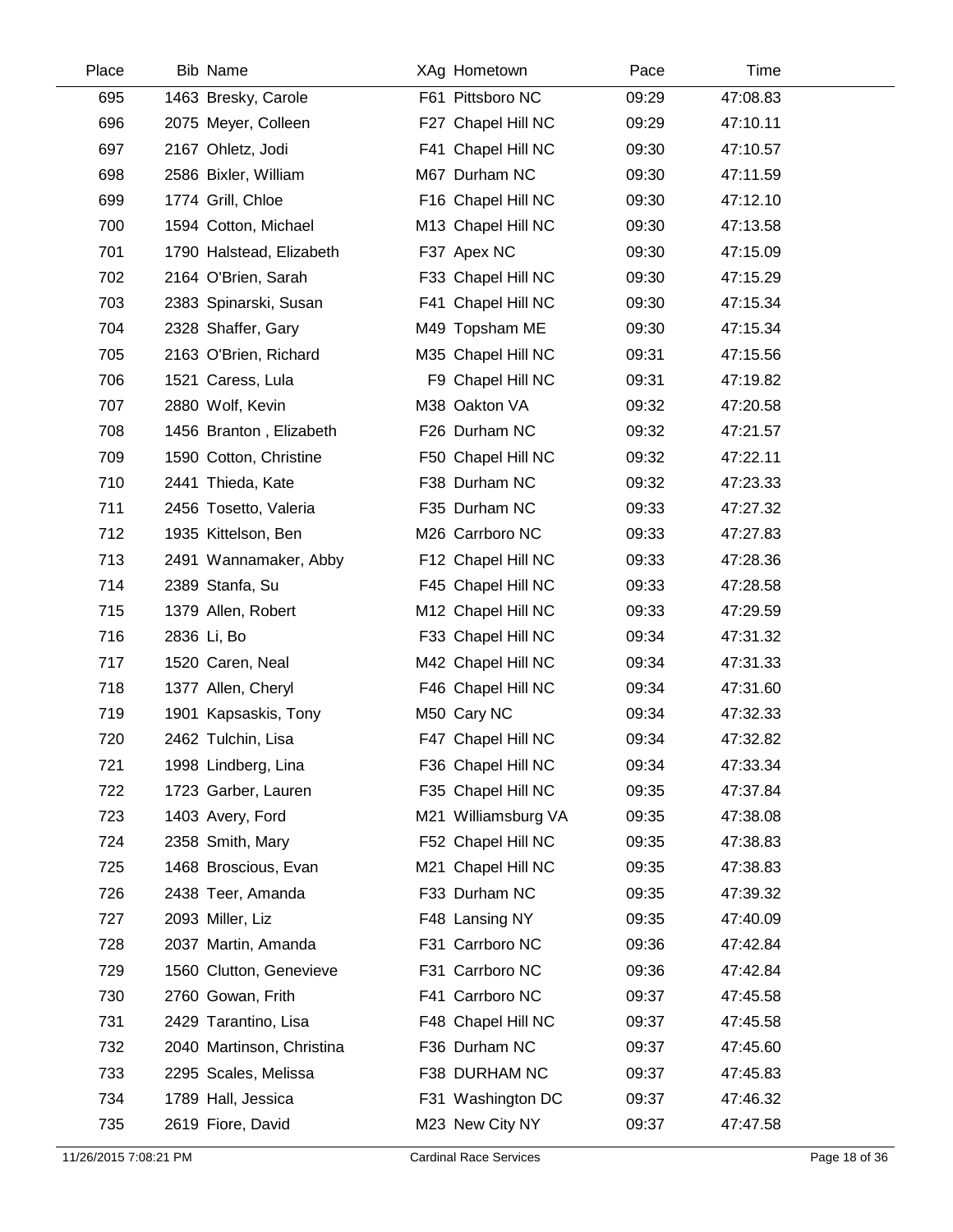| Place | <b>Bib Name</b>             | XAg Hometown         | Pace  | Time     |
|-------|-----------------------------|----------------------|-------|----------|
| 736   | 1430 Bernard, Kristen       | F27 kansas city MO   | 09:37 | 47:48.09 |
| 737   | 2520 White, Renee           | F45 Chapel Hill NC   | 09:37 | 47:49.85 |
| 738   | 2737 White, Jonathan        | M17 DURHAM NC        | 09:37 | 47:50.09 |
| 739   | 2738 White, Leonard         | M52 DURHAM NC        | 09:38 | 47:50.34 |
| 740   | 1593 Cotton, John           | M50 Chapel Hill NC   | 09:38 | 47:51.11 |
| 741   | 2486 Walters, Alex          | M25 Columbia SC      | 09:38 | 47:53.10 |
| 742   | 2787 Zielazinski, Joey      | M39 Durham NC        | 09:38 | 47:53.10 |
| 743   | 2487 Walters, Hannah        | F26 Columbia SC      | 09:38 | 47:54.33 |
| 744   | 1750 Gooch, Meredith        | F29 Bethesda MD      | 09:38 | 47:55.09 |
| 745   | 1747 Glass-Steel, Christine | F41 Chapel Hill NC   | 09:39 | 47:55.58 |
| 746   | 1969 Lawrence, Susan        | F54 Chapel Hill NC   | 09:39 | 47:57.09 |
| 747   | 2708 TAYLOR, LISA           | F40 Efland NC        | 09:39 | 47:57.10 |
| 748   | 2190 Parker, Donna          | F49 Chapel Hill NC   | 09:39 | 48:00.09 |
| 749   | 2189 Parker, Allie          | F18 Chapel Hill NC   | 09:40 | 48:00.33 |
| 750   | 2191 Parker, Jon            | M49 Chapel Hill NC   | 09:40 | 48:00.35 |
| 751   | 2794 Lauen, Joanna          | F44 Carrboro NC      | 09:40 | 48:03.08 |
| 752   | 2809 Nelson, Sarah Beth     | F31 Chapel Hill NC   | 09:40 | 48:03.34 |
| 753   | 2292 Sanoff, Hanna          | F41 Chapel Hill NC   | 09:40 | 48:03.57 |
| 754   | 2002 Lissy, Greg            | M44 Chapel Hill NC   | 09:41 | 48:06.58 |
| 755   | 2009 Low, Gabriela          | F13 Chapel Hill NC   | 09:41 | 48:08.83 |
| 756   | 1620 Davis, Greg            | M54 Chapel Hill NC   | 09:41 | 48:09.59 |
| 757   | 2434 Tawil, Peter           | M36 Chapel Hill NC   | 09:42 | 48:11.34 |
| 758   | 1472 Brown, Carrie          | F41 DURHAM NC        | 09:42 | 48:13.57 |
| 759   | 1782 Guy, Cid               | F52 Chapel Hill NC   | 09:43 | 48:16.32 |
| 760   | 1994 Libby, Taylor          | F33 Carrboro NC      | 09:43 | 48:16.33 |
| 761   | 1868 Hosman, Suzie          | F53 Chapel Hill NC   | 09:43 | 48:16.34 |
| 762   | 1565 Coffee, Karen          | F51 Chapel Hill NC   | 09:43 | 48:16.83 |
| 763   | 1389 Andersson, Mark        | M40 Pittsboro NC     | 09:43 | 48:17.08 |
| 764   | 2173 Osterberg, Jamie       | F23 GRAHAM NC        | 09:43 | 48:17.08 |
| 765   | 1578 Conner, Terri          | F45 Chapel Hill NC   | 09:43 | 48:17.58 |
| 766   | 1365 Adams, Lacey           | F35 Winter Garden FL | 09:43 | 48:17.83 |
| 767   | 2593 busko, lisa            | f43 Chapel Hill NC   | 09:43 | 48:19.83 |
| 768   | 2837 Rodgers, Jo            | F44 Chapel Hill NC   | 09:44 | 48:22.58 |
| 769   | 1388 Anderson, Sheelagh     | F68 Carrboro NC      | 09:44 | 48:23.08 |
| 770   | 1810 Haskins, Teri          | F54 Chapel Hill NC   | 09:44 | 48:23.33 |
| 771   | 1898 Judd, Matt             | M43 Durham NC        | 09:44 | 48:24.10 |
| 772   | 1990 Ley, Alicia            | F31 Akron OH         | 09:45 | 48:27.83 |
| 773   | 2345 Simpson-Vos, Juliellen | F46 Durham NC        | 09:45 | 48:28.82 |
| 774   | 2026 Malzahn, Kristen       | F41 Durham NC        | 09:45 | 48:29.33 |
| 775   | 1371 Albrecht, Tim          | M27 Chapel Hill NC   | 09:46 | 48:31.34 |
| 776   | 2169 Olsen, Marie           | F25 Carrboro NC      | 09:46 | 48:31.58 |
|       |                             |                      |       |          |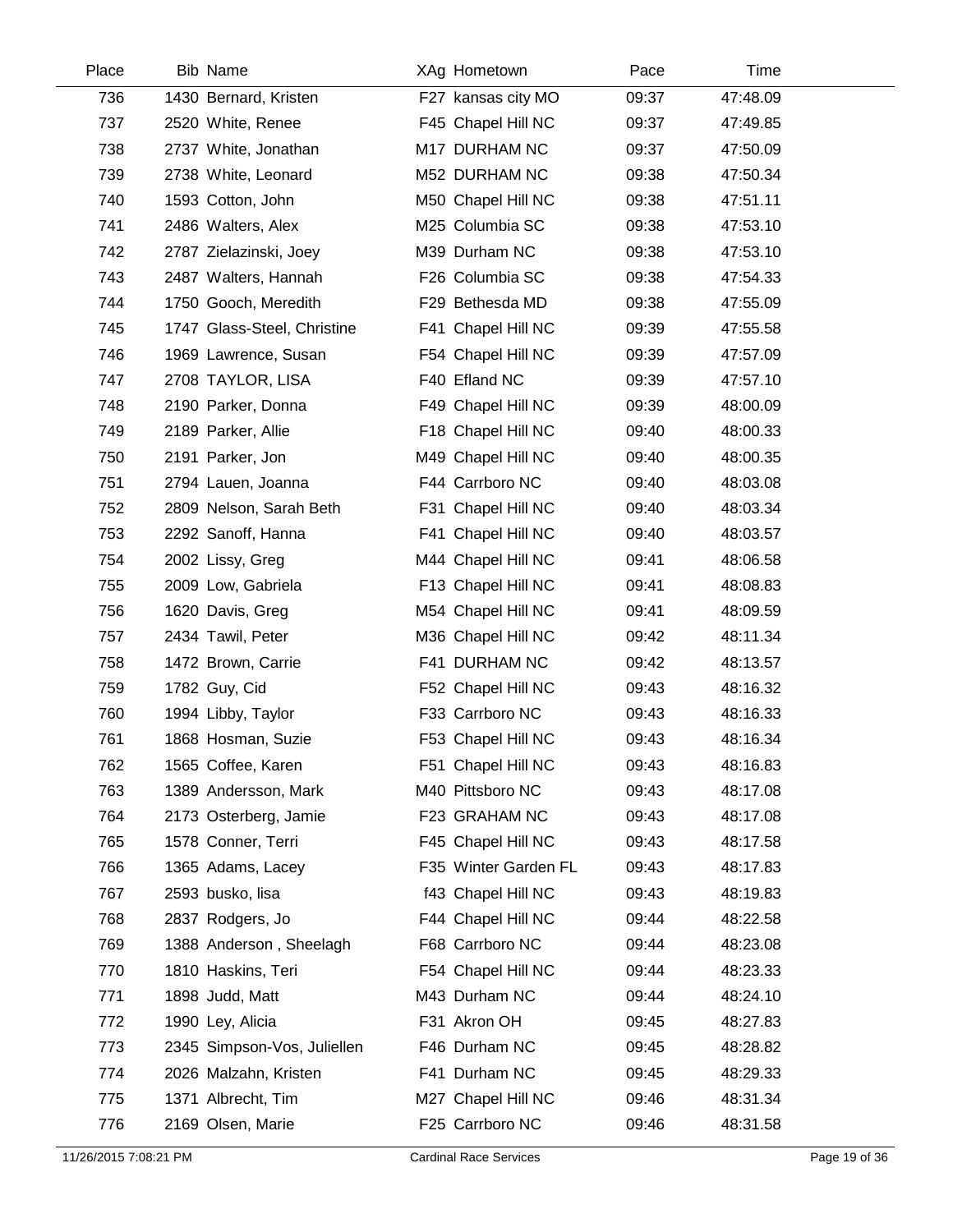| Place | <b>Bib Name</b>             | XAg Hometown         | Pace  | Time     |
|-------|-----------------------------|----------------------|-------|----------|
| 777   | 2417 Sullivan, Erin         | F45 Chapel Hill NC   | 09:46 | 48:32.36 |
| 778   | 2204 Perlmutt, Lars         | M34 Chapel Hill NC   | 09:46 | 48:33.09 |
| 779   | 2227 Preyer, Ellie          | f23 Hillsborough NC  | 09:46 | 48:34.10 |
| 780   | 2261 Roberts, Jason         | m31 Carrboro NC      | 09:47 | 48:35.82 |
| 781   | 1417 Barbee, Blaine         | F33 Carrboro NC      | 09:47 | 48:35.83 |
| 782   | 2290 Salerno, Jessica       | F39 Chapel Hill NC   | 09:47 | 48:39.10 |
| 783   | 1643 Dixon, Bob             | M56 Chapel Hill NC   | 09:47 | 48:39.10 |
| 784   | 1552 Clark, Emily           | F33 Chapel Hill NC   | 09:48 | 48:39.94 |
| 785   | 2858 Lackey, Caleb          | M11 Chapel Hill NC   | 09:48 | 48:42.09 |
| 786   | 1610 Cunningham, Jayne      | F59 Hillsborough NC  | 09:48 | 48:42.32 |
| 787   | 2857 Lackey, Steve          | M45 Chapel Hill NC   | 09:48 | 48:42.57 |
| 788   | 2056 McDonnell, Mary        | F56 Chapel Hill NC   | 09:48 | 48:42.58 |
| 789   | 2623 futch, karen           | F53 Chapel Hill NC   | 09:48 | 48:43.09 |
| 790   | 1931 Killenberg, Susan      | F50 Chapel Hill NC   | 09:48 | 48:43.57 |
| 791   | 1740 Gilland, Paula         | F51 Carrboro NC      | 09:48 | 48:43.59 |
| 792   | 1398 Asrican, Rose          | F38 Durham NC        | 09:49 | 48:48.58 |
| 793   | 2121 Moy, Cheryl            | F31 Carrboro NC      | 09:49 | 48:49.58 |
| 794   | 1675 Ervin, Michael         | M57 DURHAM NC        | 09:50 | 48:49.82 |
| 795   | 1673 Ervin, Lindsey         | F23 DURHAM NC        | 09:50 | 48:50.09 |
| 796   | 1458 Branton, Margaret      | F22 Durham NC        | 09:50 | 48:52.61 |
| 797   | 2548 Woods, Wendy           | F48 Chapel Hill NC   | 09:50 | 48:53.09 |
| 798   | 1699 Flynn, Tim             | M56 Chapel Hill NC   | 09:50 | 48:53.32 |
| 799   | 2012 Luca, John             | M32 Chapel Hill NC   | 09:50 | 48:54.37 |
| 800   | 2453 Thorn, rosemary        | F60 Chapel Hill NC   | 09:51 | 48:56.33 |
| 801   | 1383 Altenhaus, Bryan       | M28 San Francisco CA | 09:51 | 48:59.07 |
| 802   | 2274 Romeyn, Leslie         | F27 Atlanta GA       | 09:52 | 48:59.83 |
| 803   | 1484 Brydon-Corton, Marissa | F27 Chapel Hill NC   | 09:52 | 49:00.34 |
| 804   | 1385 Altenhaus, Robert      | M26 Arlington VA     | 09:52 | 49:00.57 |
| 805   | 1574 Conder, Mimi           | F54 Chapel Hill NC   | 09:52 | 49:01.33 |
| 806   | 2362 Smith, Samantha        | F27 Chapel Hill NC   | 09:52 | 49:01.82 |
| 807   | 2744 Fields, Scott          | M50 Chapel Hill NC   | 09:52 | 49:03.10 |
| 808   | 2126 murphy, kaitlyn        | F29 Carrboro NC      | 09:53 | 49:04.85 |
| 809   | 2208 Peterson, Stephanie    | F34 Pittsboro NC     | 09:53 | 49:05.33 |
| 810   | 2567 Zhou, Yingqiu          | F29 Carrboro NC      | 09:54 | 49:10.83 |
| 811   | 2015 Lutz, Michael          | M57 Winston Salem NC | 09:54 | 49:12.58 |
| 812   | 2034 Margolis, David        | M56 Chapel Hill NC   | 09:55 | 49:15.32 |
| 813   | 1795 Hamm, Jill             | F48 Chapel Hill NC   | 09:55 | 49:19.09 |
| 814   | 2559 Younts, Henley         | F14 Chapel Hill NC   | 09:55 | 49:19.36 |
| 815   | 2558 Younts, Chandler       | F17 Chapel Hill NC   | 09:55 | 49:19.57 |
| 816   | 1396 Arnold, Jennifer       | F45 Chapel Hill NC   | 09:56 | 49:19.82 |
| 817   | 2497 Watterson, Carolyn     | F48 Pittsboro NC     | 09:56 | 49:21.83 |
|       |                             |                      |       |          |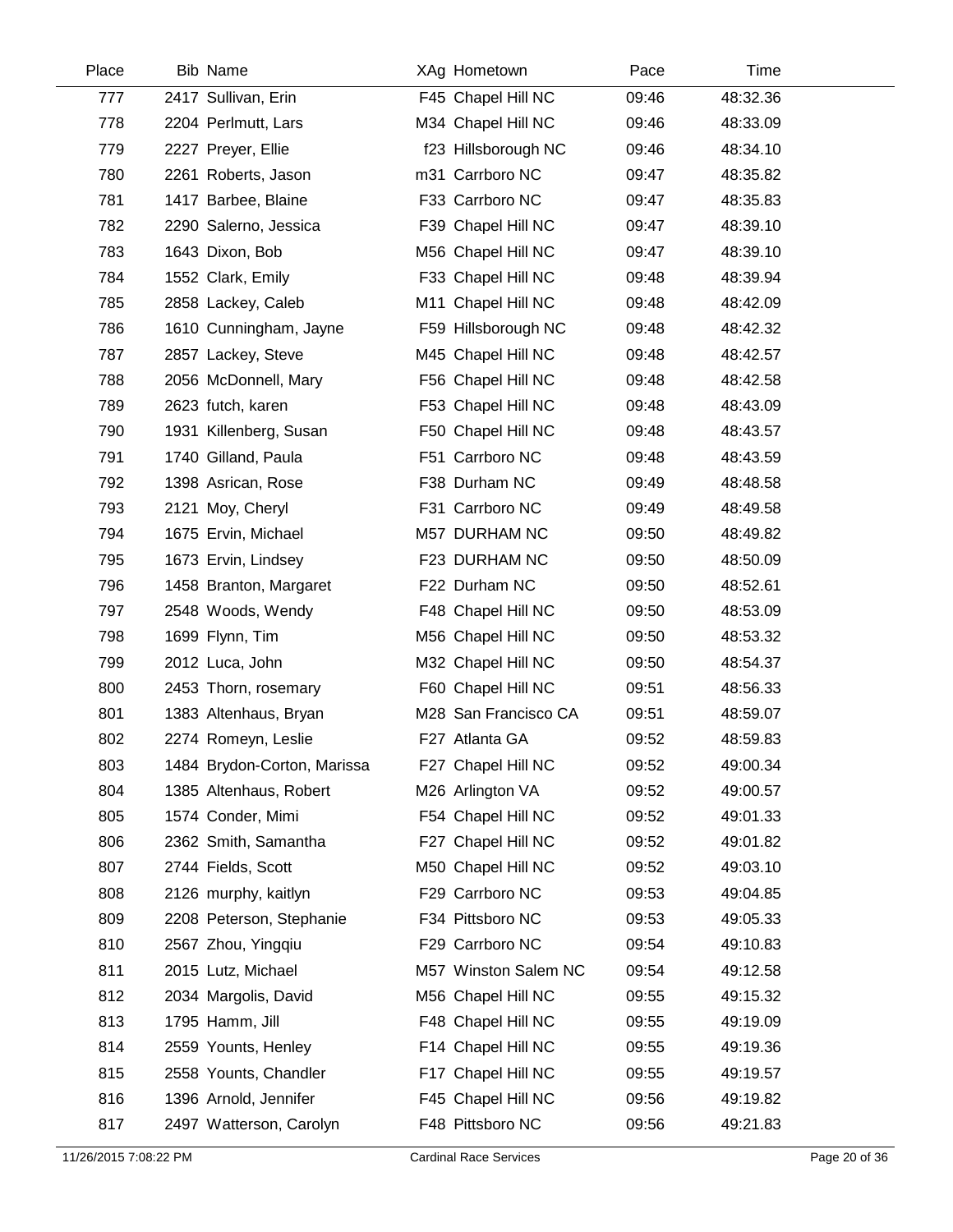| Place | <b>Bib Name</b>                | XAg Hometown         | Pace  | Time     |  |
|-------|--------------------------------|----------------------|-------|----------|--|
| 818   | 2400 Stein, Leah               | F22 Arlington VA     | 09:56 | 49:22.32 |  |
| 819   | 1651 Duronio, Sue              | f50 Chapel Hill NC   | 09:56 | 49:23.09 |  |
| 820   | 2931 Ozoguz, Arzu              | F45 Chapel Hill NC   | 09:57 | 49:26.84 |  |
| 821   | 1647 Donica, Kimberly          | F44 Chapel Hill NC   | 09:57 | 49:27.09 |  |
| 822   | 1587 Copeland, Valerie         | F47 Chapel Hill NC   | 09:57 | 49:27.34 |  |
| 823   | 2848 McNaughton, Michelle      | F42 Chapel Hill NC   | 09:58 | 49:30.59 |  |
| 824   | 2231 Prinzhorn, Brad           | M47 Carrboro NC      | 09:58 | 49:33.83 |  |
| 825   | 2230 Prinzhorn, Ashley         | F20 Carrboro NC      | 09:58 | 49:34.33 |  |
| 826   | 2136 Nadolski, Keith           | M66 Chapel Hill NC   | 09:59 | 49:34.61 |  |
| 827   | 2375 Son, Huy                  | M31 Chapel Hill NC   | 09:59 | 49:34.85 |  |
| 828   | 2137 Nadolski, Lindsey         | F28 Chapel Hill NC   | 09:59 | 49:35.58 |  |
| 829   | 1523 Carpenter, C Denise       | F48 Chapel Hill NC   | 09:59 | 49:35.85 |  |
| 830   | 2843 Chenet, Christina         | F43 Chapel Hill NC   | 09:59 | 49:36.07 |  |
| 831   | 2795 Wiggins, Jennifer         | F41 Chapel Hill NC   | 09:59 | 49:36.11 |  |
| 832   | 2770 Petrin, Pete              | M59 Hillsborough NC  | 10:01 | 49:46.84 |  |
| 833   | 1730 Gazette, Jacqueline       | F26 San Francisco CA | 10:02 | 49:50.36 |  |
| 834   | 1529 Carter, J.J.              | M41 San Francisco CA | 10:02 | 49:50.59 |  |
| 835   | 2200 Pearl, Morris             | F32 Chapel Hill NC   | 10:03 | 49:56.10 |  |
| 836   | 1382 Alston, Kwame             | M25 Carrboro NC      | 10:03 | 49:56.59 |  |
| 837   | 2297 Scheidler, Bill           | M28 Carrboro NC      | 10:03 | 49:57.32 |  |
| 838   | 2935 Kent, Susan               | F <sub>50</sub>      | 10:03 | 49:57.34 |  |
| 839   | 2435 Taylor, Candace           | F36 Chapel Hill NC   | 10:05 | 50:05.34 |  |
| 840   | 2582 Benou, Kimberly           | F48 Westfield NJ     | 10:05 | 50:06.11 |  |
| 841   | 1938 Kleinhammes, Alfred       | M64 Chapel Hill NC   | 10:05 | 50:06.83 |  |
| 842   | 2549 Woodward, Brian           | M60 Olivette MO      | 10:05 | 50:07.59 |  |
| 843   | 2112 Morgan, Joseph            | M55 Nashville TN     | 10:06 | 50:10.84 |  |
| 844   | 2363 Smith, Stuart             | M28 Durham NC        | 10:06 | 50:11.84 |  |
| 845   | 1995 Liles, Corey              | M32 Durham NC        | 10:07 | 50:16.34 |  |
| 846   | 2613 Enders, Johna             | F48 Chapel Hill NC   | 10:07 | 50:18.58 |  |
| 847   | 2022 MacLean, Douglas          | m69 Chapel Hill NC   | 10:07 | 50:18.83 |  |
| 848   | 2186 Pane, Lorenzo             | M13 Wexford PA       | 10:08 | 50:19.35 |  |
| 849   | 1602 Crittenden, Hilary        | F44 Chapel Hill NC   | 10:08 | 50:20.07 |  |
| 850   | 1373 Alexander, Ann McAllister | F12 Chapel Hill NC   | 10:08 | 50:20.82 |  |
| 851   | 2833 Engle, Jackson            | M13 Chapel Hill NC   | 10:08 | 50:21.83 |  |
| 852   | 1668 Engle, Michelle           | F43 Chapel Hill NC   | 10:08 | 50:22.03 |  |
| 853   | 2588 Blackwell, Susan          | <b>f55 DURHAM NC</b> | 10:08 | 50:22.35 |  |
| 854   | 2604 Crawford, Jeff            | M67 DURHAM NC        | 10:08 | 50:22.35 |  |
| 855   | 1397 asaro, andrew             | M48 Chapel Hill NC   | 10:08 | 50:22.85 |  |
| 856   | 1470 Broscious, Rachael        | F25 Chapel Hill NC   | 10:09 | 50:25.57 |  |
| 857   | 2160 Nugent, Grant             | M23 Chapel Hill NC   | 10:09 | 50:25.83 |  |
| 858   | 2803 Dallesandro, Cheyenne     | F42 Pittsboro NC     | 10:09 | 50:27.85 |  |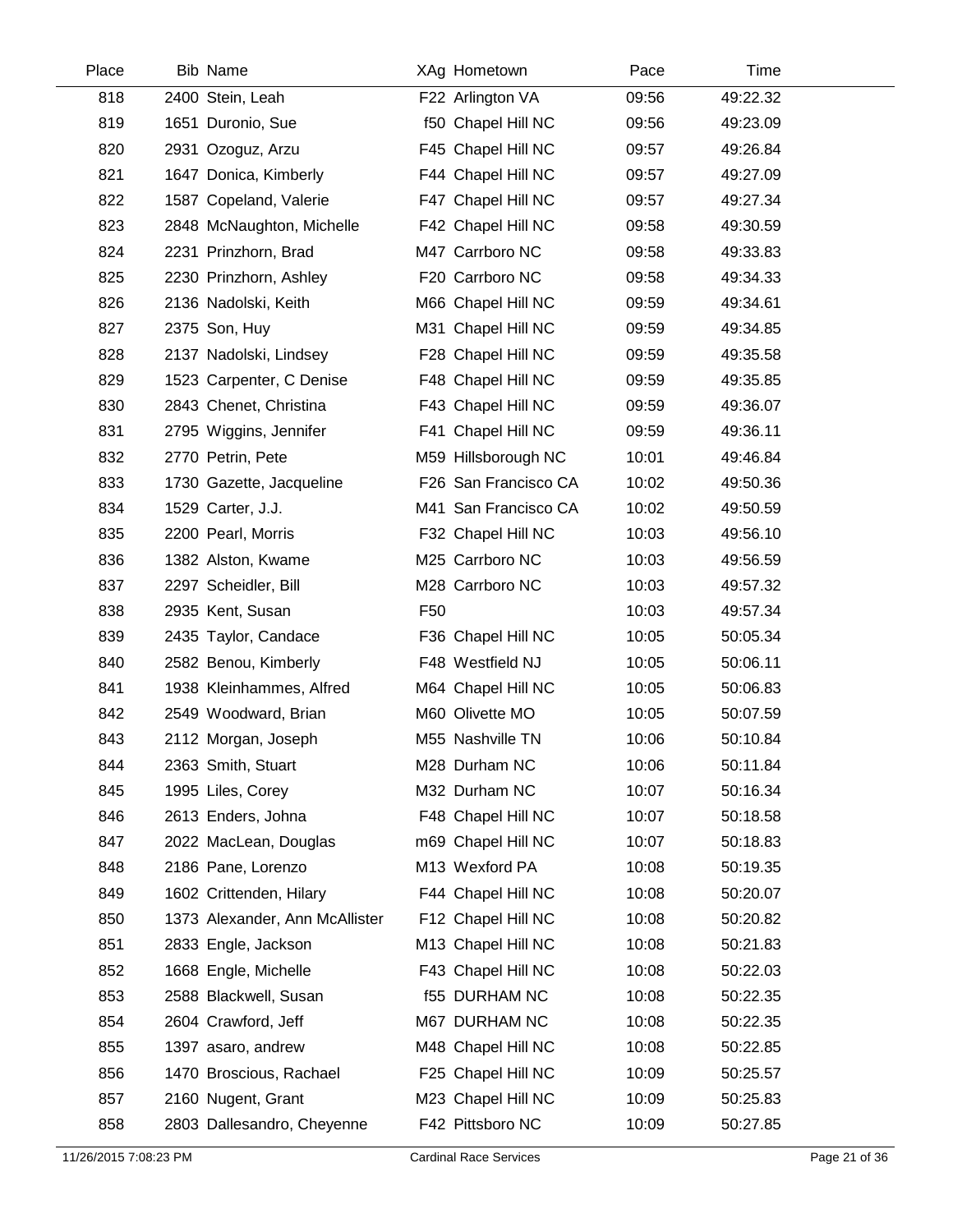| Place | <b>Bib Name</b>           |     | XAg Hometown         | Pace  | Time     |
|-------|---------------------------|-----|----------------------|-------|----------|
| 859   | 2806 Dallesandro, James   |     | M46 Pittsboro NC     | 10:09 | 50:28.21 |
| 860   | 1787 Hainline, Ian        |     | M26 Washington DC    | 10:09 | 50:28.80 |
| 861   | 2879 Robinson, Haley      |     | F32 Pittsboro NC     | 10:10 | 50:30.82 |
| 862   | 1671 Erikson, Anya        |     | F16 Chapel Hill NC   | 10:10 | 50:33.08 |
| 863   | 2017 Lutz, Peter          |     | M49 Chapel Hill NC   | 10:11 | 50:34.59 |
| 864   | 1634 DePeal, Lesa         |     | F47 Durham NC        | 10:11 | 50:36.09 |
| 865   | 2523 Wightman, David      |     | M38 Chapel Hill NC   | 10:11 | 50:38.82 |
| 866   | 2151 Nicholson, Meredith  |     | F42 Hillsborough NC  | 10:12 | 50:43.34 |
| 867   | 2310 Schwartz, Andrew     |     | M12 Chapel Hill NC   | 10:13 | 50:44.58 |
| 868   | 1681 Faulkner, Kate       |     | F36 Chapel Hill NC   | 10:13 | 50:45.85 |
| 869   | 2213 Plummer, Rachel      |     | F26 Fuquay-Varina NC | 10:13 | 50:45.85 |
| 870   | 1553 Clark, Kelly         |     | F59 Chapel Hill NC   | 10:13 | 50:48.60 |
| 871   | 1727 Gauger, Sarah        |     | F39 Durham NC        | 10:14 | 50:49.32 |
| 872   | 1603 Crockett, Jason      |     | M39 DURHAM NC        | 10:14 | 50:49.35 |
| 873   | 1477 Brown, Robert        |     | M49 Vienna VA        | 10:14 | 50:50.10 |
| 874   | 1479 Brown, Wallace       |     | M14 Vienna VA        | 10:14 | 50:50.33 |
| 875   | 2278 Rosen, Millie        |     | F24 Chapel Hill NC   | 10:14 | 50:51.10 |
| 876   | 1832 Herbert, Joseph      |     | M62 Carrboro NC      | 10:14 | 50:51.12 |
| 877   | 1471 Broscious, Steven    |     | M58 Chapel Hill NC   | 10:14 | 50:51.83 |
| 878   | 2062 McLaurin, Jennifer   |     | F35 Pittsboro NC     | 10:14 | 50:52.07 |
| 879   | 2845 Sullivan, Caitlin    |     | F62 Durham NC        | 10:14 | 50:52.11 |
| 880   | 1469 Broscious, Pamela    |     | F54 Chapel Hill NC   | 10:14 | 50:52.83 |
| 881   | 2291 Sandridge, Mikki     |     | F39 Chapel Hill NC   | 10:15 | 50:54.59 |
| 882   | 2764 Nedimyer, Matt       |     | M22 Chapel Hill NC   | 10:15 | 50:57.11 |
| 883   | 2354 Smith, James         |     | M51 Durham NC        | 10:15 | 50:57.61 |
| 884   | 1503 Caf, Irena           |     | F51 Durham NC        | 10:15 | 50:57.84 |
| 885   | 1798 Hanson-Baldauf, Dana |     | F46 Chapel Hill NC   | 10:15 | 50:58.09 |
| 886   | 2534 Williams, Joel       |     | M54 Mebane NC        | 10:15 | 50:58.35 |
| 887   | 2085 Millar, Chris        |     | M15 Chapel Hill NC   | 10:15 | 50:58.53 |
| 888   | 2082 Millar, Ally         |     | F15 Chapel Hill NC   | 10:15 | 50:58.71 |
| 889   | 1985 Lemanski, Sandra     |     | F58 East Longmeadow  | 10:16 | 51:03.11 |
| 890   | 1797 Hanson, Margaret     |     | F42 Carrboro NC      | 10:16 | 51:03.83 |
| 891   | 2340 Simmons, Chris       |     | M45 Chapel Hill NC   | 10:16 | 51:03.83 |
| 892   | 2660 laatz, mike          |     | m47 Chapel Hill NC   | 10:17 | 51:04.11 |
| 893   | 2913 sharpless, leigh     |     | f16 Chapel Hill NC   | 10:17 | 51:05.82 |
| 894   | 2914 sharpless, norman    | m49 |                      | 10:17 | 51:05.85 |
| 895   | 2797 Bowers, Robert       |     | M46 Carrboro NC      | 10:17 | 51:07.57 |
| 896   | 1972 Lee, Becky           |     | F37 Chapel Hill NC   | 10:17 | 51:08.58 |
| 897   | 2031 Manns, John          |     | M47 Chapel Hill NC   | 10:19 | 51:14.60 |
| 898   | 1414 Baker, Raleigh       |     | M63 Mooresville NC   | 10:19 | 51:15.33 |
| 899   | 2177 Overman, Jerry       |     | M49 Washington DC    | 10:20 | 51:22.59 |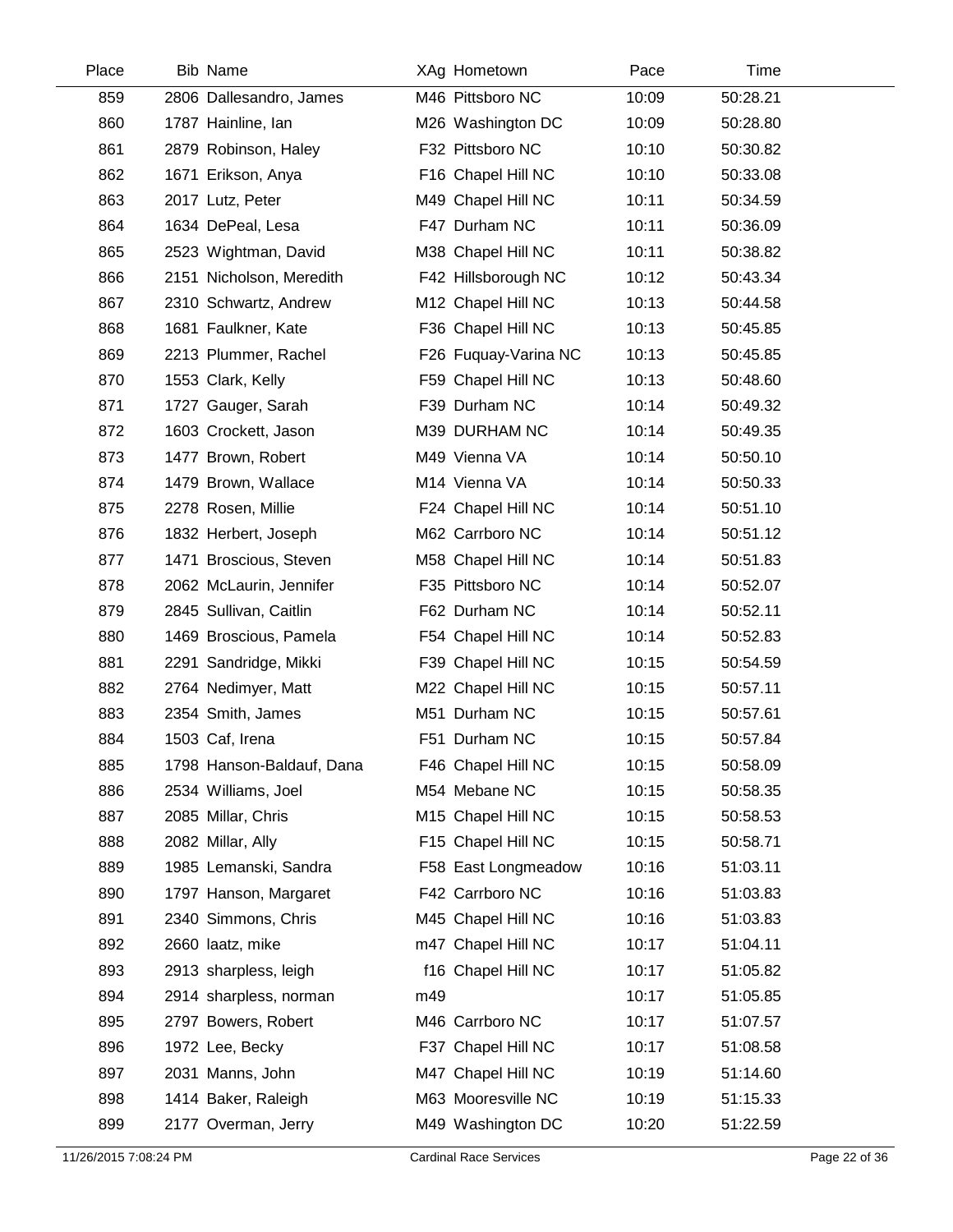| Place | <b>Bib Name</b>          | XAg Hometown         | Pace  | Time     |
|-------|--------------------------|----------------------|-------|----------|
| 900   | 2622 Ford, Amy           | F47 Pittsboro NC     | 10:21 | 51:26.11 |
| 901   | 2003 Lissy, Karen        | F43 Chapel Hill NC   | 10:21 | 51:27.32 |
| 902   | 1449 Boone, Joan         | F63 Efland NC        | 10:21 | 51:27.60 |
| 903   | 1867 Horton, Julie       | F59 Chapel Hill NC   | 10:21 | 51:28.60 |
| 904   | 2705 Strauch, Christina  | F30 GRAHAM NC        | 10:21 | 51:28.83 |
| 905   | 2277 Rosen, Miles        | M21 Chapel Hill NC   | 10:22 | 51:29.57 |
| 906   | 1738 Gibson, Jessica     | F39 Pittsboro NC     | 10:22 | 51:30.58 |
| 907   | 2123 mulholland, andrea  | f37 Carrboro NC      | 10:22 | 51:31.10 |
| 908   | 1406 Baer, Anne          | F27 Durham NC        | 10:23 | 51:35.10 |
| 909   | 2643 Hunter, Brian       | M36 Chapel Hill NC   | 10:23 | 51:36.57 |
| 910   | 2183 Paisner, Susan      | F65 Silver Spring MD | 10:23 | 51:36.78 |
| 911   | 2693 Ruedig, Nellie      | F26 Concord NH       | 10:23 | 51:37.34 |
| 912   | 1635 DePeal, Thomas      | M48 Durham NC        | 10:24 | 51:40.58 |
| 913   | 2482 Wahlstrom, Erik     | M46 Chapel Hill NC   | 10:24 | 51:41.86 |
| 914   | 2842 McCandless, Amos    | M23 Davidson NC      | 10:24 | 51:42.10 |
| 915   | 1542 Chilukuri, Mohan    | m58 Chapel Hill NC   | 10:26 | 51:51.34 |
| 916   | 2692 Rogers, Kim         | F44 Carrboro NC      | 10:26 | 51:51.59 |
| 917   | 2237 Randolph, Kevin     | M13 Chapel Hill NC   | 10:27 | 51:55.58 |
| 918   | 1543 Chilukuri, Sunila   | F25 Chapel Hill NC   | 10:27 | 51:55.85 |
| 919   | 1641 DiMartino, Lauren   | F28 Chapel Hill NC   | 10:28 | 51:58.84 |
| 920   | 2616 Ferris, Beth        | F46 Carrboro NC      | 10:28 | 52:01.60 |
| 921   | 2184 Pane, Barbara       | F47 Wexford PA       | 10:28 | 52:02.07 |
| 922   | 2179 Padden, Amanda      | f17 Chapel Hill NC   | 10:28 | 52:02.60 |
| 923   | 2467 Vail, Jack          | M10 Chapel Hill NC   | 10:28 | 52:02.83 |
| 924   | 2854 Laatz, Ryan         | M17 Chapel Hill NC   | 10:28 | 52:03.10 |
| 925   | 2139 nanney, grace       | f16 Chapel Hill NC   | 10:28 | 52:03.35 |
| 926   | 2135 Nackman, Rachel     | F30 Brooklyn NY      | 10:29 | 52:03.94 |
| 927   | 2067 Mendlovitz, Harry   | M9 Chapel Hill NC    | 10:29 | 52:04.59 |
| 928   | 2065 Mendllovitz, Howard | M47 Chapel Hill NC   | 10:29 | 52:06.59 |
| 929   | 2425 Swinney, Felicia    | F35 Chapel Hill NC   | 10:29 | 52:07.34 |
| 930   | 2110 morgan, cathy       | F64 Jasper GA        | 10:30 | 52:10.33 |
| 931   | 2771 Williams, Crystal   | F42 Durham NC        | 10:30 | 52:11.36 |
| 932   | 1904 Karpinos, Ralph     | M65 Chapel Hill NC   | 10:30 | 52:12.83 |
| 933   | 1902 Karpinos, Ashley    | F35 Nashville TN     | 10:30 | 52:13.09 |
| 934   | 2649 Joyner, Benny       | M43 Durham NC        | 10:32 | 52:19.83 |
| 935   | 2106 Moore, Kristin      | F43 Durham NC        | 10:32 | 52:20.34 |
| 936   | 2538 wilson, leslie      | F50 Durham NC        | 10:32 | 52:20.61 |
| 937   | 2390 stanley, will       | m30 Carrboro NC      | 10:32 | 52:21.84 |
| 938   | 1967 Langham, Daniel     | M29 Chapel Hill NC   | 10:32 | 52:21.85 |
| 939   | 1897 Judd, Kristen       | F47 Chapel Hill NC   | 10:32 | 52:22.60 |
| 940   | 2331 Shepherd, Jennifer  | F41 Hillsborough NC  | 10:33 | 52:26.33 |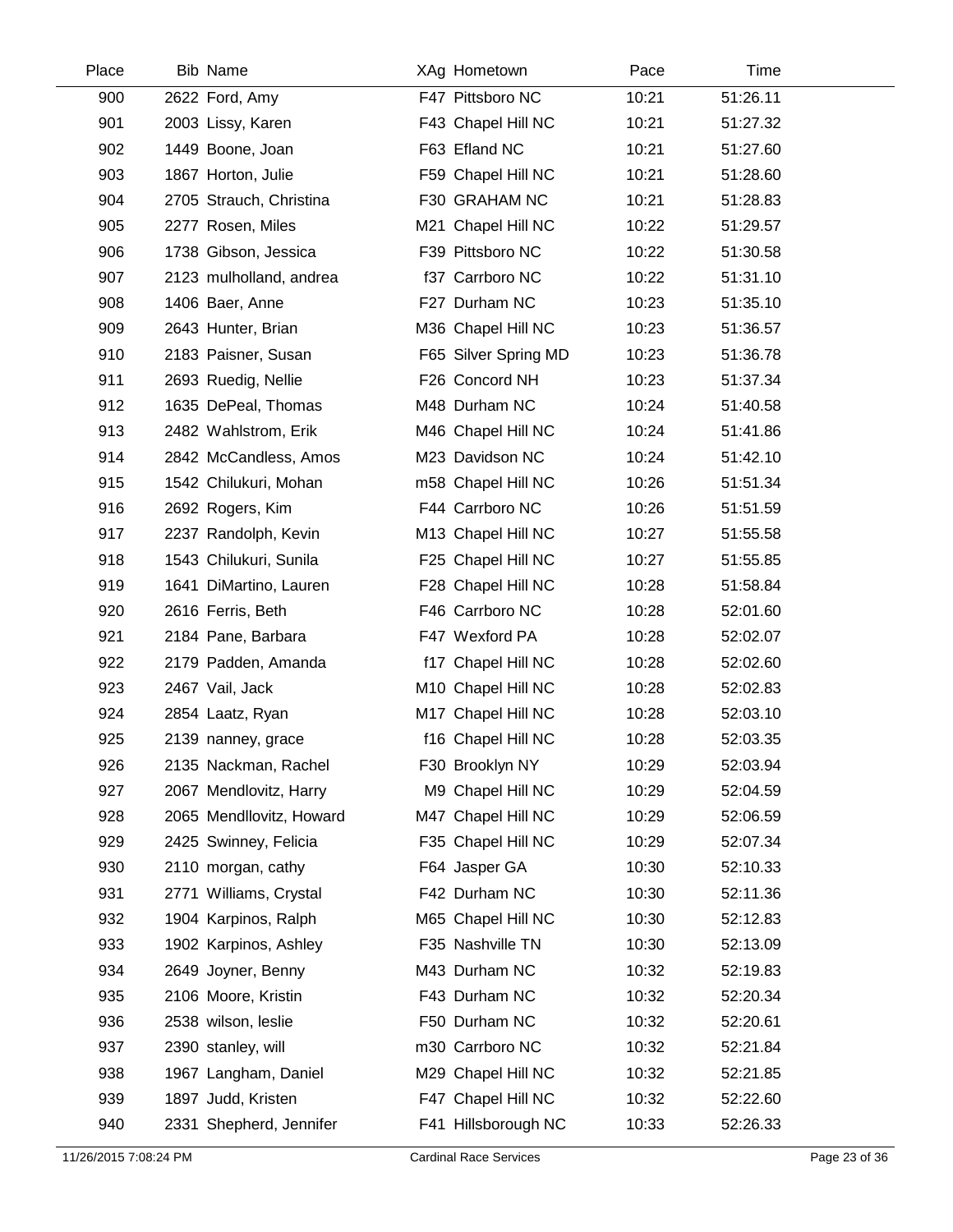| Place | <b>Bib Name</b>          |     | XAg Hometown        | Pace  | Time     |
|-------|--------------------------|-----|---------------------|-------|----------|
| 941   | 2573 Baas, Jackie        |     | F66 Byron MI        | 10:33 | 52:26.59 |
| 942   | 2335 Shull, Emily        |     | F18 Chapel Hill NC  | 10:33 | 52:27.07 |
| 943   | 2334 Shull, DeeDee       |     | F52 Chapel Hill NC  | 10:33 | 52:27.58 |
| 944   | 2455 Torchio, Janelle    |     | F35 Durham NC       | 10:34 | 52:29.33 |
| 945   | 1526 Carson, Claire      |     | F22 Chapel Hill NC  | 10:34 | 52:32.33 |
| 946   | 2042 massey, marianne    |     | F42 Chapel Hill NC  | 10:34 | 52:32.85 |
| 947   | 1527 Carson, Lewis       |     | M63 Chapel Hill NC  | 10:34 | 52:33.09 |
| 948   | 2710 Trygstad, Peggy     |     | F39 Chapel Hill NC  | 10:35 | 52:34.09 |
| 949   | 1796 Hammer, Julie       |     | F38 Chapel Hill NC  | 10:35 | 52:35.10 |
| 950   | 2089 Miller, Jim         |     | M67 New York NY     | 10:35 | 52:35.60 |
| 951   | 2798 Dennis, Robin       |     | F60 Roswell GA      | 10:35 | 52:37.11 |
| 952   | 2755 Godfrey, Logan      | M10 |                     | 10:35 | 52:38.12 |
| 953   | 1443 Boggess, Emma       |     | F17 Chapel Hill NC  | 10:36 | 52:38.83 |
| 954   | 2376 Sorgi, Kate         |     | F17 Chapel Hill NC  | 10:36 | 52:38.83 |
| 955   | 2898 mcdonald, anne      |     | F17 Chapel Hill NC  | 10:36 | 52:39.05 |
| 956   | 2038 Martin, Cheryl      |     | F45 Nashville TN    | 10:36 | 52:39.33 |
| 957   | 2847 Cherry, Hallie      |     | F43 Durham NC       | 10:36 | 52:41.35 |
| 958   | 2926 Czaus, Elizabeth    |     | F25 Savannah GA     | 10:36 | 52:41.83 |
| 959   | 2924 Steinberg, Michael  |     | M42 Chapel Hill NC  | 10:36 | 52:43.32 |
| 960   | 2206 Perry, Susan        |     | F52 Chapel Hill NC  | 10:37 | 52:47.57 |
| 961   | 1891 Johnson, Michelle   |     | F40 Carrboro NC     | 10:37 | 52:47.82 |
| 962   | 2357 Smith, Laurie       |     | F58 Chapel Hill NC  | 10:38 | 52:51.08 |
| 963   | 2410 Street, Leslie      |     | F33 Durham NC       | 10:38 | 52:51.35 |
| 964   | 1467 Brooks, Laura       |     | F52 Chapel Hill NC  | 10:38 | 52:52.10 |
| 965   | 2218 Pooley, Paul        |     | m60 Durham NC       | 10:38 | 52:52.35 |
| 966   | 2471 Vandis, Anna        |     | F42 Durham NC       | 10:38 | 52:53.11 |
| 967   | 2050 McDaniel, Debbie    |     | F56 Kannapolis NC   | 10:38 | 52:53.34 |
| 968   | 2397 Stegman, Karen      |     | F46 Chapel Hill NC  | 10:39 | 52:53.61 |
| 969   | 2832 Greensfelder, Linda |     | F66 Mill Spring NC  | 10:39 | 52:54.07 |
| 970   | 1682 Fenhagen, Cait      |     | F46 Chapel Hill NC  | 10:39 | 52:55.08 |
| 971   | 2263 Robinson, Donita    |     | F47 Hillsborough NC | 10:39 | 52:55.35 |
| 972   | 1968 Lapham, Brian       |     | M43 Hillsborough NC | 10:39 | 52:55.82 |
| 973   | 2603 Cox, Sue Ellen      |     | F56 Chapel Hill NC  | 10:39 | 52:56.11 |
| 974   | 1541 childers, paige     |     | f18 Chapel Hill NC  | 10:39 | 52:57.07 |
| 975   | 1539 childers, dean      |     | m46 Chapel Hill NC  | 10:39 | 52:57.12 |
| 976   | 2754 Godfrey, Sophie     |     | F7 Chapel Hill NC   | 10:39 | 52:57.33 |
| 977   | 1540 childers, gabrielle |     | f21 Chapel Hill NC  | 10:39 | 52:57.36 |
| 978   | 2647 Johnson, Michael    |     | M41 DURHAM NC       | 10:39 | 52:57.83 |
| 979   | 2350 Skrzynia, Cecile    |     | F68 Chapel Hill NC  | 10:39 | 52:57.84 |
| 980   | 2535 Williams, Leslie    |     | F46 Chapel Hill NC  | 10:41 | 53:05.57 |
| 981   | 1460 Brecher, Juliana    |     | F24 Chapel Hill NC  | 10:42 | 53:11.57 |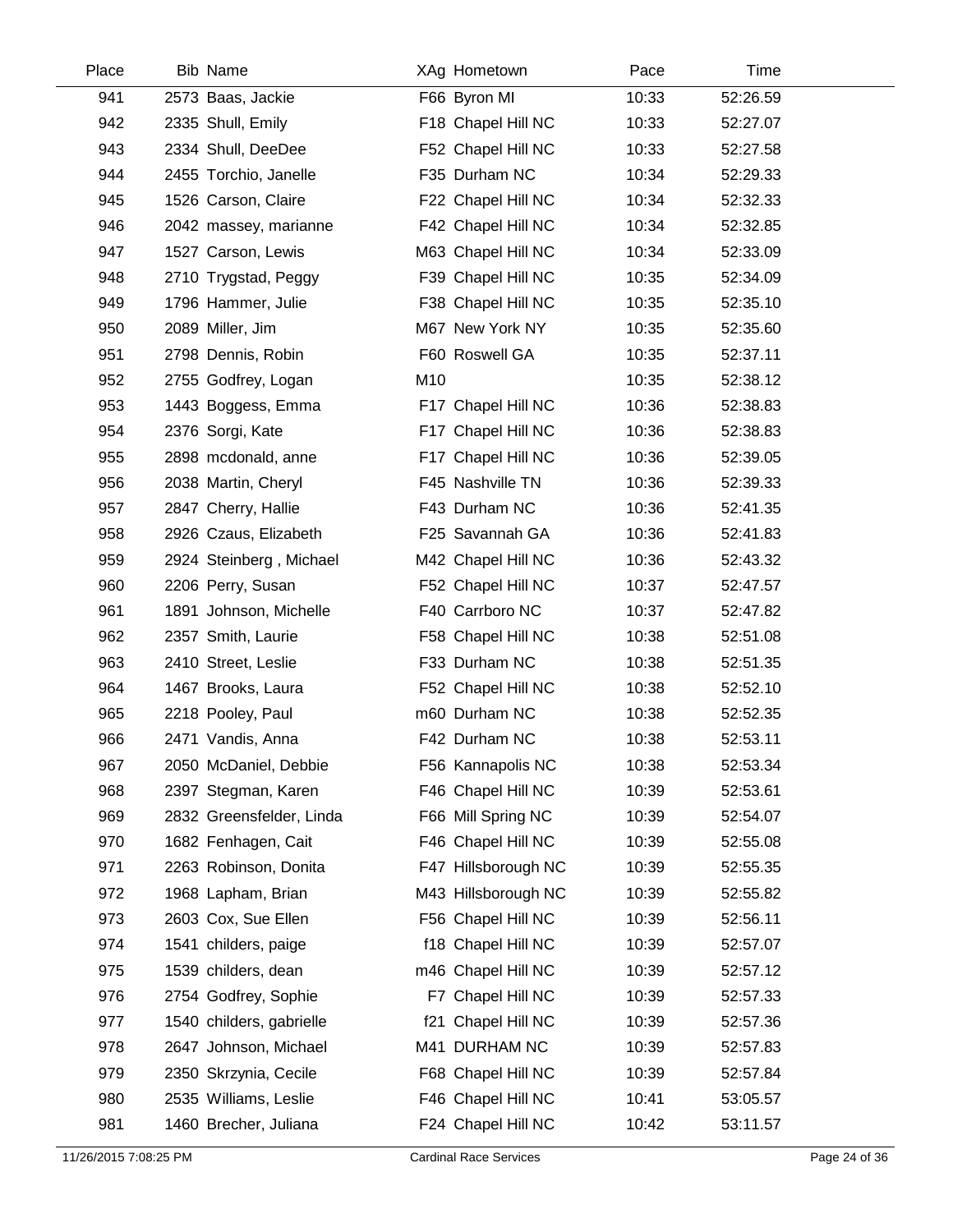| Place | <b>Bib Name</b>          | XAg Hometown         | Pace  | Time     |  |
|-------|--------------------------|----------------------|-------|----------|--|
| 982   | 1461 Brecher, Mark       | M59 Chapel Hill NC   | 10:42 | 53:11.84 |  |
| 983   | 1528 carson, virginia    | f65 Chapel Hill NC   | 10:43 | 53:15.09 |  |
| 984   | 2439 Telka, Questian     | F33 Chapel Hill NC   | 10:44 | 53:20.10 |  |
| 985   | 2107 Morelock, Robert    | M61 Chapel Hill NC   | 10:44 | 53:20.34 |  |
| 986   | 2761 Stone, Kate         | F38 Carrboro NC      | 10:44 | 53:21.62 |  |
| 987   | 2153 Nieman, Stephanie   | F31 Hillsborough NC  | 10:44 | 53:21.85 |  |
| 988   | 2152 Nieman, Jeff        | M38 Hillsborough NC  | 10:44 | 53:21.86 |  |
| 989   | 1932 kilts, priscilla    | f47 Durham NC        | 10:45 | 53:24.33 |  |
| 990   | 2046 Matti, Clare        | F53 Durham NC        | 10:45 | 53:27.83 |  |
| 991   | 2569 Lozon, Cory         | F46 Chapel Hill NC   | 10:45 | 53:27.84 |  |
| 992   | 2221 Powell, Amy         | F53 Chapel Hill NC   | 10:45 | 53:28.10 |  |
| 993   | 2763 Kamman, Aliza       | F22 Carrboro NC      | 10:45 | 53:28.10 |  |
| 994   | 2676 Morgan, MaryKay     | F46 Walkersville MD  | 10:47 | 53:35.34 |  |
| 995   | 2157 Norwood, Clare      | F33 Chapel Hill NC   | 10:47 | 53:37.35 |  |
| 996   | 2159 Norwood, Rena       | F60 Chapel Hill NC   | 10:47 | 53:37.59 |  |
| 997   | 2276 Rosen, Maureen      | F58 Chapel Hill NC   | 10:48 | 53:38.84 |  |
| 998   | 1608 Cummings, Aaron     | M10 Chapel Hill NC   | 10:48 | 53:40.08 |  |
| 999   | 2929 Strick, Rebecca     | F37 Chapel Hill NC   | 10:48 | 53:41.58 |  |
| 1000  | 2086 Millar, Jamey       | M47 Chapel Hill NC   | 10:49 | 53:44.10 |  |
| 1001  | 1514 camporeale, jayne   | F53 Chapel Hill NC   | 10:49 | 53:45.10 |  |
| 1002  | 1445 Boggess, Kim        | F50 Chapel Hill NC   | 10:49 | 53:45.82 |  |
| 1003  | 2054 McDonald, Jean      | F54 Chapel Hill NC   | 10:49 | 53:46.09 |  |
| 1004  | 1442 bogan, heather      | F44 Pittsboro NC     | 10:49 | 53:46.34 |  |
| 1005  | 2553 Woolson, Sandra     | F40 Chapel Hill NC   | 10:49 | 53:46.83 |  |
| 1006  | 2578 Barnes, Houston     | M33 Tallahassee FL   | 10:49 | 53:46.84 |  |
| 1007  | 2576 Barnes, Brice       | F34 Tallahassee FL   | 10:49 | 53:47.59 |  |
| 1008  | 2713 Wasiolek, Sue       | f60 Durham NC        | 10:50 | 53:48.32 |  |
| 1009  | 1813 Hawes, LaDeane      | F51 Chapel Hill NC   | 10:50 | 53:49.33 |  |
| 1010  | 2581 Benjamin, Matthew   | M47 Silver Spring MD | 10:50 | 53:50.34 |  |
| 1011  | 2526 Wilcosky, Tim       | M63 Chapel Hill NC   | 10:50 | 53:51.83 |  |
| 1012  | 2407 Stouder, April      | F39 Chapel Hill NC   | 10:50 | 53:52.11 |  |
| 1013  | 1409 Bagatell, Nancy     | F55 Chapel Hill NC   | 10:50 | 53:52.34 |  |
| 1014  | 1980 Lee, Libby          | F27 Somervile MA     | 10:50 | 53:52.36 |  |
| 1015  | 2306 Schneider, E. Shaun | M19 Pittsboro NC     | 10:51 | 53:53.82 |  |
| 1016  | 1824 Hedding, Kylah      | F36 Carrboro NC      | 10:51 | 53:54.11 |  |
| 1017  | 2916 Brown, Mike         | M49 Elon NC          | 10:51 | 53:54.59 |  |
| 1018  | 2525 Wightman, Mark      | M68 Chapel Hill NC   | 10:52 | 54:01.08 |  |
| 1019  | 1685 Fernald, Anne       | F48 Chapel Hill NC   | 10:52 | 54:01.32 |  |
| 1020  | 2731 Gibson, Scott       | M42 Durham NC        | 10:53 | 54:03.34 |  |
| 1021  | 2422 Swartz, Kaela       | F28 Atlanta GA       | 10:53 | 54:04.57 |  |
| 1022  | 1874 Hunter, Jill        | F44 Chapel Hill NC   | 10:53 | 54:05.84 |  |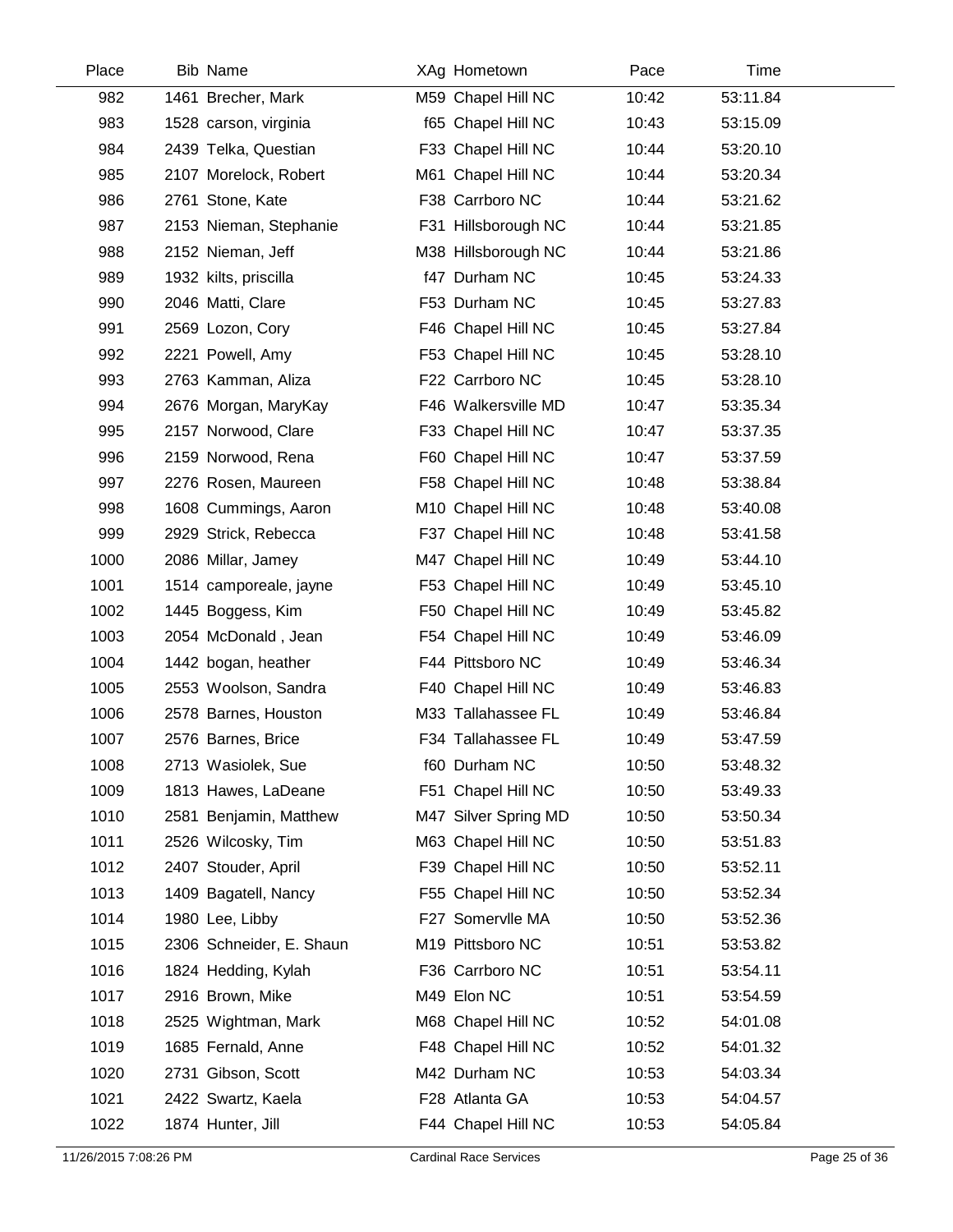| Place | <b>Bib Name</b>              | XAg Hometown           | Pace  | <b>Time</b> |  |
|-------|------------------------------|------------------------|-------|-------------|--|
| 1023  | 2517 Whitaker, Olivia        | F45 Chapel Hill NC     | 10:53 | 54:06.10    |  |
| 1024  | 2338 Silver, Kim             | F44 Chapel Hill NC     | 10:53 | 54:06.57    |  |
| 1025  | 2711 Tysinger, Courtney      | F36 Durham NC          | 10:53 | 54:06.83    |  |
| 1026  | 2127 Murphy, Rich            | M69 Chapel Hill NC     | 10:53 | 54:07.83    |  |
| 1027  | 2161 Nylander-French, Mikela | F21 Chapel Hill NC     | 10:55 | 54:13.33    |  |
| 1028  | 2524 Wightman, Donna         | F67 Chapel Hill NC     | 10:55 | 54:14.09    |  |
| 1029  | 2886 Robertson, Ashley       | F38 Chapel Hill NC     | 10:55 | 54:14.58    |  |
| 1030  | 1856 Holloman, Keuren        | F27 Durham NC          | 10:56 | 54:19.84    |  |
| 1031  | 1657 Edwards, Donald         | M23 E. Longmeadow M    | 10:56 | 54:20.09    |  |
| 1032  | 2868 Rice, Jordan            | F27 Chapel Hill NC     | 10:56 | 54:20.35    |  |
| 1033  | 2867 Tomsic, Patricia        | F27 Chapel Hill NC     | 10:56 | 54:20.59    |  |
| 1034  | 2396 Steffens, Tyson         | M42 DURHAM NC          | 10:56 | 54:22.58    |  |
| 1035  | 2813 Gray, Kate              | F36 Durham NC          | 10:57 | 54:26.08    |  |
| 1036  | 2900 Komelasky, Kristi       | F36 Chapel Hill NC     | 10:57 | 54:26.33    |  |
| 1037  | 2637 Holsten, Audrey         | F41 Wrightsville Beach | 10:57 | 54:26.82    |  |
| 1038  | 2244 Reed, Megan             | F27 Apex NC            | 10:57 | 54:27.08    |  |
| 1039  | 1600 Coyle, Thomas           | M40 Carrboro NC        | 10:57 | 54:27.35    |  |
| 1040  | 1875 Hunter, Jon             | M54 Durham NC          | 10:57 | 54:27.36    |  |
| 1041  | 1770 green, david            | m33 Chapel Hill NC     | 10:58 | 54:28.10    |  |
| 1042  | 1855 Holloman, Edith         | F56 Chapel Hill NC     | 10:58 | 54:28.10    |  |
| 1043  | 2386 Spock, Alex             | M41 DURHAM NC          | 10:58 | 54:28.82    |  |
| 1044  | 2359 Smith, Maryann          | F65 Pittsboro NC       | 10:59 | 54:32.83    |  |
| 1045  | 2606 Cupitt, Julia           | F67 DURHAM NC          | 10:59 | 54:34.32    |  |
| 1046  | 2079 meyer, kari             | F49 Chapel Hill NC     | 10:59 | 54:35.57    |  |
| 1047  | 2168 Oliver, Ted             | M63 Chapel Hill NC     | 10:59 | 54:35.83    |  |
| 1048  | 2577 Barnes, Erika           | F46 Silver Spring MD   | 10:59 | 54:36.09    |  |
| 1049  | 1859 Holt, Amanda            | F23 Chapel Hill NC     | 10:59 | 54:36.34    |  |
| 1050  | 2188 Pardington, Joseph      | M52 Chapel Hill NC     | 10:59 | 54:37.11    |  |
| 1051  | 1860 Holt, Daniel            | M21 Chapel Hill NC     | 10:59 | 54:37.11    |  |
| 1052  | 1771 Green, Jennifer         | F36 Chapel Hill NC     | 10:59 | 54:37.32    |  |
| 1053  | 1375 Alexander, Kirkland     | F10 Chapel Hill NC     | 11:00 | 54:37.82    |  |
| 1054  | 2785 Carter, Jim             | M51 Chapel Hill NC     | 11:00 | 54:39.34    |  |
| 1055  | 1772 Greene, Deb             | F58 Chapel Hill NC     | 11:00 | 54:39.83    |  |
| 1056  | 1865 Hopper, Marie           | F36 Pittsboro NC       | 11:00 | 54:41.07    |  |
| 1057  | 1988 Lewis, Virginia         | F51 Carrboro NC        | 11:00 | 54:41.09    |  |
| 1058  | 2765 Jewitt, Scott           | M35 Hillsborough NC    | 11:00 | 54:41.09    |  |
| 1059  | 1551 Clark, Catherine        | F39 Mebane NC          | 11:00 | 54:41.59    |  |
| 1060  | 1376 Alexander, Tabtiha      | F50 Chapel Hill NC     | 11:01 | 54:43.09    |  |
| 1061  | 2463 Tutwiler, Jonathan      | M31 Durham NC          | 11:01 | 54:45.33    |  |
| 1062  | 1739 Gibson, Melody          | F42 Durham NC          | 11:01 | 54:45.84    |  |
| 1063  | 2454 Tipton, BJ              | F52 Chapel Hill NC     | 11:02 | 54:48.59    |  |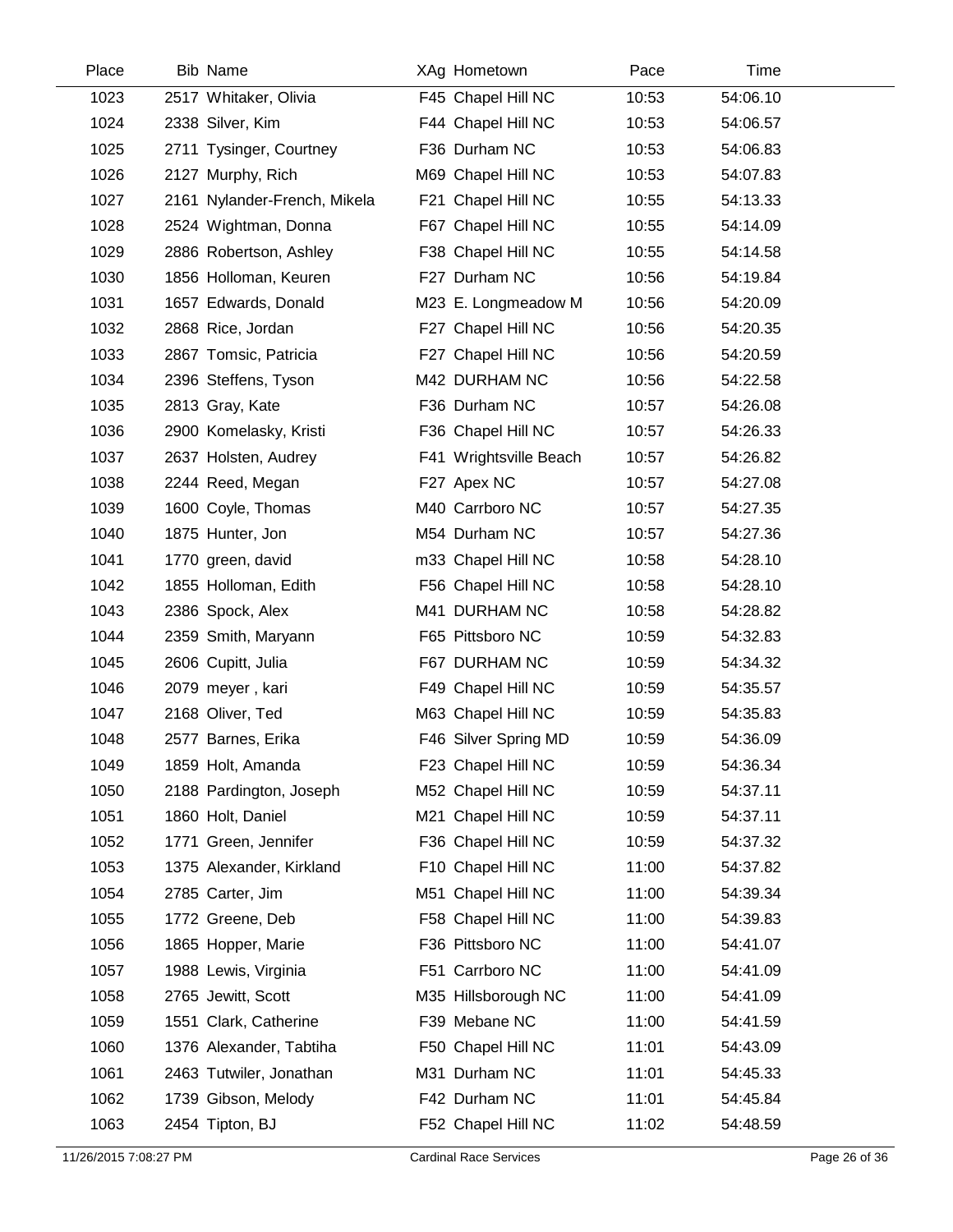| Place | <b>Bib Name</b>                |     | XAg Hometown          | Pace  | Time     |
|-------|--------------------------------|-----|-----------------------|-------|----------|
| 1064  | 2063 McWilliams, Allison       |     | F42 winston-salem NC  | 11:03 | 54:53.59 |
| 1065  | 2404 Stephens, Rebecca         |     | F29 Carrboro NC       | 11:03 | 54:55.42 |
| 1066  | 2545 wolf, susan               |     | f63 Chapel Hill NC    | 11:04 | 54:59.58 |
| 1067  | 2149 Newman, Emily             |     | F34 Chapel Hill NC    | 11:06 | 55:08.91 |
| 1068  | 2474 Venutolo-Mantovani, Micha |     | M33 Chapel Hill NC    | 11:06 | 55:09.07 |
| 1069  | 1711 Freel, Rose               |     | F31 Marriottsville MD | 11:06 | 55:10.60 |
| 1070  | 1710 Freel, Keith              |     | M34 Marriottsville MD | 11:06 | 55:10.61 |
| 1071  | 2757 Carrig, Madeline          |     | F46 Chapel Hill NC    | 11:08 | 55:19.09 |
| 1072  | 1601 Crittenden, Camille       |     | F47 Albany CA         | 11:09 | 55:22.57 |
| 1073  | 2217 Pontious, Emily           |     | F33 Hillsborough NC   | 11:09 | 55:23.35 |
| 1074  | 2071 Meredith, Marne           |     | F46 Chapel Hill NC    | 11:09 | 55:26.09 |
| 1075  | 2070 Menefee, Matt             |     | M33 Durham NC         | 11:10 | 55:30.09 |
| 1076  | 2811 Fulbright, Anne           |     | F54 Chapel Hill NC    | 11:10 | 55:31.32 |
| 1077  | 2379 Sparrow, Madeleine        |     | F10 Chapel Hill NC    | 11:11 | 55:33.59 |
| 1078  | 2380 Sparrow, Will             |     | M35 Chapel Hill NC    | 11:11 | 55:34.05 |
| 1079  | 1609 Cummings, Andrew          |     | M8 Chapel Hill NC     | 11:11 | 55:34.07 |
| 1080  | 1783 Hackney, Loretta          |     | F46 Chapel Hill NC    | 11:12 | 55:37.57 |
| 1081  | 2632 hackney, dawn             |     | f29 Fort Stewart GA   | 11:12 | 55:39.10 |
| 1082  | 2511 westdorp, joy             |     | F48 Carrboro NC       | 11:12 | 55:41.34 |
| 1083  | 1605 Cryer, Melissa            |     | F39 Carrboro NC       | 11:12 | 55:42.08 |
| 1084  | 2600 Collins, Ann              |     | F36 Carrboro NC       | 11:13 | 55:46.32 |
| 1085  | 1805 Hart, Robert              |     | M62 Chapel Hill NC    | 11:14 | 55:51.11 |
| 1086  | 2203 Perez, Miriam             |     | F32 Durham NC         | 11:14 | 55:52.10 |
| 1087  | 1732 Gerbeth-Jones, Susan      |     | F59 Hillsborough NC   | 11:17 | 56:02.57 |
| 1088  | 2014 Ludlow, John              |     | M63 Chapel Hill NC    | 11:17 | 56:03.08 |
| 1089  | 1807 Hartman, Ben              |     | M27 Detroit MI        | 11:18 | 56:07.58 |
| 1090  | 1648 Dougherty, James          |     | M43 Carrboro NC       | 11:18 | 56:08.20 |
| 1091  | 2743 Lewis, Ky                 |     | M25 Carrboro NC       | 11:18 | 56:09.82 |
| 1092  | 2488 Walton, Carol             |     | F63 DURHAM NC         | 11:18 | 56:10.58 |
| 1093  | 2633 Haney, Rich               |     | M62 Durham NC         | 11:18 | 56:11.34 |
| 1094  | 2801 Young, Kelly              |     | F52 Chapel Hill NC    | 11:18 | 56:11.57 |
| 1095  | 1970 Layer, Marcus             |     | M25 Greensboro NC     | 11:18 | 56:11.84 |
| 1096  | 2742 Olsen, Chantal            |     | F24 Carrboro NC       | 11:19 | 56:12.33 |
| 1097  | 2475 Verne, Jannice            |     | F40 Raleigh NC        | 11:19 | 56:14.10 |
| 1098  | 2234 Rabenda, Christine        |     | F38 Apex NC           | 11:19 | 56:15.34 |
| 1099  | 2887 Fowler, Matt              | M57 |                       | 11:19 | 56:15.59 |
| 1100  | 2047 Mayfield, Jennifer        |     | F40 Holly Springs NC  | 11:19 | 56:15.85 |
| 1101  | 2418 SUMMERS, JANICE           |     | F55 Chapel Hill NC    | 11:19 | 56:16.08 |
| 1102  | 2814 Davis, LaTanya            |     | F48 Chapel Hill NC    | 11:19 | 56:16.32 |
| 1103  | 2508 Wessinger, Lucy           |     | F32 Durham NC         | 11:19 | 56:17.08 |
| 1104  | 2216 Pollock, Kelly            |     | F44 Chapel Hill NC    | 11:20 | 56:17.32 |
|       |                                |     |                       |       |          |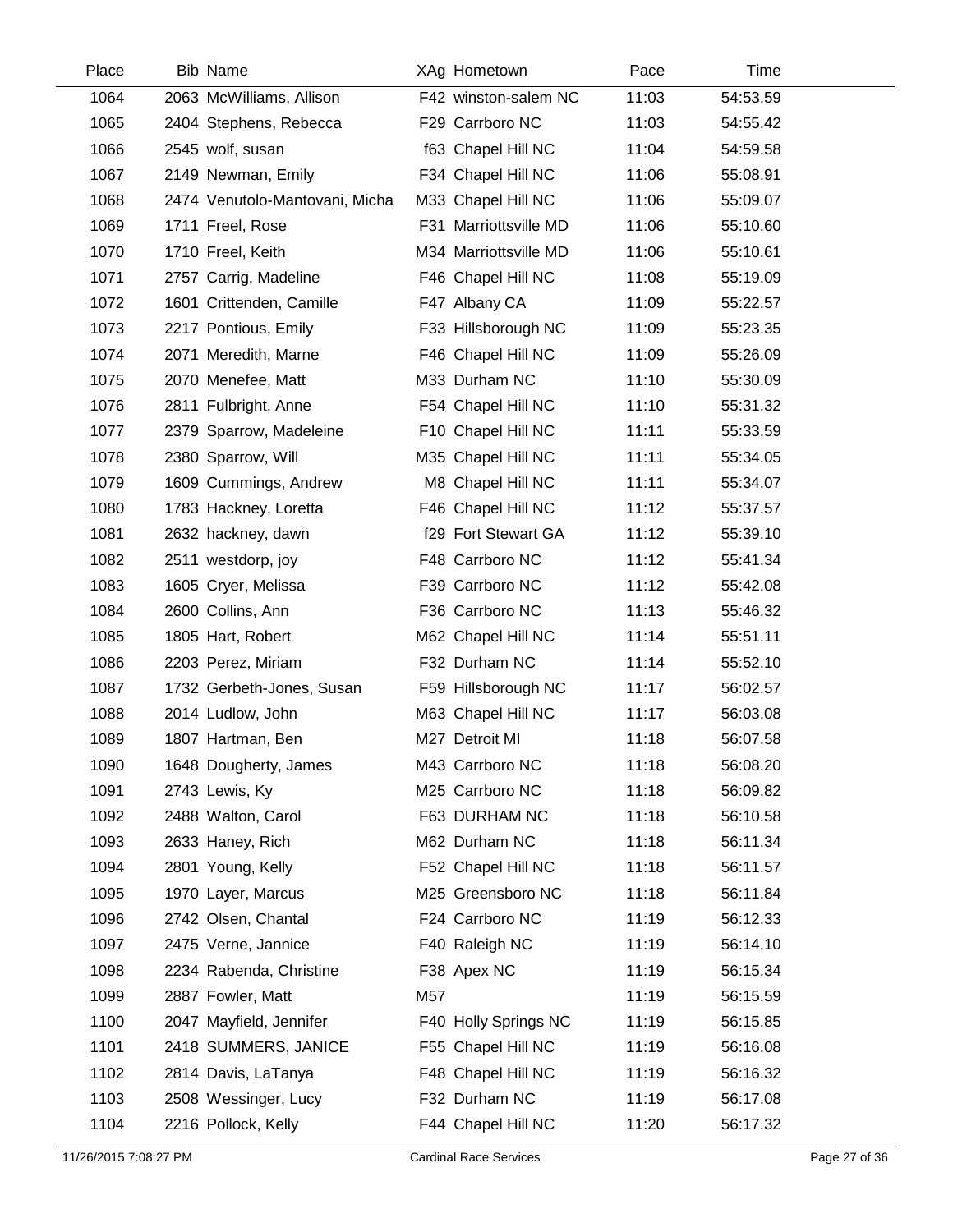| Place | <b>Bib Name</b>           |     | XAg Hometown          | Pace  | Time     |
|-------|---------------------------|-----|-----------------------|-------|----------|
| 1105  | 1606 cullen, john         |     | m66 Chapel Hill NC    | 11:20 | 56:17.34 |
| 1106  | 1607 Cullen, Rachel       |     | F15 Chapel Hill NC    | 11:20 | 56:17.59 |
| 1107  | 2532 Willcox, Bill        |     | M58 Chapel Hill NC    | 11:20 | 56:19.33 |
| 1108  | 1410 Bailey, Lara         |     | F37 Chapel Hill NC    | 11:20 | 56:21.07 |
| 1109  | 2817 Murray, Mason        |     | M8 Gallatin TN        | 11:21 | 56:23.09 |
| 1110  | 2816 Murray, Ginny        |     | F35 Gallatin TN       | 11:22 | 56:28.07 |
| 1111  | 2815 Murray, Adam         |     | M37 Gallatin TN       | 11:22 | 56:30.85 |
| 1112  | 2114 morgan, michaela     |     | f25 San Francisco CA  | 11:22 | 56:31.09 |
| 1113  | 2225 Powers, Bill         |     | m81 Chapel Hill NC    | 11:23 | 56:32.06 |
| 1114  | 2108 morgan, amy          |     | f56 Nashville TN      | 11:23 | 56:32.07 |
| 1115  | 1719 Funk, Noela          |     | F48 BURLINGTON NC     | 11:23 | 56:33.09 |
| 1116  | 1440 Board, John          |     | M55 DURHAM NC         | 11:24 | 56:40.82 |
| 1117  | 2875 Smith, Capri         | F30 |                       | 11:24 | 56:41.83 |
| 1118  | 2874 Mistler, Allison     |     | F31 Burlington NC     | 11:25 | 56:42.33 |
| 1119  | 1879 Huston, Sara         |     | F48 Topsham ME        | 11:25 | 56:43.33 |
| 1120  | 1369 Alaspa, Curtis       |     | M36 Durham NC         | 11:25 | 56:45.78 |
| 1121  | 2349 Skovrinskie, Katia   |     | F34 Raleigh NC        | 11:26 | 56:51.82 |
| 1122  | 2305 Schneider, Caroline  |     | F21 Pittsboro NC      | 11:27 | 56:52.83 |
| 1123  | 2307 Schneider, Eric      |     | m51 Pittsboro NC      | 11:27 | 56:53.07 |
| 1124  | 1496 Burns, Kimberlie     |     | F54 Durham NC         | 11:27 | 56:56.33 |
| 1125  | 2554 Wujciak, Barbara     |     | F54 Chapel Hill NC    | 11:28 | 56:57.33 |
| 1126  | 1943 Knight, Andrea       |     | F45 Chapel Hill NC    | 11:28 | 56:59.57 |
| 1127  | 2202 Penticoff, Rebecca   |     | F42 Chapel Hill NC    | 11:30 | 57:08.36 |
| 1128  | 1395 Archer, Janet        |     | F56 Chapel Hill NC    | 11:31 | 57:12.34 |
| 1129  | 2109 Morgan, Brian        |     | M40 Apex NC           | 11:31 | 57:13.09 |
| 1130  | 2111 Morgan, Jacob        |     | M12 Apex NC           | 11:31 | 57:13.83 |
| 1131  | 2709 Tom, Whittney        |     | F25 Washington DC     | 11:31 | 57:14.59 |
| 1132  | 2480 vorhaus, sarah       |     | F25 Chapel Hill NC    | 11:31 | 57:14.61 |
| 1133  | 2570 Amjad, Robert        |     | M33 Washington DC     | 11:31 | 57:15.23 |
| 1134  | 1450 Borovsky, Jennifer   |     | F35 Chapel Hill NC    | 11:31 | 57:15.33 |
| 1135  | 2911 Greenberg, Katie     |     | F38 Winterville NC    | 11:31 | 57:15.83 |
| 1136  | 2917 Drew, Amy            |     | F38 Chapel Hill NC    | 11:31 | 57:16.58 |
| 1137  | 1758 Gotthardt, Jane      |     | F53 Raleigh NC        | 11:32 | 57:16.84 |
| 1138  | 2671 Marron, Alanna       |     | F23 Durham NC         | 11:32 | 57:17.57 |
| 1139  | 2513 WHALEN, CHARLES      |     | M58 Durham NC         | 11:32 | 57:19.82 |
| 1140  | 2840 Murrah, Valerie      |     | F64 Chapel Hill NC    | 11:32 | 57:20.10 |
| 1141  | 2512 WHALEN, carolyn      |     | F22 Durham NC         | 11:32 | 57:21.32 |
| 1142  | 2104 Montgomery, Michelle |     | F35 Durham NC         | 11:33 | 57:22.35 |
| 1143  | 1993 Libby, Garrison      |     | M26 Virginia Beach VA | 11:33 | 57:22.83 |
| 1144  | 1981 Lee, Richard         |     | M37 Chapel Hill NC    | 11:33 | 57:23.08 |
| 1145  | 1518 Cardona, Adam        |     | M12 Chapel Hill NC    | 11:33 | 57:25.36 |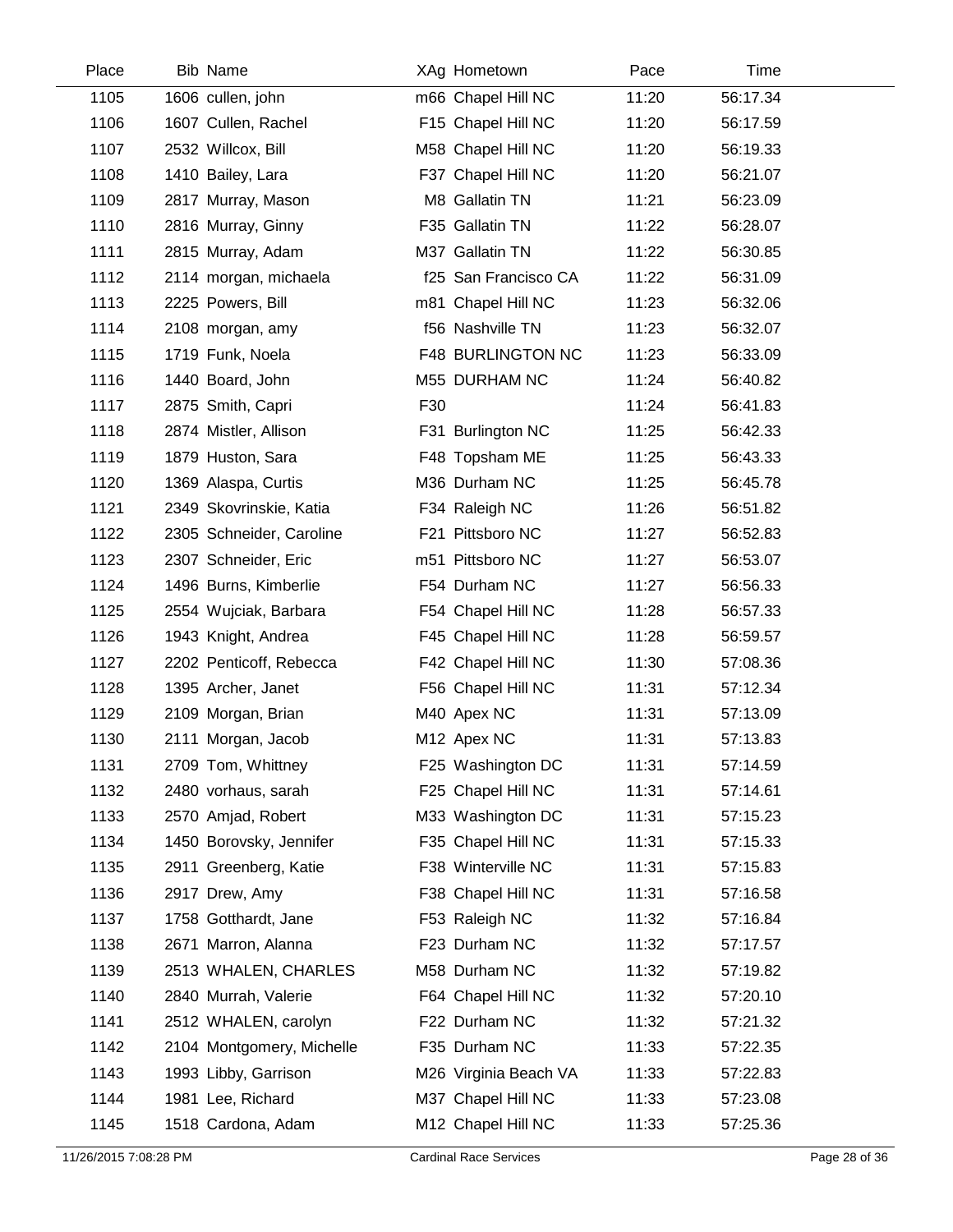| Place | <b>Bib Name</b>             |                 | XAg Hometown       | Pace  | Time     |  |
|-------|-----------------------------|-----------------|--------------------|-------|----------|--|
| 1146  | 2878 Hanvon, Dakota         |                 | F13 Mebane NC      | 11:33 | 57:25.58 |  |
| 1147  | 1615 Danku, Mackenzie       |                 | F13 Chapel Hill NC | 11:33 | 57:26.11 |  |
| 1148  | 1616 Danku, Miranda         |                 | F45 Chapel Hill NC | 11:33 | 57:26.61 |  |
| 1149  | 2496 Wasserman, Casey       |                 | F33 Durham NC      | 11:34 | 57:26.84 |  |
| 1150  | 1749 Gonzalas, Catalina     |                 | F16 Chapel Hill NC | 11:34 | 57:27.57 |  |
| 1151  | 2193 Passannante, Elizabeth |                 | F26 Chapel Hill NC | 11:34 | 57:27.58 |  |
| 1152  | 2194 Passannante, Mary      |                 | F53 Chapel Hill NC | 11:34 | 57:31.32 |  |
| 1153  | 2714 Webb, Laura            |                 | F32 Durham NC      | 11:34 | 57:31.60 |  |
| 1154  | 2044 Matischak, Ella        |                 | F12 Carrboro NC    | 11:37 | 57:45.10 |  |
| 1155  | 2717 White, Skyler          |                 | F12 Chapel Hill NC | 11:37 | 57:45.10 |  |
| 1156  | 1784 Hadler, Jessica        |                 | F33 New York NY    | 11:37 | 57:46.34 |  |
| 1157  | 2347 Sinkiewicz, Jake       |                 | M29 Greensboro NC  | 11:39 | 57:54.58 |  |
| 1158  | 2414 Strong, Rebecca        |                 | F29 Arlington VA   | 11:39 | 57:55.82 |  |
| 1159  | 2466 Vail, Anne             |                 | F43 Chapel Hill NC | 11:39 | 57:56.33 |  |
| 1160  | 2223 powell, emily          |                 | F31 Mebane NC      | 11:40 | 57:58.08 |  |
| 1161  | 2830 Martina, Milinda       |                 | F43 Mebane NC      | 11:40 | 57:59.48 |  |
| 1162  | 2282 Rotenberry, Mark       |                 | M56 Chapel Hill NC | 11:40 | 57:59.86 |  |
| 1163  | 1413 BAKER, LYNDA           |                 | F64 Chapel Hill NC | 11:40 | 58:00.12 |  |
| 1164  | 1531 Cates, Susan           |                 | F45 Chapel Hill NC | 11:40 | 58:01.35 |  |
| 1165  | 2646 Johnson, Melony        |                 | F38 DURHAM NC      | 11:42 | 58:07.34 |  |
| 1166  | 2674 Mckenna, Mark          |                 | M57 Chapel Hill NC | 11:42 | 58:07.82 |  |
| 1167  | 2170 Olsen, Sabrina         |                 | F59 Durham NC      | 11:42 | 58:09.11 |  |
| 1168  | 2452 Thorn, Michael         |                 | M60 Chapel Hill NC | 11:42 | 58:11.34 |  |
| 1169  | 2342 Simmons, Isabel        |                 | F14 Chapel Hill NC | 11:43 | 58:16.09 |  |
| 1170  | 2893 Dykes, Lia             |                 | F28 Greensboro NC  | 11:44 | 58:17.08 |  |
| 1171  | 2896 Hails, Alex            | F <sub>29</sub> |                    | 11:44 | 58:17.35 |  |
| 1172  | 1786 Hails, Dick            |                 | M63 Chapel Hill NC | 11:44 | 58:18.08 |  |
| 1173  | 2372 Solum, Chloe           |                 | F8 Chapel Hill NC  | 11:44 | 58:18.59 |  |
| 1174  | 1592 Cotton, David          |                 | M60 Durham NC      | 11:45 | 58:22.32 |  |
| 1175  | 2222 Powell, Bill           |                 | M56 Chapel Hill NC | 11:45 | 58:22.33 |  |
| 1176  | 1393 Anscher, Sarah         |                 | F26 Washington DC  | 11:45 | 58:23.83 |  |
| 1177  | 2090 Miller, Julia          |                 | F55 New York NY    | 11:45 | 58:24.34 |  |
| 1178  | 1629 Dean, Brad             |                 | M44 Chapel Hill NC | 11:45 | 58:25.07 |  |
| 1179  | 1921 Kern, Kayla            |                 | F16 Chapel Hill NC | 11:45 | 58:25.34 |  |
| 1180  | 1923 Kern, Morgan           |                 | F10 Chapel Hill NC | 11:46 | 58:28.09 |  |
| 1181  | 2133 Musso, Joseph          |                 | M12 Chapel Hill NC | 11:47 | 58:33.08 |  |
| 1182  | 1961 Lachiewicz, MaryClaire |                 | F24 Chapel Hill NC | 11:47 | 58:34.58 |  |
| 1183  | 1870 hudgins, daniel        |                 | m70 DURHAM NC      | 11:47 | 58:34.84 |  |
| 1184  | 1420 Barrett, Katie         |                 | F33 Chapel Hill NC | 11:47 | 58:34.85 |  |
| 1185  | 2130 Musso, Alan            |                 | M51 Chapel Hill NC | 11:47 | 58:34.85 |  |
| 1186  | 2134 Musso, Melanie         |                 | F23 Chapel Hill NC | 11:47 | 58:35.10 |  |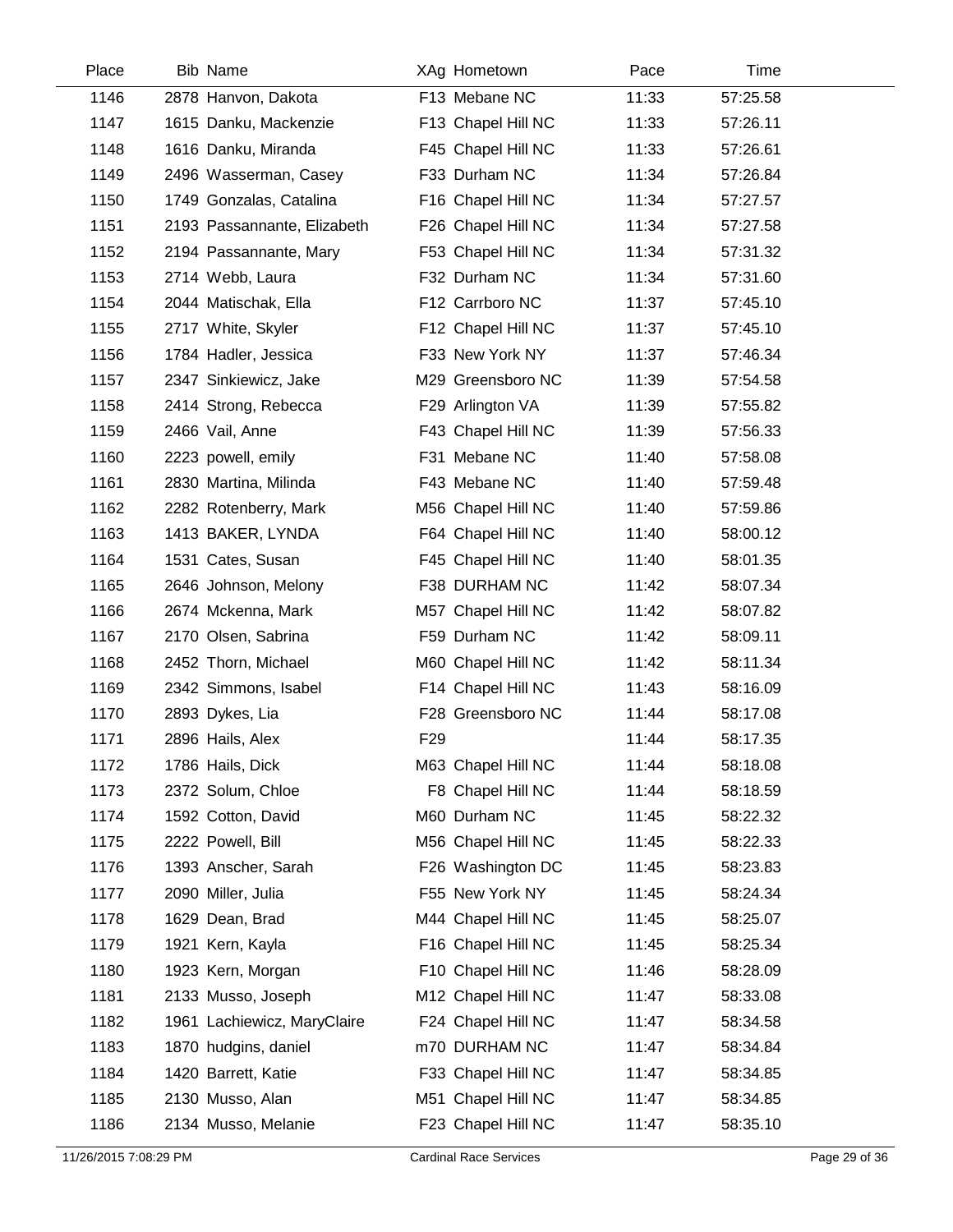| Place | <b>Bib Name</b>               | XAg Hometown         | Pace  | Time        |  |
|-------|-------------------------------|----------------------|-------|-------------|--|
| 1187  | 1916 Kern, Adam               | M13 Cincinnati OH    | 11:48 | 58:37.84    |  |
| 1188  | 2132 Musso, Jennifer          | F22 Chapel Hill NC   | 11:48 | 58:37.85    |  |
| 1189  | 2131 Musso, Belinda           | F48 Chapel Hill NC   | 11:48 | 58:38.09    |  |
| 1190  | 1438 Bluestein, Frayda        | F56 Chapel Hill NC   | 11:49 | 58:41.33    |  |
| 1191  | 1919 Kern, Eric               | M46 Chapel Hill NC   | 11:49 | 58:45.08    |  |
| 1192  | 1669 Erickson, Christopher    | M31 DURHAM NC        | 11:50 | 58:46.83    |  |
| 1193  | 1670 Erickson, Ellie          | F31 DURHAM NC        | 11:50 | 58:47.07    |  |
| 1194  | 1725 Gates-Foster, Jennifer   | F40 Chapel Hill NC   | 11:50 | 58:48.83    |  |
| 1195  | 1905 Kathy, Roberts           | F60 Chapel Hill NC   | 11:50 | 58:50.85    |  |
| 1196  | 1378 Allen, Georgia           | F47 Chapel Hill NC   | 11:51 | 58:53.11    |  |
| 1197  | 2729 Reilly, Sharon           | F59 Carrboro NC      | 11:51 | 58:54.34    |  |
| 1198  | 1991 leyden, melanie          | f50 Durham NC        | 11:51 | 58:55.59    |  |
| 1199  | 2928 Vanneman, Karen          | F <sub>56</sub>      | 11:53 | 59:05.59    |  |
| 1200  | 1831 Henriquez, Sandy         | F48 Chapel Hill NC   | 11:53 | 59:05.82    |  |
| 1201  | 2140 nanney, joe              | m54 Chapel Hill NC   | 11:55 | 59:13.84    |  |
| 1202  | 2934 Goldstein, Shari         | F54 Chapel Hill NC   | 11:56 | 59:16.33    |  |
| 1203  | 1941 Kneer, Aiden             | M15 Clayton NC       | 11:56 | 59:16.83    |  |
| 1204  | 2719 Wilson, Alexis           | F32 greensboro NC    | 11:56 | 59:18.09    |  |
| 1205  | 2387 Spores, Kenneth          | M52 Chapel Hill NC   | 11:59 | 59:31.33    |  |
| 1206  | 1755 Gotelli, Hannah          | F9 Hillsborough NC   | 11:59 | 59:34.86    |  |
| 1207  | 2057 McEntee, Jen             | F37 Hillsborough NC  | 11:59 | 59:35.60    |  |
| 1208  | 1362 Adams, Avery             | F8 Pittsboro NC      | 12:00 | 59:37.12    |  |
| 1209  | 1367 Adams, Ned               | M42 Pittsboro NC     | 12:00 | 59:37.33    |  |
| 1210  | 2166 o'connor, heather        | f43 Carrboro NC      | 12:02 | 59:47.83    |  |
| 1211  | 2537 WILLIS-MCLAMB, AMY       | F38 Efland NC        | 12:03 | 59:53.83    |  |
| 1212  | 2611 Dredla, Hilary           | F36 Durham NC        | 12:04 | 59:56.85    |  |
| 1213  | 2677 morris, margaret         | F70 Chapel Hill NC   | 12:04 | 59:57.58    |  |
| 1214  | 2384 Spisak Cameron, Jennifer | F46 Chapel Hill NC   | 12:04 | 59:58.35    |  |
| 1215  | 2872 Harbour, Beau            | M33                  | 12:04 | 59:59.60    |  |
| 1216  | 2314 Scott, Caroline          | F59 Chapel Hill NC   | 12:04 | 01:00:00.33 |  |
| 1217  | 1748 Glenn, Catherine         | F29 Chapel Hill NC   | 12:05 | 01:00:01.32 |  |
| 1218  | 1361 Abrams, Melinda          | F50 Chapel Hill NC   | 12:05 | 01:00:01.86 |  |
| 1219  | 1642 DiSantostefano, Rachael  | F46 Chapel Hill NC   | 12:05 | 01:00:04.82 |  |
| 1220  | 1561 Cockerell, Randy         | M28 Hickory NC       | 12:06 | 01:00:09.47 |  |
| 1221  | 1497 Burrowes, Jennie         | F28 Hickory NC       | 12:06 | 01:00:09.85 |  |
| 1222  | 1707 Frazier, Michael         | M59 Durham NC        | 12:06 | 01:00:10.08 |  |
| 1223  | 1576 Conger, Susan            | F48 Chapel Hill NC   | 12:07 | 01:00:14.59 |  |
| 1224  | 1481 Brunner, Molly           | F24 Carmel IN        | 12:09 | 01:00:23.35 |  |
| 1225  | 2687 Revelle, Emily           | F23 Atlanta GA       | 12:10 | 01:00:28.61 |  |
| 1226  | 2249 Revelle, Rachel          | F26 winston-salem NC | 12:10 | 01:00:28.61 |  |
| 1227  | 2412 Strobel, Jennifer        | F41 Durham NC        | 12:11 | 01:00:30.84 |  |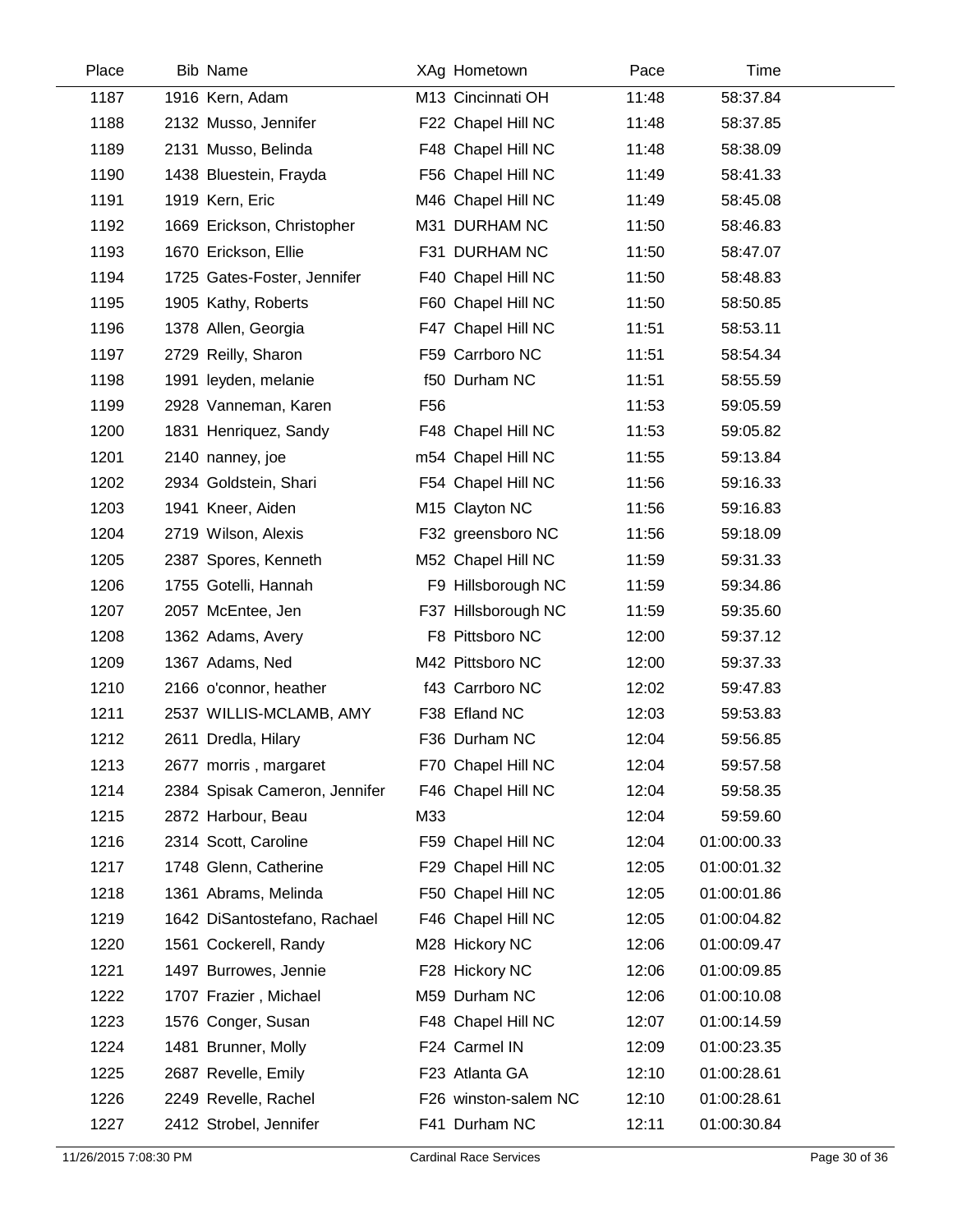| Place | <b>Bib Name</b>          | XAg Hometown        | Pace  | Time        |
|-------|--------------------------|---------------------|-------|-------------|
| 1228  | 2758 Carrig, Colin       | M75 Chapel Hill NC  | 12:11 | 01:00:34.09 |
| 1229  | 2450 Thomas, Ryan        | M8 Chapel Hill NC   | 12:12 | 01:00:38.33 |
| 1230  | 2605 Cupitt, Howard      | M73 DURHAM NC       | 12:13 | 01:00:42.85 |
| 1231  | 2442 Thomas, Angela      | F42 Chapel Hill NC  | 12:13 | 01:00:44.59 |
| 1232  | 2864 West, Emily         | F27 Hillsborough NC | 12:14 | 01:00:50.34 |
| 1233  | 1869 Howes, Cathy        | F53 Chapel Hill NC  | 12:15 | 01:00:51.11 |
| 1234  | 2638 Holt, Kelli         | F30 Carrboro NC     | 12:16 | 01:00:58.07 |
| 1235  | 2113 Morgan, Kevin       | M72 Carrboro NC     | 12:19 | 01:01:10.82 |
| 1236  | 1979 lee, leslie         | F64 Chapel Hill NC  | 12:19 | 01:01:11.07 |
| 1237  | 2316 Scott, Hillary      | F26 New York NY     | 12:19 | 01:01:12.08 |
| 1238  | 2430 Tarpley, Mike       | M41 Durham NC       | 12:19 | 01:01:12.58 |
| 1239  | 2865 Smith, Robin        | F58 Hillsborough NC | 12:20 | 01:01:16.32 |
| 1240  | 1825 Heffron, Joshua     | M27 Columbia MO     | 12:20 | 01:01:16.33 |
| 1241  | 1920 Kern, Jeremy        | M15 Chapel Hill NC  | 12:20 | 01:01:16.57 |
| 1242  | 1906 Kaufmann, Joe       | M28 Atlanta GA      | 12:21 | 01:01:23.33 |
| 1243  | 1837 Hetherington, Emily | F30 Atlanta GA      | 12:21 | 01:01:25.10 |
| 1244  | 1820 Haywood, Marion     | F68 Chapel Hill NC  | 12:22 | 01:01:25.34 |
| 1245  | 1519 Cardona, Danielle   | F44 Chapel Hill NC  | 12:23 | 01:01:33.34 |
| 1246  | 2723 Young, Anne         | F52 Chapel Hill NC  | 12:24 | 01:01:35.83 |
| 1247  | 2446 Thomas, Gab         | F53 Chapel Hill NC  | 12:24 | 01:01:38.59 |
| 1248  | 1922 Kern, Melissa       | F45 Cincinnati OH   | 12:25 | 01:01:43.59 |
| 1249  | 1917 Kern, Carolyn       | F45 Chapel Hill NC  | 12:25 | 01:01:43.84 |
| 1250  | 1846 Hoerger, Eric       | M25 Chapel Hill NC  | 12:25 | 01:01:44.35 |
| 1251  | 1982 Lehnert, Bri        | F26 Chapel Hill NC  | 12:26 | 01:01:45.59 |
| 1252  | 2547 Womack, Jessica     | F30 Durham NC       | 12:26 | 01:01:45.59 |
| 1253  | 2032 Marcus, Cheryl      | F61 DURHAM NC       | 12:26 | 01:01:46.07 |
| 1254  | 2683 Pomerantz, Meg      | F52 Durham NC       | 12:26 | 01:01:46.09 |
| 1255  | 2449 Thomas, Reid        | M5 Chapel Hill NC   | 12:26 | 01:01:47.58 |
| 1256  | 2443 Thomas, Brett       | M44 Chapel Hill NC  | 12:26 | 01:01:48.10 |
| 1257  | 2915 Brown, Melissa      | F46 GRAHAM NC       | 12:29 | 01:02:02.33 |
| 1258  | 2522 Wiegerink, Robin    | F52 Chapel Hill NC  | 12:30 | 01:02:06.07 |
| 1259  | 1666 Elliott, Marisa     | F38 Durham NC       | 12:31 | 01:02:11.59 |
| 1260  | 2087 Millar, Will        | M10 Chapel Hill NC  | 12:32 | 01:02:15.07 |
| 1261  | 2083 Millar, Anna        | F46 Chapel Hill NC  | 12:32 | 01:02:15.84 |
| 1262  | 1766 Graden, Mayra       | F53 Chapel Hill NC  | 12:33 | 01:02:20.08 |
| 1263  | 2796 Keyworth, Barbara   | F64 Chapel Hill NC  | 12:33 | 01:02:24.33 |
| 1264  | 1611 Cunningham, Jessye  | F24 Hillsborough NC | 12:38 | 01:02:47.33 |
| 1265  | 1612 Cunningham, Maureen | F52 Hillsborough NC | 12:38 | 01:02:47.57 |
| 1266  | 1571 Coleman, Anna       | F19 Chapel Hill NC  | 12:38 | 01:02:48.34 |
| 1267  | 1415 Baldauf, Madi       | F16 Chapel Hill NC  | 12:38 | 01:02:48.59 |
| 1268  | 2226 Prabucki, Bernard   | M54 Carrboro NC     | 12:39 | 01:02:50.08 |
|       |                          |                     |       |             |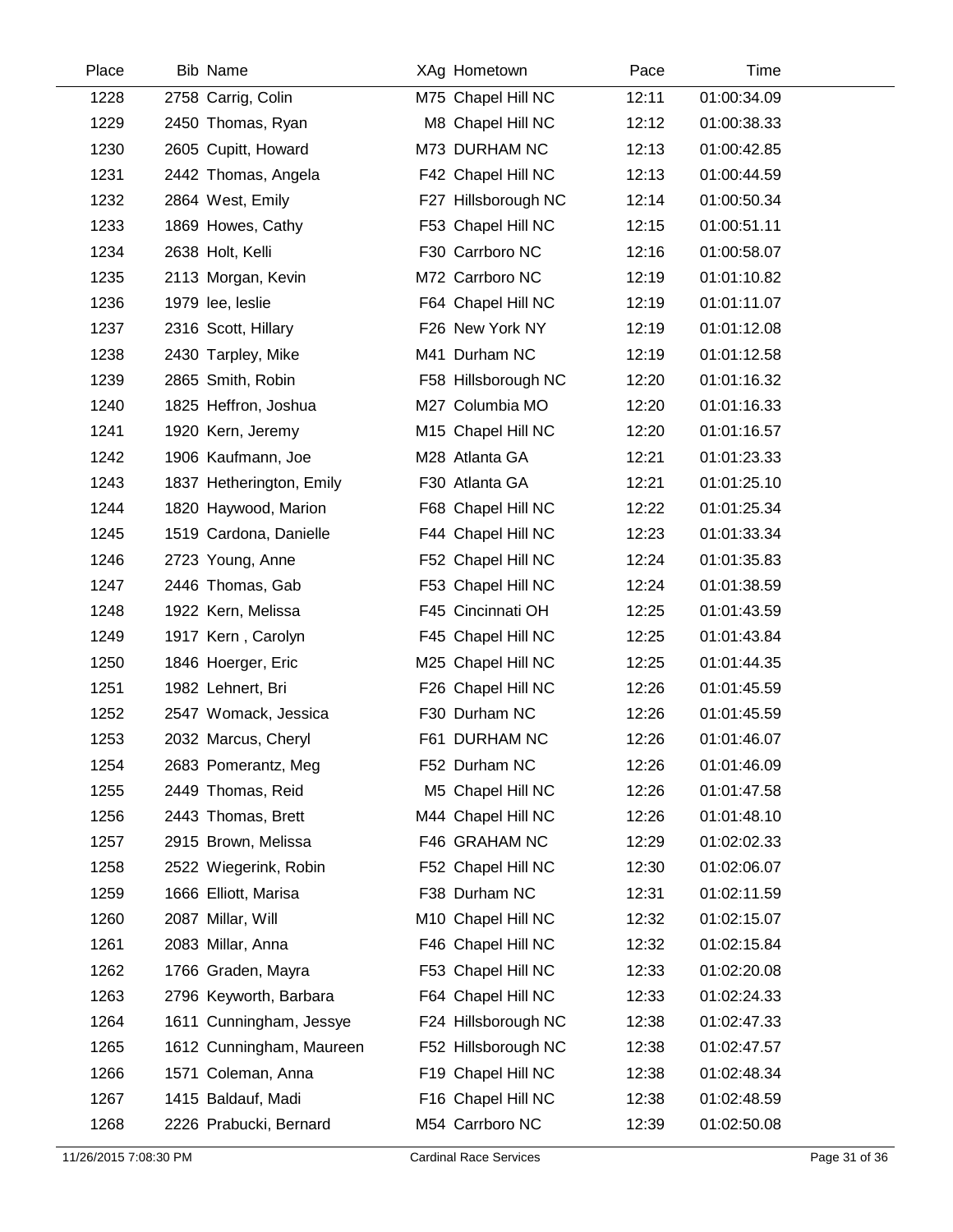| Place | <b>Bib Name</b>                |                 | XAg Hometown         | Pace  | Time        |
|-------|--------------------------------|-----------------|----------------------|-------|-------------|
| 1269  | 1663 Eischen, Jeffrey          |                 | M59 Chapel Hill NC   | 12:40 | 01:02:57.57 |
| 1270  | 1662 Eischen, Francesca        |                 | F53 Chapel Hill NC   | 12:40 | 01:02:57.58 |
| 1271  | 1584 Cook, Philip              |                 | M69 Chapel Hill NC   | 12:42 | 01:03:08.58 |
| 1272  | 1665 Ellermann, Melissa        |                 | F29 Chapel Hill NC   | 12:42 | 01:03:09.32 |
| 1273  | 1421 Barton, Merrilee          |                 | F30 Levittown NY     | 12:42 | 01:03:09.34 |
| 1274  | 1478 Brown, Treeby             |                 | F49 Vienna VA        | 12:44 | 01:03:17.07 |
| 1275  | 2621 Fish, Eric                |                 | M43 Chapel Hill NC   | 12:44 | 01:03:18.08 |
| 1276  | 2614 Faccidomo, Sara           |                 | F39 Chapel Hill NC   | 12:44 | 01:03:18.09 |
| 1277  | 2401 Steinberg, Lynn           |                 | F40 Chapel Hill NC   | 12:44 | 01:03:19.34 |
| 1278  | 1424 Baumler, Katherine        |                 | F42 Chapel Hill NC   | 12:45 | 01:03:19.59 |
| 1279  | 1779 Guilfoile, Virginia       |                 | F60 Chapel Hill NC   | 12:46 | 01:03:29.34 |
| 1280  | 1778 Guilfoile, Carlie         |                 | F26 Chapel Hill NC   | 12:47 | 01:03:29.59 |
| 1281  | 2236 Randolph, Jon             |                 | M55 Chapel Hill NC   | 12:49 | 01:03:41.09 |
| 1282  | 1686 Fiore, Joanne             |                 | F55 Carrboro NC      | 12:49 | 01:03:41.32 |
| 1283  | 2370 Soll, Renuka              |                 | F48 Chapel Hill NC   | 12:54 | 01:04:06.82 |
| 1284  | 2369 Soll, Emmy                |                 | F15 Chapel Hill NC   | 12:54 | 01:04:07.33 |
| 1285  | 2895 Weintritt, Charles        | M57             |                      | 12:55 | 01:04:11.33 |
| 1286  | 1581 Cook, Camden              |                 | F48 Carrboro NC      | 12:55 | 01:04:11.33 |
| 1287  | 1761 Grabowski, Jonathan       |                 | M10 Chapel Hill NC   | 12:56 | 01:04:15.08 |
| 1288  | 2207 Petersen, Katherine       |                 | F37 State College PA | 12:56 | 01:04:18.32 |
| 1289  | 1585 cook, stephen             |                 | m75 Toronto ON       | 12:57 | 01:04:20.10 |
| 1290  | 2686 Price, Kim                |                 | F48 Chapel Hill NC   | 12:59 | 01:04:30.32 |
| 1291  | 2885 Walker, Jesse             |                 | M64 Sedalia NC       | 13:07 | 01:05:11.34 |
| 1292  | 2884 Tyler, Christina          | F <sub>28</sub> |                      | 13:07 | 01:05:11.34 |
| 1293  | 2869 Smith, Kristen            |                 | F36 Chapel Hill NC   | 13:08 | 01:05:17.09 |
| 1294  | 1386 Altenhaus, Sarah          |                 | F31 Chapel Hill NC   | 13:09 | 01:05:19.58 |
| 1295  | 1502 Cabrera, Rebeca           |                 | F46 Durham NC        | 13:10 | 01:05:27.83 |
| 1296  | 2776 Mullins, Janelle          |                 | F39 Pittsboro NC     | 13:10 | 01:05:28.08 |
| 1297  | 2736 Stanford, Crystal         |                 | F30 Durham NC        | 13:11 | 01:05:33.08 |
| 1298  | 2572 Andrews, Natalie          |                 | F34 DURHAM NC        | 13:11 | 01:05:33.58 |
| 1299  | 2807 Guiteras, Mary            |                 | F34 New Orleans LA   | 13:12 | 01:05:34.58 |
| 1300  | 2735 Stabford, Bobbie          |                 | F59 Chapel Hill NC   | 13:12 | 01:05:34.83 |
| 1301  | 2267 Roeber, Drew              |                 | M18 Carrboro NC      | 13:12 | 01:05:35.57 |
| 1302  | 2648 Johnson, Susan            |                 | F61 Durham NC        | 13:12 | 01:05:36.07 |
| 1303  | 2266 Rodriguez-Shapoval, Maris |                 | F36 Las Vegas NV     | 13:12 | 01:05:36.11 |
| 1304  | 2552 Woodward, Kyle            |                 | M31 Chapel Hill NC   | 13:12 | 01:05:36.32 |
| 1305  | 2550 Woodward, Kerri           |                 | F24 Boulder CO       | 13:12 | 01:05:36.32 |
| 1306  | 2329 Shapoval, Sergei          |                 | M36 Las Vegas NV     | 13:12 | 01:05:36.35 |
| 1307  | 2212 Plambeck, Mary Ann        |                 | F49 Hillsborough NC  | 13:13 | 01:05:38.85 |
| 1308  | 1753 Gosselin, Tracy           |                 | F44 Carrboro NC      | 13:13 | 01:05:39.10 |
| 1309  | 2855 Kimrey, Jeff              |                 | M54 Carrboro NC      | 13:13 | 01:05:40.86 |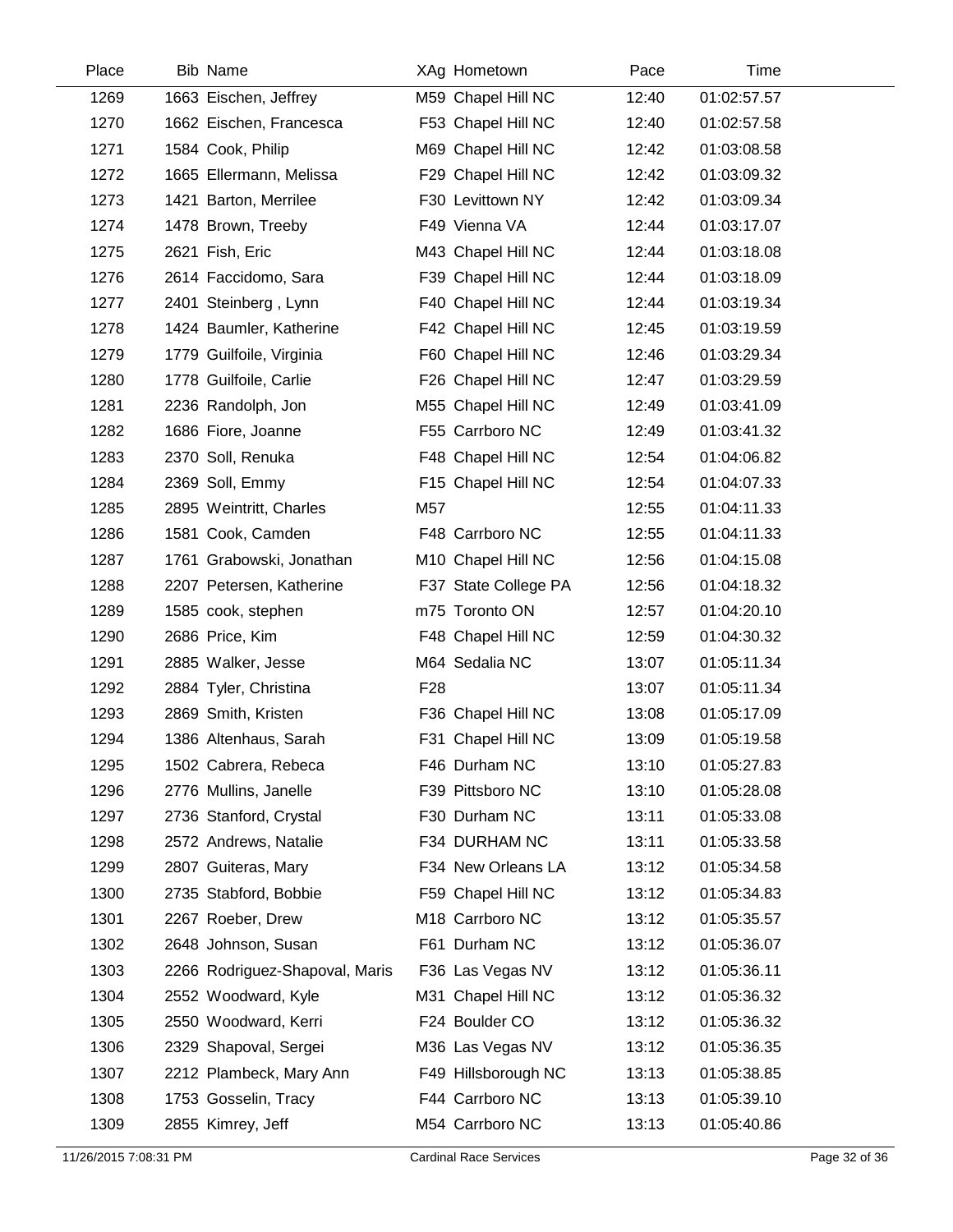| Place | <b>Bib Name</b>           |     | XAg Hometown        | Pace  | Time        |  |
|-------|---------------------------|-----|---------------------|-------|-------------|--|
| 1310  | 2551 Woodward, Kim        |     | F53 Olivette MO     | 13:14 | 01:05:47.82 |  |
| 1311  | 2284 Runyon, JD           |     | M24 Ringgold GA     | 13:14 | 01:05:47.84 |  |
| 1312  | 2629 Gregory, Tommy       |     | M44 GRAHAM NC       | 13:16 | 01:05:58.08 |  |
| 1313  | 2628 Gregory, Bryce       |     | M13 GRAHAM NC       | 13:17 | 01:05:59.07 |  |
| 1314  | 2862 Soler, Rolo          |     | M45 Chapel Hill NC  | 13:18 | 01:06:06.33 |  |
| 1315  | 2406 Stone, Mark          |     | M51 DURHAM NC       | 13:20 | 01:06:14.84 |  |
| 1316  | 1983 Lellis, Julie        |     | F37 DURHAM NC       | 13:20 | 01:06:15.57 |  |
| 1317  | 2544 Wolf, John           |     | M23 Durham NC       | 13:21 | 01:06:19.32 |  |
| 1318  | 2673 Marron, Janet        |     | F52 DURHAM NC       | 13:22 | 01:06:23.82 |  |
| 1319  | 2129 Murphy, Sophia       |     | F12 Chapel Hill NC  | 13:24 | 01:06:38.07 |  |
| 1320  | 1965 Lake, James          |     | M48 Chapel Hill NC  | 13:24 | 01:06:38.10 |  |
| 1321  | 2521 Wice, Kelly          |     | F25 Carrboro NC     | 13:29 | 01:07:01.09 |  |
| 1322  | 2403 Steinmetz, Gabriella |     | F46 Chapel Hill NC  | 13:29 | 01:07:01.11 |  |
| 1323  | 2272 Roggenbuck, Sharon   |     | F77 Hillsborough NC | 13:30 | 01:07:07.82 |  |
| 1324  | 2118 Morrison, Susan      |     | F44 Durham NC       | 13:32 | 01:07:15.33 |  |
| 1325  | 2675 McKown, Mary         |     | F74 Chapel Hill NC  | 13:38 | 01:07:45.33 |  |
| 1326  | 1664 Eisinger, Dina       |     | F52 Chapel Hill NC  | 13:41 | 01:07:59.08 |  |
| 1327  | 1455 Branton, Caroline    |     | F24 Durham NC       | 13:41 | 01:08:02.84 |  |
| 1328  | 2211 Pike, Nancy          |     | F59 Durham NC       | 13:41 | 01:08:02.85 |  |
| 1329  | 1926 kerr, matthew        |     | m40 Chapel Hill NC  | 13:43 | 01:08:12.09 |  |
| 1330  | 1927 Kerr, Melissa        |     | F41 Chapel Hill NC  | 13:43 | 01:08:12.57 |  |
| 1331  | 2096 Mills, Tina D        |     | F43 Pittsboro NC    | 13:44 | 01:08:14.83 |  |
| 1332  | 1451 Bourne, Linda        |     | F52 Carrboro NC     | 13:44 | 01:08:15.08 |  |
| 1333  | 1958 Kulkarni, Tanuj      |     | M49 Chapel Hill NC  | 13:46 | 01:08:23.57 |  |
| 1334  | 1387 Altenhaus, Stu       |     | M61 Durham NC       | 13:47 | 01:08:31.33 |  |
| 1335  | 2745 Kolk, Christine      |     | F19 Chapel Hill NC  | 13:51 | 01:08:51.57 |  |
| 1336  | 2746 Fields, Maddie       |     | F19 Chapel Hill NC  | 13:51 | 01:08:51.57 |  |
| 1337  | 2828 Van Ark, Gwen        |     | F51 Carrboro NC     | 13:55 | 01:09:09.82 |  |
| 1338  | 1949 kohout, Melissa      |     | F50 Carrboro NC     | 13:56 | 01:09:16.83 |  |
| 1339  | 1492 Bunn, Paul           |     | M37 Carrboro NC     | 13:57 | 01:09:18.36 |  |
| 1340  | 1491 Bunn, Paul           |     | M70 Carrboro NC     | 13:57 | 01:09:18.59 |  |
| 1341  | 2584 Bixler, Heather      |     | F31 GRAHAM NC       | 13:59 | 01:09:28.83 |  |
| 1342  | 2069 Menefee, John        |     | M67 Savannah GA     | 14:00 | 01:09:34.08 |  |
| 1343  | 2585 Bixler, Robbin       |     | F66 Durham NC       | 14:00 | 01:09:34.58 |  |
| 1344  | 1762 Grabowski, Owen      |     | M6 Chapel Hill NC   | 14:05 | 01:09:57.33 |  |
| 1345  | 1760 Grabowski, Chuck     |     | M41 Chapel Hill NC  | 14:05 | 01:09:57.34 |  |
| 1346  | 1759 Grabowski, Anna      |     | F8 Chapel Hill NC   | 14:05 | 01:09:58.83 |  |
| 1347  | 2912 Kopczynski, Ethan    | M16 |                     | 14:05 | 01:10:00.83 |  |
| 1348  | 1763 Grabowski, Shannon   |     | F42 Chapel Hill NC  | 14:07 | 01:10:11.10 |  |
| 1349  | 2205 Perot, Annette       |     | F50 Durham NC       | 14:08 | 01:10:15.32 |  |
| 1350  | 2499 Webb, Kristi         |     | F59 Chapel Hill NC  | 14:08 | 01:10:15.59 |  |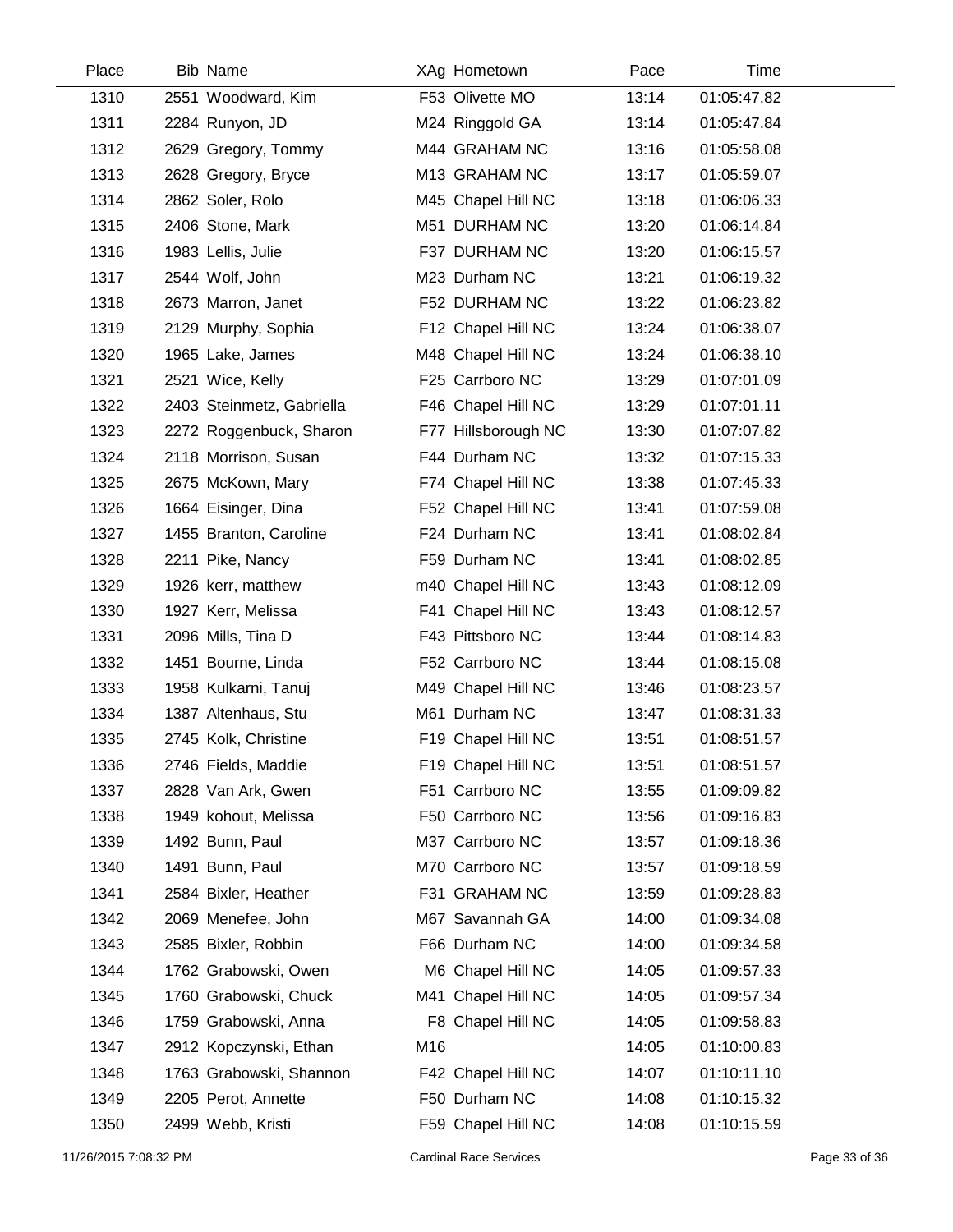| Place | <b>Bib Name</b>                | XAg Hometown       | Pace  | Time        |  |
|-------|--------------------------------|--------------------|-------|-------------|--|
| 1351  | 1937 Klaver, BethAnne          | F28 King George VA | 14:09 | 01:10:19.07 |  |
| 1352  | 2311 Schwartz, Jeanne          | F43 Chapel Hill NC | 14:09 | 01:10:21.34 |  |
| 1353  | 2066 Mendlovitz, Ella          | F7 Chapel Hill NC  | 14:12 | 01:10:33.35 |  |
| 1354  | 1954 Kopczynski, Kenzie        | F18 Waxhaw NC      | 14:12 | 01:10:34.34 |  |
| 1355  | 1951 Kopczynski, Caroline      | F14 Waxhaw NC      | 14:12 | 01:10:36.08 |  |
| 1356  | 1715 Friedman, Jocelyn         | F37 Durham NC      | 14:14 | 01:10:43.07 |  |
| 1357  | 2178 Overman, Kathleen         | F55 Raleigh NC     | 14:15 | 01:10:51.32 |  |
| 1358  | 2894 Bailey, Ken               | M58                | 14:15 | 01:10:51.35 |  |
| 1359  | 1490 Bunn, Nancy               | F32 Carrboro NC    | 14:18 | 01:11:04.60 |  |
| 1360  | 2265 Rodriguez, Isabel         | F10 Las Vegas NV   | 14:18 | 01:11:05.09 |  |
| 1361  | 2141 Nanney, John              | M19 Chapel Hill NC | 14:21 | 01:11:19.34 |  |
| 1362  | 2299 Scheidler, David          | M58 Carmel IN      | 14:33 | 01:12:17.58 |  |
| 1363  | 2300 Scheidler, Denise         | F56 Carmel IN      | 14:33 | 01:12:19.08 |  |
| 1364  | 2642 Hunt, Mckenna             | F20 Carrboro NC    | 14:34 | 01:12:24.34 |  |
| 1365  | 2640 Hunt, Christian           | M27 Carrboro NC    | 14:34 | 01:12:24.35 |  |
| 1366  | 2641 Hunt, Jennifer            | F27 Carrboro NC    | 14:34 | 01:12:24.57 |  |
| 1367  | 2209 Pettie, Jennifer          | F46 Burlington NC  | 14:34 | 01:12:26.07 |  |
| 1368  | 2481 Wagner, Molly             | F60 Dayton OH      | 14:34 | 01:12:26.20 |  |
| 1369  | 1457 Branton, Laura            | F54 Durham NC      | 14:35 | 01:12:26.33 |  |
| 1370  | 1649 Drake, Susan              | F62 Chapel Hill NC | 14:35 | 01:12:28.08 |  |
| 1371  | 1570 Colburn, Kate             | F59 Carrboro NC    | 14:35 | 01:12:29.09 |  |
| 1372  | 1913 Kenison, Christine        | F29 Carrboro NC    | 14:36 | 01:12:34.34 |  |
| 1373  | 2734 Lee, Sophia               | F12 Chapel Hill NC | 14:37 | 01:12:38.09 |  |
| 1374  | 1394 Anthony, Denise           | F62 Carrboro NC    | 14:37 | 01:12:39.09 |  |
| 1375  | 1563 Cocowitch, Vic            | M62 Chapel Hill NC | 14:40 | 01:12:51.57 |  |
| 1376  | 1630 Dean, Evan                | M10 Chapel Hill NC | 14:41 | 01:13:00.09 |  |
| 1377  | 2856 Domby, Lisa               | F52 Carrboro NC    | 14:41 | 01:13:00.32 |  |
| 1378  | 1448 Bono, Lisa                | F34 Chapel Hill NC | 14:42 | 01:13:05.83 |  |
| 1379  | 2506 Wertley-Rotenberry, Julia | F44 Chapel Hill NC | 14:42 | 01:13:05.84 |  |
| 1380  | 1631 Dean, Lisa-Jean           | F49 Chapel Hill NC | 14:44 | 01:13:11.60 |  |
| 1381  | 2233 Pynaker, Nicole           | F34 Chapel Hill NC | 14:45 | 01:13:17.07 |  |
| 1382  | 2841 Pottenger, Tatum          | F23 Durham NC      | 14:48 | 01:13:35.33 |  |
| 1383  | 1883 Jaromin, Christina        | F36 Chapel Hill NC | 14:57 | 01:14:17.33 |  |
| 1384  | 2352 sleath, betsy             | f50 Chapel Hill NC | 14:59 | 01:14:29.57 |  |
| 1385  | 2142 Naylor, Paul              | M78 Durham NC      | 15:05 | 01:14:56.07 |  |
| 1386  | 1836 Hess, Michael             | M63 Chapel Hill NC | 15:08 | 01:15:12.32 |  |
| 1387  | 1667 Elliott, Rebecca          | F41 Louisville KY  | 15:13 | 01:15:36.82 |  |
| 1388  | 2768 Russ, Frederick           | M71 Carrboro NC    | 15:20 | 01:16:13.84 |  |
| 1389  | 1672 Erikson, Dawn             | F50 Chapel Hill NC | 15:21 | 01:16:18.33 |  |
| 1390  | 2732 Cocowitch, John           | M66 Pittsboro NC   | 15:22 | 01:16:21.32 |  |
| 1391  | 2280 Rosenberg, David          | M72 Chapel Hill NC | 15:23 | 01:16:27.58 |  |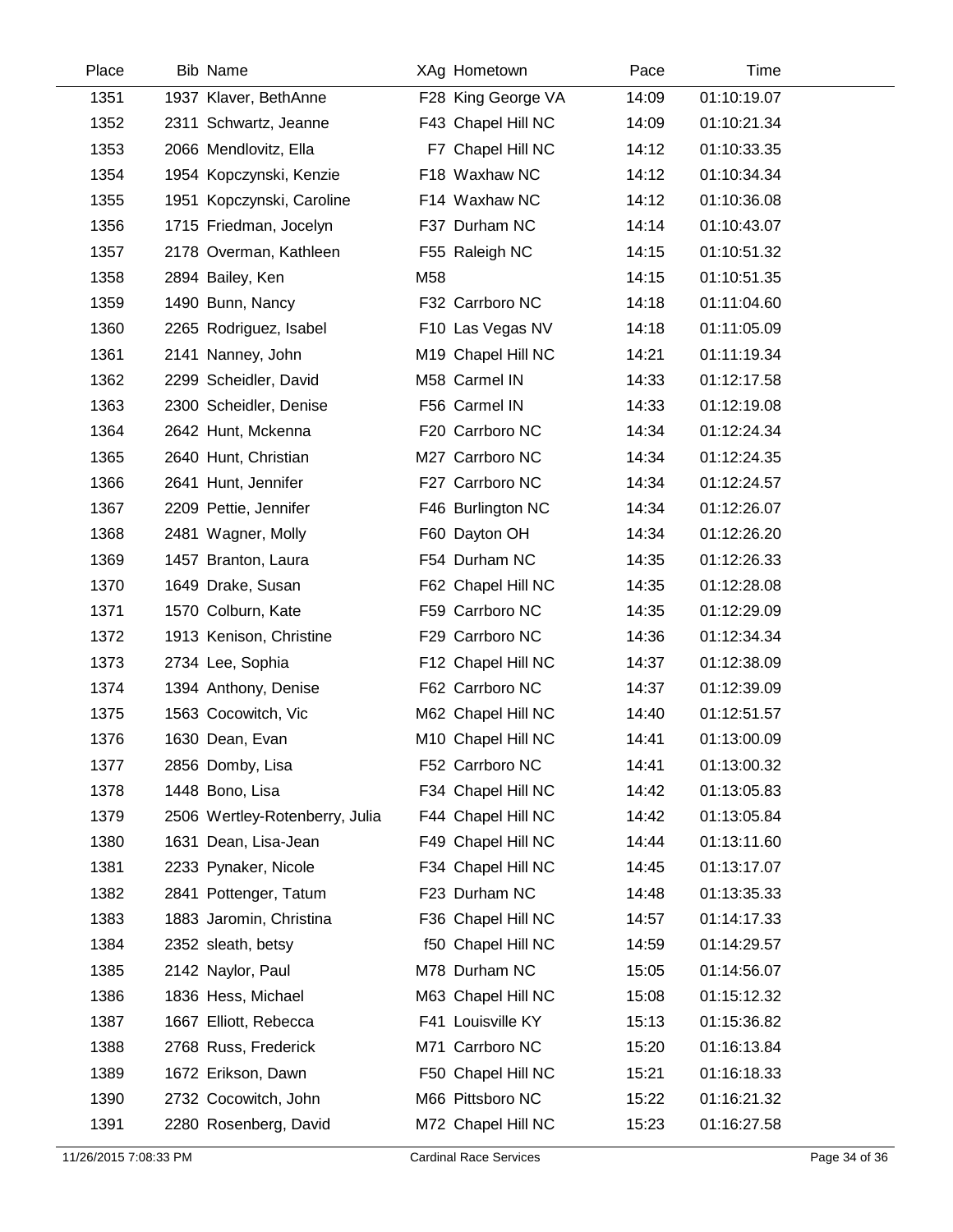| Place | <b>Bib Name</b>           | XAg Hometown        | Pace  | Time        |
|-------|---------------------------|---------------------|-------|-------------|
| 1392  | 2281 Rosenberg, Jessica   | F39 Washington DC   | 15:23 | 01:16:28.57 |
| 1393  | 2562 Yu, Angela           | F23 Ithaca NY       | 15:27 | 01:16:44.83 |
| 1394  | 2320 Sears, Kelly         | F49 Chapel Hill NC  | 15:27 | 01:16:45.32 |
| 1395  | 2555 Xu, Alice            | F23 Chapel Hill NC  | 15:27 | 01:16:46.34 |
| 1396  | 2321 Sears, Luke          | M20 Chapel Hill NC  | 15:27 | 01:16:47.09 |
| 1397  | 2930 Silvius, Jeff        | M27 Raleigh NC      | 15:27 | 01:16:47.59 |
| 1398  | 2339 Silvius, Jack        | M83 Chapel Hill NC  | 15:27 | 01:16:48.58 |
| 1399  | 1516 Cappelletti, Christy | M52 Chapel Hill NC  | 15:28 | 01:16:54.64 |
| 1400  | 2138 nanney, elaine       | f57 Chapel Hill NC  | 15:29 | 01:16:54.82 |
| 1401  | 1517 Cappelletti, Richard | M59 Chapel Hill NC  | 15:29 | 01:16:55.08 |
| 1402  | 2901 Von Hoene, Holden    | M10 Chapel Hill NC  | 15:32 | 01:17:14.08 |
| 1403  | 2409 Strassel, Mary       | F39 Chapel Hill NC  | 15:33 | 01:17:17.83 |
| 1404  | 2408 Strassel, Keith      | M42 Chapel Hill NC  | 15:33 | 01:17:18.57 |
| 1405  | 2546 Wolf, William        | M52 Durham NC       | 15:33 | 01:17:18.59 |
| 1406  | 2543 Wolf, Debra          | F53 Durham NC       | 15:33 | 01:17:19.33 |
| 1407  | 2542 Wolf, Cara           | F21 Chapel Hill NC  | 15:34 | 01:17:20.34 |
| 1408  | 1659 Edwards, Mary        | F20 E. Longmeadow M | 15:36 | 01:17:29.59 |
| 1409  | 1658 Edwards, Linda       | F53 E. Longmeadow M | 15:36 | 01:17:29.83 |
| 1410  | 2902 Von Hoene, Nicholas  | M38 GRAHAM NC       | 15:46 | 01:18:19.33 |
| 1411  | 2903 Von Hoene, Rebecca   | F41 Chapel Hill NC  | 15:46 | 01:18:20.32 |
| 1412  | 2324 selinger, rachel     | F34 Chapel Hill NC  | 15:49 | 01:18:38.57 |
| 1413  | 2411 Strickland, Jennifer | F55 Carrboro NC     | 15:58 | 01:19:19.07 |
| 1414  | 2844 Sullivan, Chris      | F62 Durham NC       | 15:58 | 01:19:22.33 |
| 1415  | 1695 Fletcher, Barbara    | F60 Durham NC       | 15:58 | 01:19:22.34 |
| 1416  | 2371 Solum, Amelia        | F12 Chapel Hill NC  | 16:09 | 01:20:14.83 |
| 1417  | 2242 Redmond, Judson      | M35 Dallas TX       | 16:11 | 01:20:24.33 |
| 1418  | 1621 Davis, JC            | M15 Chapel Hill NC  | 16:19 | 01:21:06.58 |
| 1419  | 2287 Sale, Skyla          | F22 Chapel Hill NC  | 16:20 | 01:21:09.32 |
| 1420  | 2689 Riggsbee, Laura      | F16 Carrboro NC     | 16:20 | 01:21:10.83 |
| 1421  | 2690 Riggsbee, Wendy      | F47 Carrboro NC     | 16:20 | 01:21:11.59 |
| 1422  | 2663 Lellis, Martine      | F37 Vienna VA       | 16:23 | 01:21:24.83 |
| 1423  | 2509 west, tracey         | F62 Chapel Hill NC  | 16:28 | 01:21:51.09 |
| 1424  | 2162 OBrien, Lynne        | F64 Carrboro NC     | 16:28 | 01:21:51.33 |
| 1425  | 2883 Wolf, Marin          | F16 Chapel Hill NC  | 16:31 | 01:22:07.33 |
| 1426  | 1366 Adams, Margaret      | F17 Chapel Hill NC  | 16:31 | 01:22:07.33 |
| 1427  | 1489 bunce, julie         | f51 Chapel Hill NC  | 16:32 | 01:22:10.07 |
| 1428  | 2125 Murphy, Cristina     | F7 Chapel Hill NC   | 16:37 | 01:22:33.83 |
| 1429  | 2124 Murphy, Brendan      | M51 Chapel Hill NC  | 16:37 | 01:22:34.07 |
| 1430  | 2908 Bocko, Annie         | F17 Chapel Hill NC  | 16:40 | 01:22:48.08 |
| 1431  | 2882 Wolf, Susan          | F46 Chapel Hill NC  | 16:40 | 01:22:49.32 |
| 1432  | 1579 Connors, Heather     | F43 Pittsboro NC    | 16:43 | 01:23:02.83 |